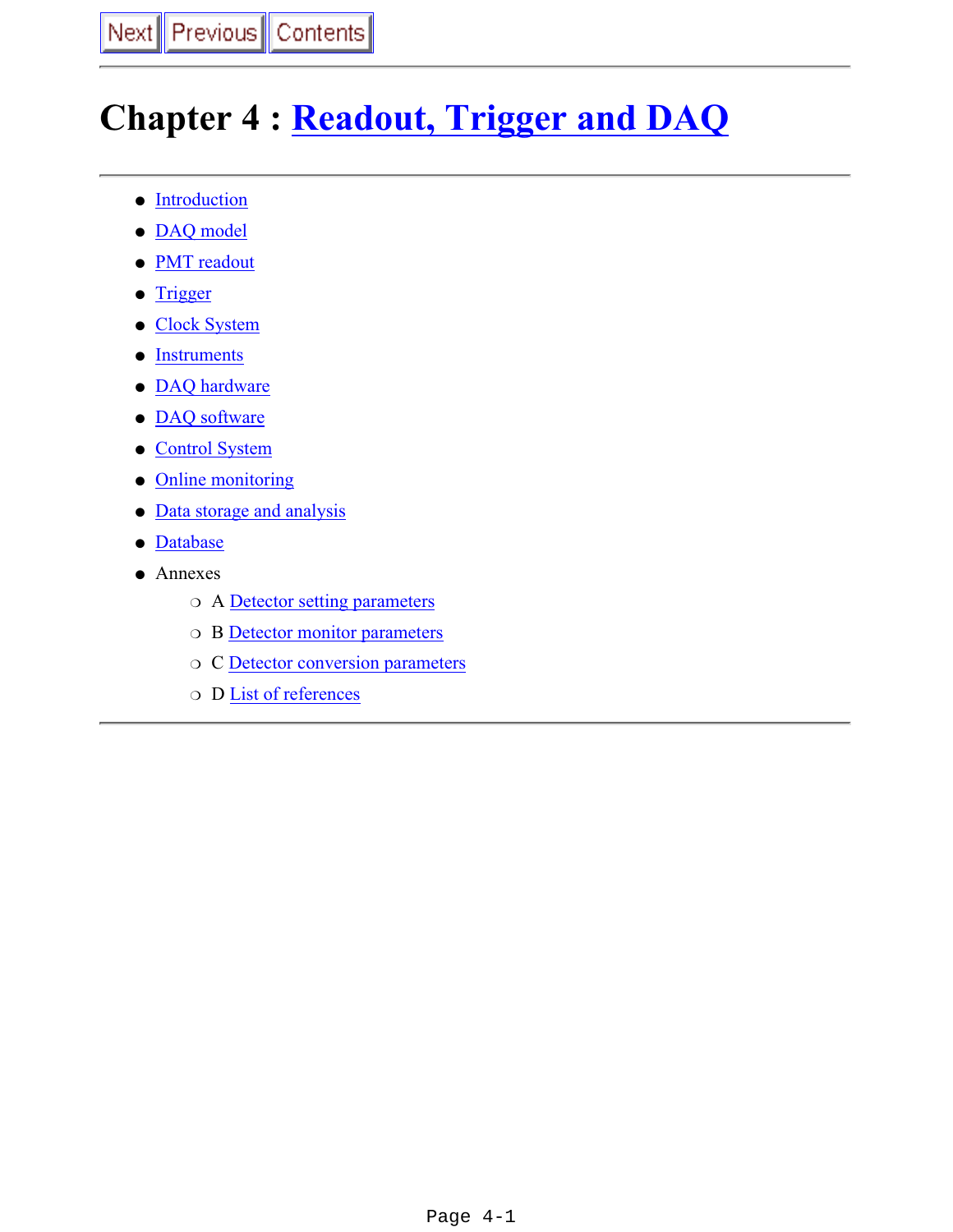# **Introduction**

 The main purpose of the readout, trigger and data acquisition system is to convert the analogue outputs of the **PMT**s into a readable input for the off-line reconstruction software. A schematic view of the system is shown in figure 4.1.



**Figure 4.1:** *Schematic view of the data acquisition system.*

 The ellipses correspond to processes and the boxes to hardware devices. The links between processes indicate the exchange of information (commands, data, messages, etc.). The connections with hardware devices inside the  $LCM$  are made using electrical signals. The readout system</u> consists of ARSs which digitise the charge and the time of the (accepted) analogue signals of the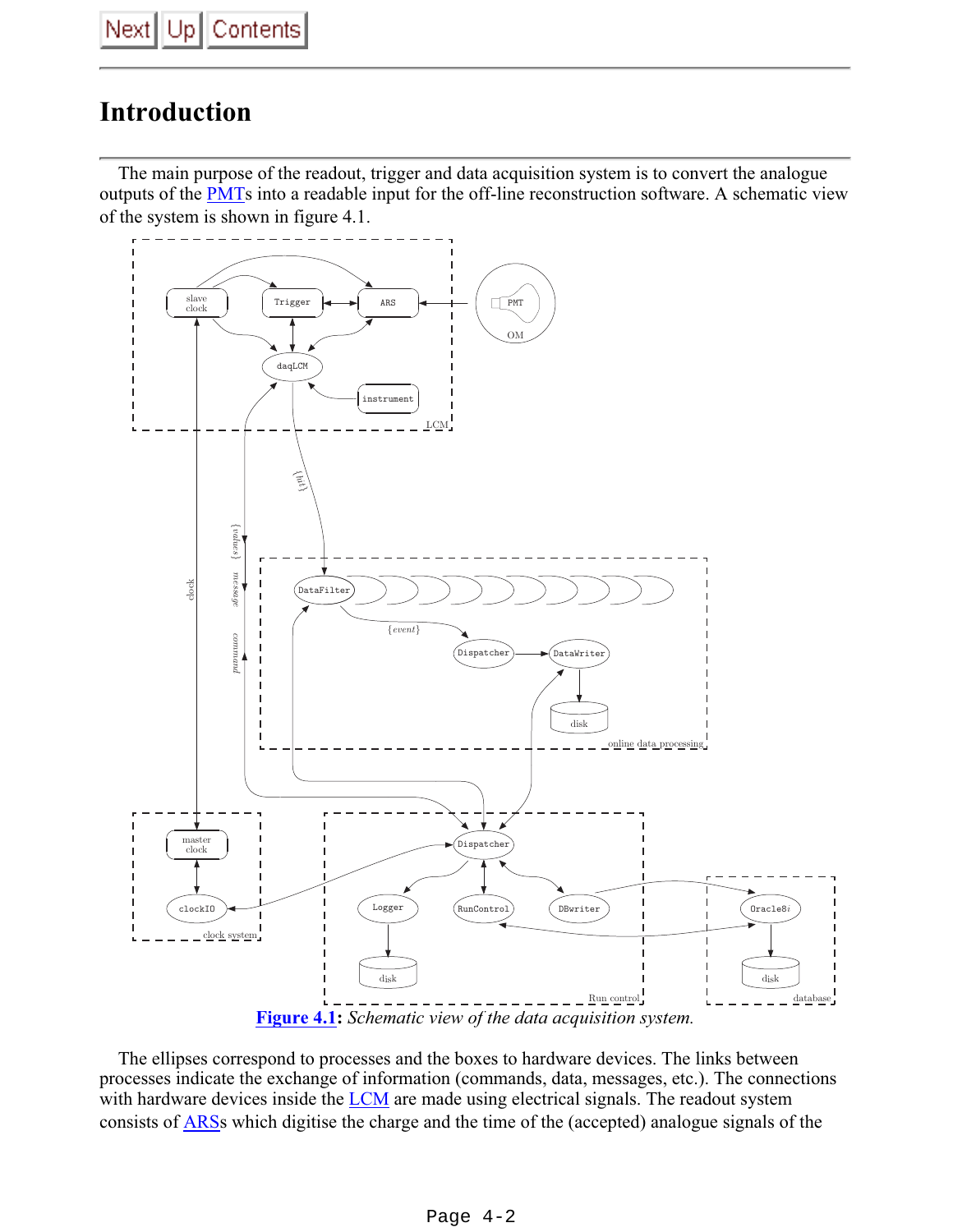PMT. The combined data from the PMT are generally referred to as a hit; it can be a single photo-electron (SPE) hit or a complete waveform (WF). The arrival time is determined from the signal of the clock system in the LCM. The on-shore clock system (master) drives the clock system in the LCMs (slave). The data produced by the readout system are collected by the processors in the LCMs and transferred as an array of hits to the on-shore data processing system. The length of these arrays is determined by a predefined time frame of 10-20 ms and the singles rates of the PMTs. All data corresponding to the same time frame are sent to a single processor. The on-shore data processing system consists of a limited number  $( $100$ ) of processors. With this system, the$ (physics) events are filtered from the data using a fast algorithm. The initial data flow can be reduced by the off-shore trigger system. The data from the readout of the hardware devices (e.g. instruments) in the LCM (or OM) are transferred as an array of sets of parameter values. The run control system allows the state of the system to be modified. The database system keeps track of the history of the detector and the data taking and is also used for storing and retrieving configuration parameters of the whole system. It is planned to have a high bandwidth data link from the data storage system to the outside world. Through this link, the output data can be sent real time to any (European) computer centre. This provides worldwide fast access to the data.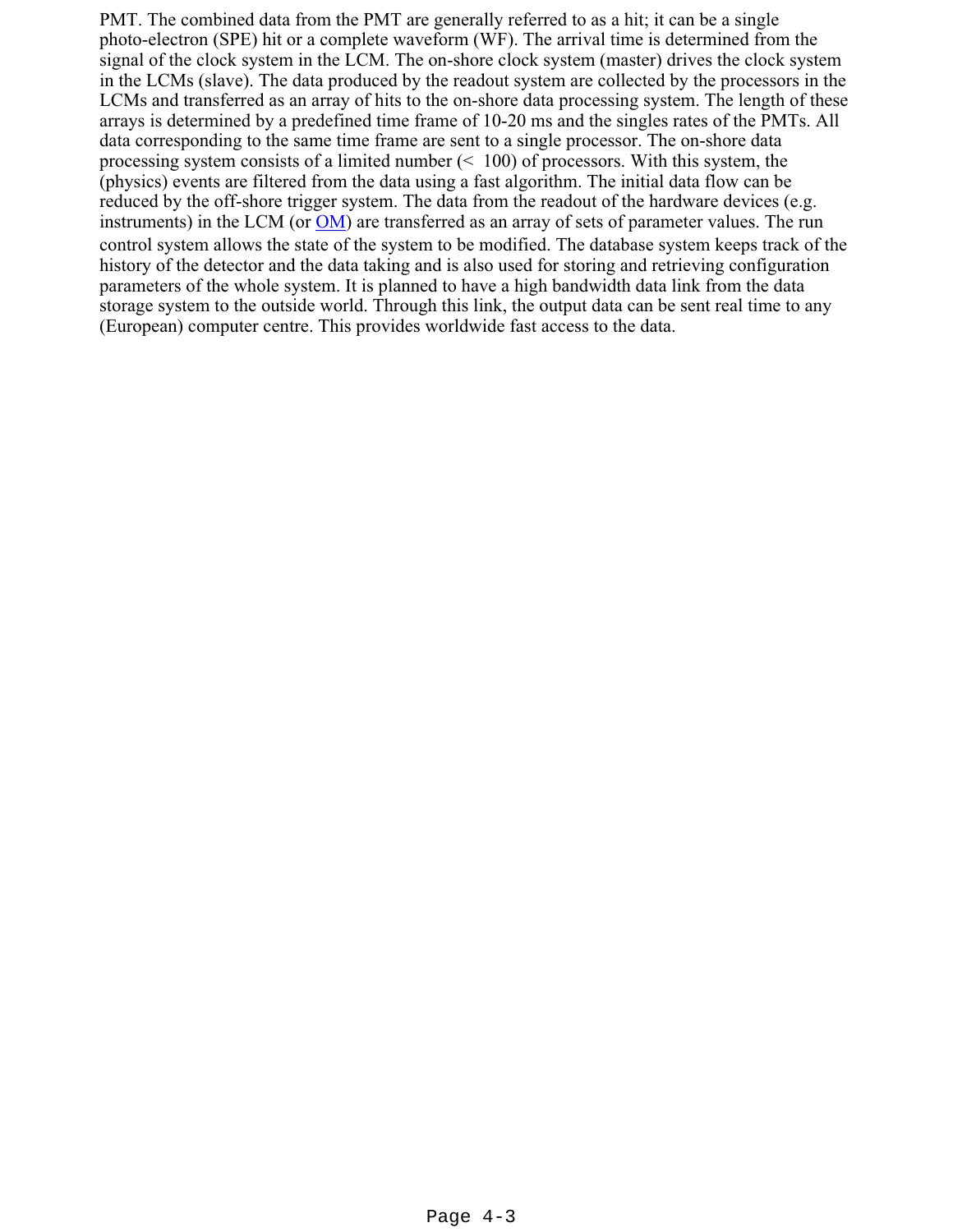# **DAQ model**

 The processes in the DAQ system can be considered as a set of concurrent state machines. The possible states and the foreseen transitions are shown in figure 4.2. In general, transitions are caused by events which are generated by the operator of the **RunControl** programme. In some cases, they could be generated by an error condition during configuration or at runtime. These are not shown in figure 4.2.



**Figure 4.2:** *States and transitions of the DAQ system*

 The actions which are needed to make a transition between two states in the DAQ model can be considered as procedures. These procedures are different for the various processes (and hardware devices). The power *on* procedure is described in the Power Section in the Infrastructure chapter. The **ON** state is a temporary state of the String Power Module (SPM); after a fixed time delay (around 10 min.), the sectors in the corresponding line are powered according to the last (hardware) settings of the SPM. Other settings can be applied when slow control access from the String Control Module (SCM) to the SPM is made before the timeout event. The (hardware) settings can be overwritten any time after successful start up of the SCM. After successful completion of the power *on* procedure, all hardware devices enter the state **IDLE**; the off-shore processors are booted. The *init* event initiates the launching of the main processes necessary for the data acquisition. The hardware devices and the software enter the state **STANDBY**. The human operator can then choose the mode of data taking. Two basic modes can be distinguished, namely time calibration data taking and physics data taking. The *configure* event causes the hardware and the software to be initialised accordingly. The configuration procedure of the detector consists of initialising all hardware devices which are used for the data taking. For this, a (virtual) description of the complete detector setup is created by the **RunControl** using the detector setup tables of the general database. The device specific configuration data is then sent to the corresponding **daqLCM** processes. Each **daqLCM** process writes these data into the hardware devices via a local bus (RS485) and a universal interface circuitry (UNIV1) [2]. Similarly, all processes are initialised by sending them their running parameters. These parameters are also stored in the general database. In the DAQ model, it is not foreseen to (re)configure the detector in the **PAUSED** and **RUNNING** states. In order to control the off-shore data flow, the *pause* and *continue* commands respectively disable and enable the ARSs in the readout system using the clock system. Every event generated by the operator is stored by the **Runcontrol** programme in the general database. For this, the GPS time is obtained from the clock system through the PCI bus of its host (not shown in figure 4.1) using the IRIGB protocol [9].

#### **Time calibration data taking**

 For the time calibration data taking, the optical beacons (OBs) are configured such that a light flash is produced when the corresponding clock signal is received. The ARSs in the readout system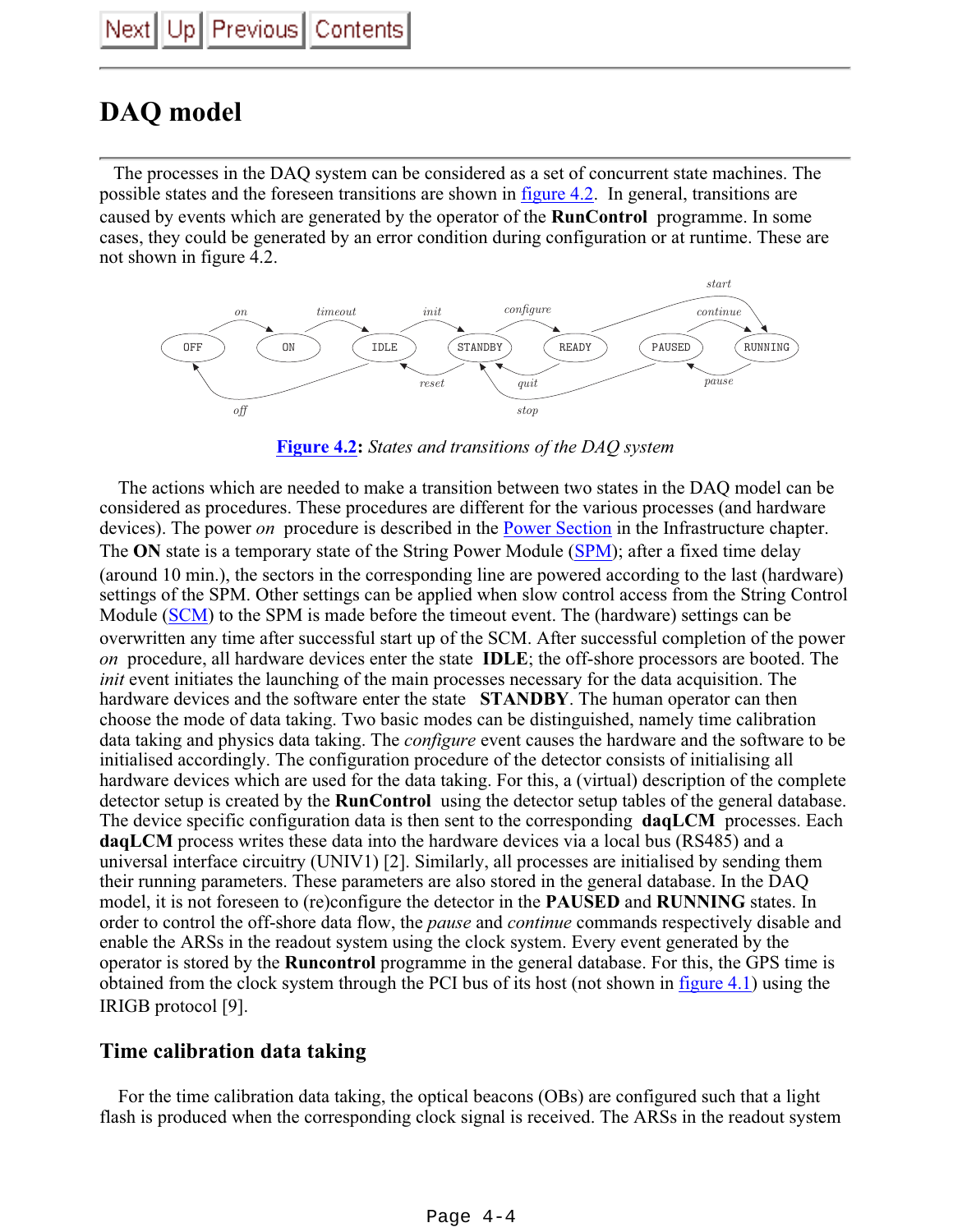and those of the optical beacons are temporarily enabled during the light flash. Each flash produces about 10 kByte of data. The available bandwidth allows up to 105 flashes per second. The filtering algorithm of the **DataFilter** programme is by-passed and all (calibration) data are saved on disk via the **DataWriter** programme. The data can be written to tape continuously when flashing 10<sup>3</sup> times per second. The run is closed when all OBs have been fired a (programmed) number of times; the DAQ ends in the state **STANDBY**.

#### **Physics data taking**

 For physics data taking, the optical beacons are inhibited and the filtering algorithm of the **DataFilter** programme is activated. Optionally, the off-shore trigger system can be enabled to reduce the data flow. The physics data, the PMT calibration data (see section **PMT Readout**) and the clock calibration data (see section Clock system)are taken simultaneously. After the run *start*, the data taking continues autonomously until a *pause* event is issued by the human operator. In order to archive data efficiently, the **RunControl** programme updates the run number regularly.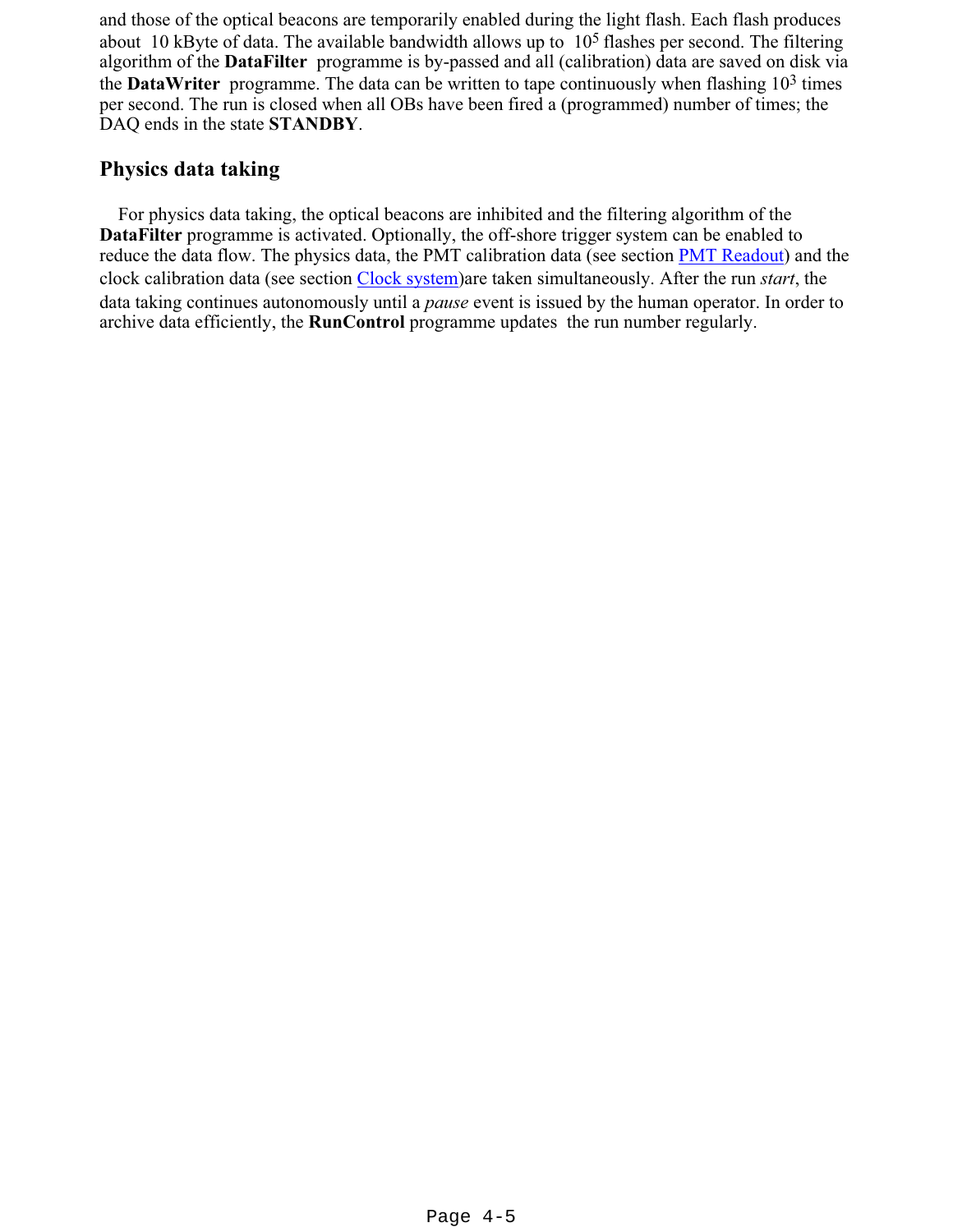# **PMT readout**

 The main function of the PMT readout system is to time stamp the (accepted) analogue signal and to digitise the charge. With an amplification factor of  $5 \times 10^7$ , the amplitude of the analogue signal from a single photon electron is about 60 mV on a 50  $\Omega$  load. The time digitisation is determined from the external clock signal. The design accuracy is 0.5 ns. The system should handle an average singles rate of 100 kHz and surges of up to 250 kHz due to bioluminescence bursts.

 For the implementation of the readout system, an Analogue Ring Sampler (ARS) chip has been developed. It has three analogue inputs, a clock input, a trigger output (L0), two trigger inputs (L1 and L2), a serial IO port and a (fast) output port. The analogue inputs can handle pulses up to 4.5 V. The clock input is used for the time digitisation. The IO port is used for the configuration of the ARS. The (fast) output port is used for the readout of the ARS; it has a bandwidth of 20 Mb/s. The ARS has an internal 24-bit clock register which can be reset with an external reset time stamp (RTS) signal. A time to voltage converter (TVC) is used to interpolate between clock pulses. With a 20 MHz external clock frequency and with 8-bit resolution for the TVC signal, the corresponding time resolution is  $50/256 = 0.2$  ns with a dynamic range of 840 ms. This is well within the design accuracy. The ARS can discriminate between single photo-electron hits and complete waveforms. The corresponding dynamic ranges of the charge digitisation are 15 p.e. and 20 p.e., respectively.

 In the following, a brief description of the ARS functionality is given. A more detailed description can be found in ref. [3]. The anode signal of the PMT is connected to the (main) analogue input of the ARS. This signal is discriminated by a threshold (typically 0.3 p.e.). If accepted, a L0 trigger is generated. The charge of the pulse is then integrated during a programmable time interval (25-80 ns), the internal clock register is stamped, and the Time to Voltage Converter (TVC) is latched. The integrated charge, the time stamp and the TVC are temporarily stored in a mixed analogue-digital pipeline memory. The ARS has a pulse shape discriminator (PSD) which can distinguish a waveform (WF) hit from a single photo-electron (SPE) hit. The WF contains not only the SPE information but also 128 samples of the analogue signal. The sample frequency is programmable between 0.3 - 1 GHz. The pulse shape discrimination is defined by a threshold (2 - 10 p.e.), a time-over-threshold criterion (10 - 50 ns) and/or a double-pulse criterion. The double-pulse criterion is applied within the charge-integration time window. In order to extend the dynamic range of the charge digitisation, the second analogue input is connected to an attenuated anode signal and the third input to one of the dynode outputs of the PMT. Optionally, the shapes of these signals are sampled in addition to that of the anode if a pulse has an amplitude larger than 20 p.e. The dynamic range of the charge integration is then increased to 200 p.e.

 The pipeline memory of the ARS can store up to 16 SPE hits or 4 WF hits. For the final digitisation and readout, it has a two-way trigger function. These trigger functions are organised as follows: a label "accepted'' is assigned to a hit in the pipeline if either a L1 trigger arrives within a (programmable) time window (8 - 30 ns) after a (programmable) delay (55- 250 ns) or a L2 trigger within a (programmable) window (0.8 - 7 µs) after a (programmable) delay (7 - 36 µs) with respect to the L0 trigger. For each hit with the label accepted, the analogue part (charge, TVC or WF) is digitised with a dual 8-bit Analogue to Digital Converter (ADC). The digitised data are serialised and put on the IO port. When the hit has been digitised completely or when after a fixed latency (37 µs) neither trigger condition is fulfilled, the memory location is made available for subsequent hits. Six types of hits are generated by the ARS. Each contain an 8-bit header with the ARS identifier (2 bits), the hit type (3 bits), a PSD flag, an ACQ/BUS flag, and a counting rate monitor (CRM) flag. A short description of the hit types is given below, and a summary of the corresponding data volumes can be found in table 4.1.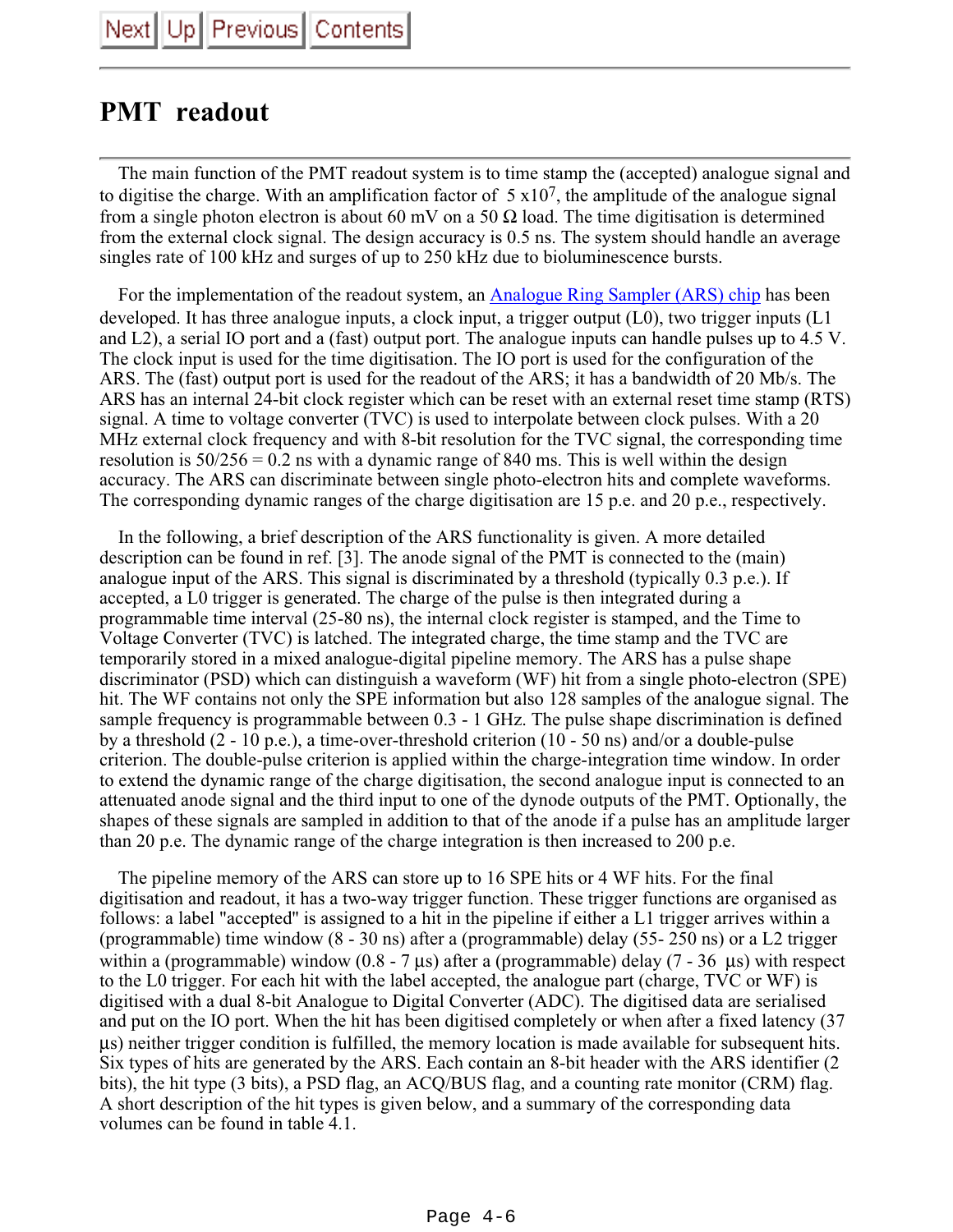- SPE A single photo-electron hit is generated if an input trigger (L1 or L2) coincides with the (internal) L0 trigger of a hit. It contains the header, the integrated charge (1 Byte), the time stamp (3 Bytes), and the TVC. The rate equals the L0 rate reduced by the fraction of data selected by the (upgrading) trigger gate.
- WF A waveform hit is generated if the signal passes the PSD criteria. It contains the SPE information and 128 samples of the anode signal. The rate equals the PSD rate reduced by the fraction of data selected by the (upgrading) trigger gate. When both ARS chips are occupied by waveform hits, the data are reduced to those of a SPE hit. The PSD flag in the header is then set correspondingly.

A subset of waveform hits can contain waveform information from dynode signals as well. The rate corresponds to that of signals with a pulse height larger than 20 p.e.

- RTS Reset time stamp events are generated each time the internal clock register is reset. This reset occurs when the ARS counter reaches its maximum or when an external RTS signal is applied. The header contains the last time stamp value before the reset. The rate equals that of the RTS signal.
- STATUS Status events are generated by the ARS at *power on* or when slow control access starts or terminates. The ACQ/BUS flag in the header indicates the actual status. Status events contain the current time stamp value.
- CRM Counting rate monitor events are generated by ARS each time the L0 precount is reached. It contains the header, time stamp and the time needed to reach the precount. The rate equals the L0 rate divided by the precount.

| Event Type    | data (Bytes) |
|---------------|--------------|
| <b>SPE</b>    |              |
| WF            | 263          |
| $WF + dynode$ | 519          |
| <b>RTS</b>    |              |
| <b>STATUS</b> |              |
| CRM           |              |

**Table 4.1:** Summary of the ARS *hit* data.

 The configuration parameters are set from **daqLCM** process through the FPGA and the serial IO port of the ARS. A summary of the configuration parameters is given in table 4.2. All configuration parameters are transmitted as a single frame of 239 bits with a 3-bit header containing a Read/Write option (1 bit) and the ARS identifier (2 bits).

The trigger function of the ARSs can be bypassed (All t1b parameter in table 4.2). Each accepted signal (L0) is then digitised and readout. In this case, the output data of each ARS are time ordered. The digitisation can be disabled (enabled) through the clock system. This allows control of the off-shore data flow. For the PMT calibration, each ARS can generate a single pulse or a train of pulses synchronous with the reset time stamp signal. These pulses are used to drive the LED that illuminates the photocathode of the PMT. In order to minimise dead time, two ARSs are used per PMT. They are arranged in a so-called token ring. With a singles rate of 70 kHz, a 2% fraction of WF and a  $\leq$  1% fraction of WF + Dynode events, the (maximal) data rate is about 7 Mb/s per PMT. This data rate is shared between the (fast) output ports of the two ARSs and is well within the bandwidth limit of 20 Mb/s of each ARS. A third ARS is used for triggering purpose only; it is not read out. The three ARSs are mounted on the so-called ARS mother board inside the LCM.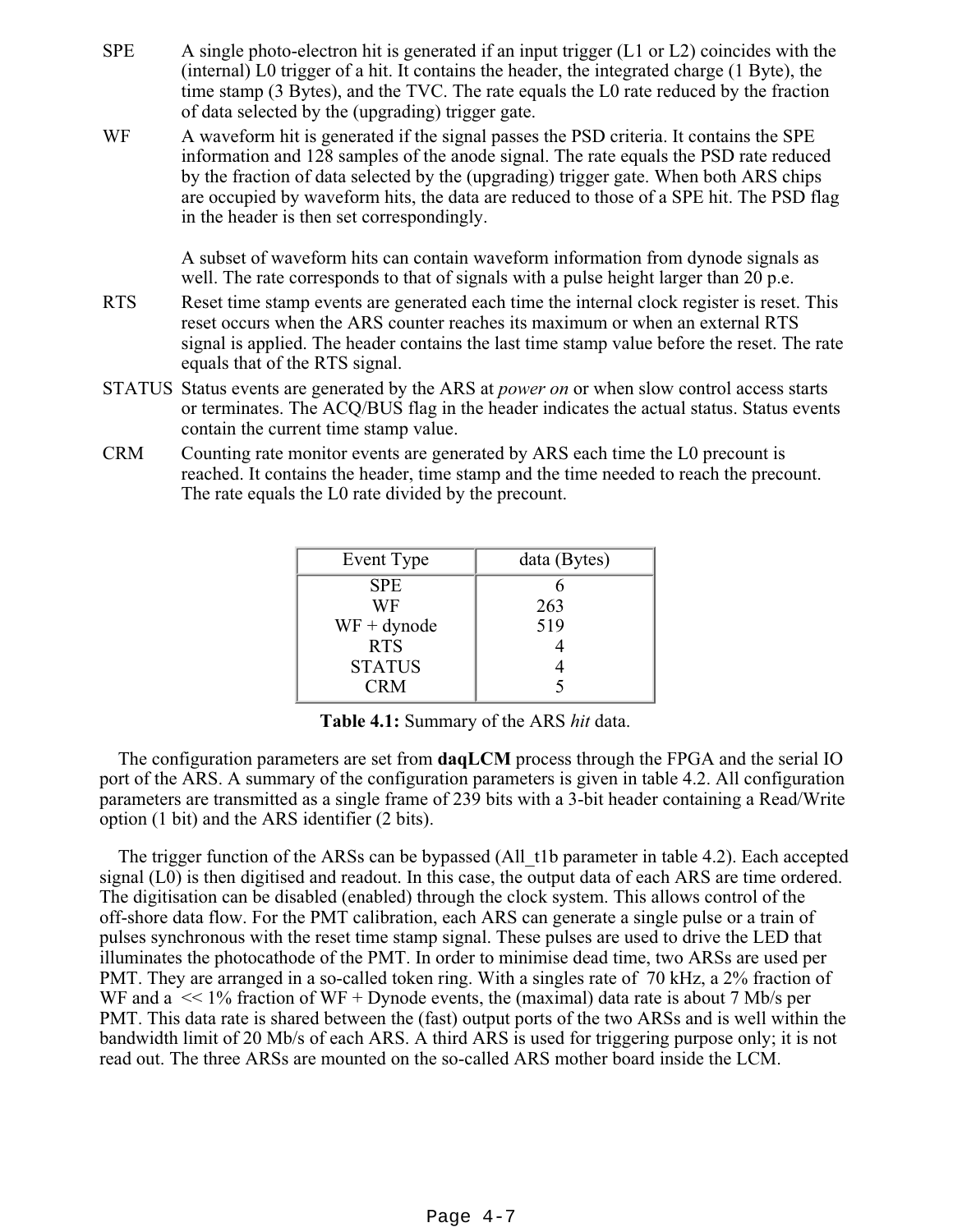| Parameter    | Description                                                                                      |
|--------------|--------------------------------------------------------------------------------------------------|
| Dyn th       | Trigger threshold level of dynode selection                                                      |
| Trig0 th     | L0 trigger threshold level                                                                       |
| PSD th       | Threshold level of the PSD amplitude criterion                                                   |
| Spe clk      | Integrator cycle period                                                                          |
| Spe_gate     | Width of the integrator end of gate                                                              |
| Spe_pipe     | Reset and write cycles width of the Pipeline                                                     |
| Sel pled clk | LED pulse burst rate selection                                                                   |
| En acq       | Enables event acquisition, this bit is ANDed to the signal <i>En acq</i>                         |
| All spe      | Forces SPE type events                                                                           |
| All wave     | Forces Waveform type events                                                                      |
| PSD tot      | Value of the PSD pulse width criterion                                                           |
| CRM pc       | Value of the CRM precount (number of event pulses that triggers the CRM)                         |
| CRM sel clk  | Selects the CRM counting frequency                                                               |
| CRM w        | Value of the CRM warning threshold                                                               |
| <b>Burst</b> | Enables the 1024 LED pulse burst mode, single pulse by default                                   |
| Sel pulse    | Selects the Reset Time Stamp signal to generate LED pulses instead of<br>prescaled clock signal. |
| En pulser    | Generates one or a burst of 1024 LED pulse(s)                                                    |
| Acc t2       | Acceptance gate width of the L2 trigger requests                                                 |
| Wacc t2      | Pipeline memory wait state time                                                                  |
| Delay t2     | Internal delay on the L2 input signal                                                            |
| Delay_t1     | Internal delay on the L1 input signal                                                            |
| All tlb      | systematically triggers any event (like L1 triggers)                                             |
| T0 width     | L0 trigger minimum pulse width and maximum pulse width divided by 4                              |

**Table 4.2:** Summary of the ARS *configuration* parameters.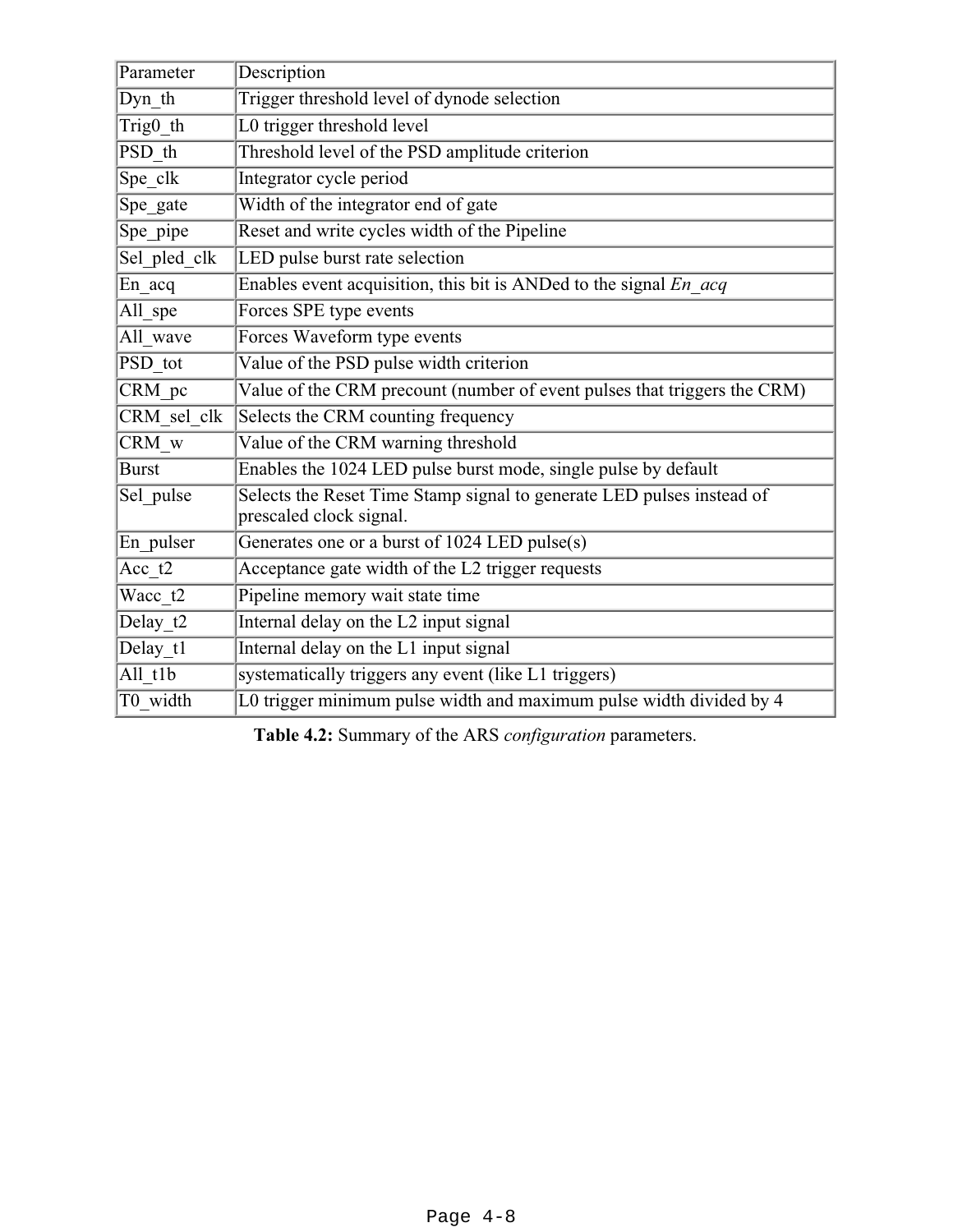# **Trigger**

 The purpose of the off-shore trigger is to select hits in the ARS pipeline data streams for digitisation, readout and transfer to the online data processing system on shore. This selection is required if the data rate exceeds the capacity of the front-end electronics (ARS), the off-shore data acquisition system, or the on-shore data processing.

 The intensity of the optical background, in particular the bioluminescence background, is highly variable on time scales from seconds to months. The trigger system must be capable of adjusting to these variable background conditions in such a way as to retain the maximum of useful data, where useful data include data for background studies as well as signal data from neutrino interactions. The off-shore trigger is constructed using the (accepted) signals from the optical modules of two adjacent storeys within a single string. The trigger conditions are tested in each of the LCMs. If `loose' conditions are satisfied within the LCM, a local L1 trigger is formed. The L1 trigger is sent directly to just the ARSs of the OMs on that storey. This provokes the digitisation and readout of the pulses present within a (predefined) narrow time window. If `tight' trigger conditions are satisfied within the LCM, a L2 trigger is distributed to the full detector and initiates the digitisation and readout of the data in all LCMs within a programmable time window. The exact definitions of the L1 and L2 trigger requirements are selectable via slow control commands. They will be set as loose as possible, depending on the background counting rates and on the capacity of the front-end electronics, the off-shore DAQ, and the on-shore processors. A looser trigger increases the efficiency for signal events, including unexpected signals, and allows a more complete analysis of backgrounds and systematic errors. The most favourable trigger configuration would be no trigger at all. In this case, all data would be sent to shore for analysis.

### **Implementation**

 The off-shore trigger is formed in the trigger card of the LCM. It is based around a Field Programmable Gate Array (FPGA) which can be configured by slow control, via the **UNIV1** interface, to select the L1 and L2 trigger criteria. Figure 4.3 shows a general schematic of the trigger implementation. The anode output of each PMT is connected to three ARSs. Two ARSs are used for the readout; their (common) threshold ( *th1*) would normally be set to select single photo-electron pulses. The third ARS is used for triggering purposes only; its threshold (*th2*) would normally be set to select pulses corresponding to two (or more) photo-electron pulses.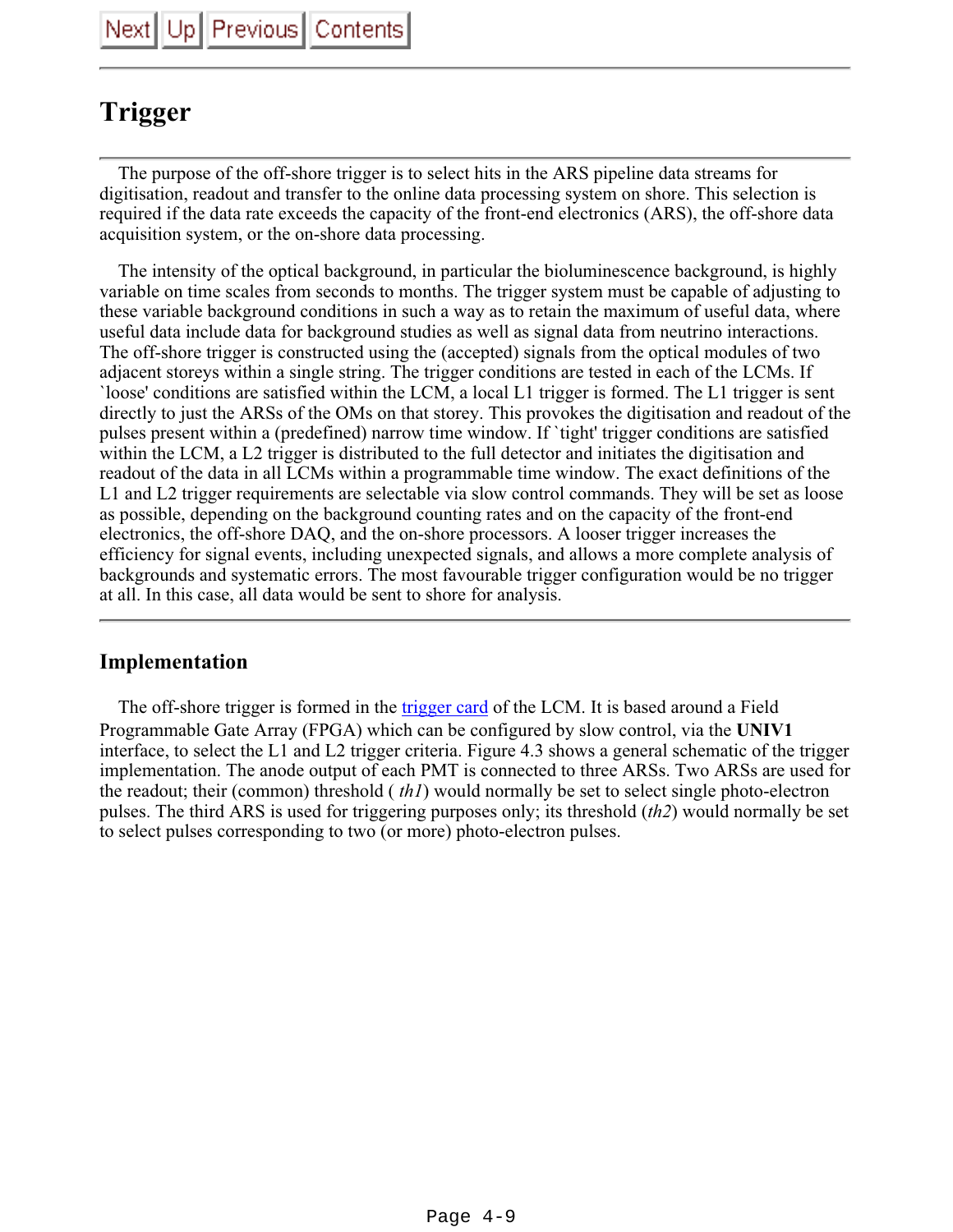

**Figure 4.3**: *The off-shore trigger scheme.*

 The L1 trigger is based on local coincidences within a storey. It initiates a readout of just the local storey; it does not generate a global readout request. It is also passed to a lower storey for use in the formation of the L2 trigger. When constructing the L1, OMs with unusually high singles rates, for example due to bioluminescence, are temporarily removed from consideration if the Counting Rate Monitor warning signal of the ARS is active. The L2 trigger on the other hand does generate a global readout request (RoR). It consists of two components: the L2 '1 storey' trigger is generated using information from the local triplet of OMs in the LCM (this is normally a `tighter' condition than the L1 trigger previously discussed) and the L2 '2 storey' trigger generated by a coincidence between the L1 signals of two adjacent LCMs. The coincidence is formed by delaying the L1 signal of the lower LCM by the time taken for the L1 signal of the upper storey to reach the lower storey (delay-L2trig in table 4.4). The coincidence gate between adjacent LCMs is defined by the width of the pulses (TwT1 in table 4.4) and needs to be large enough ( $\sim$ 70 ns) to be efficient for both upward and downward going track topologies.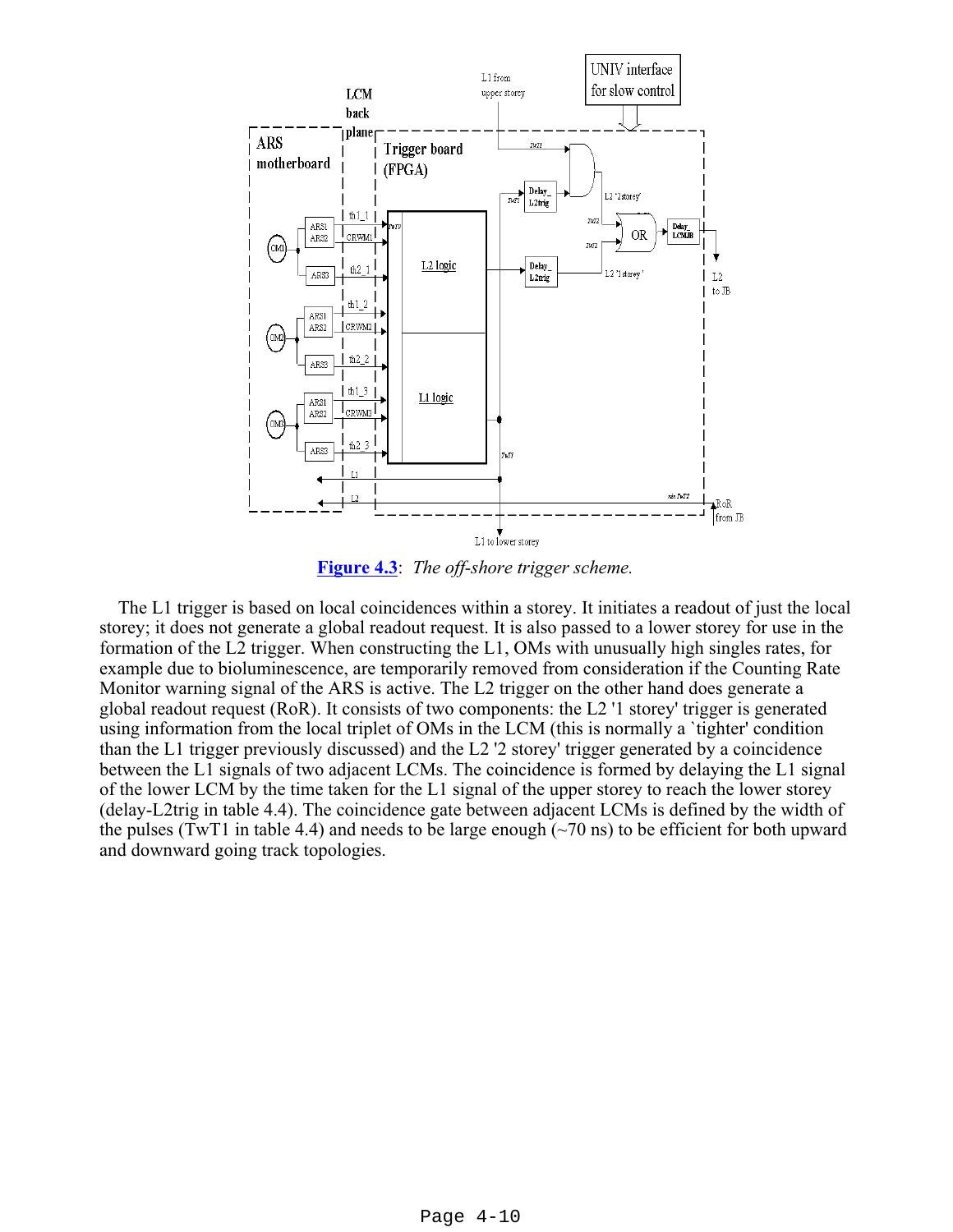

**Figure 4.4:** *Optical fibre layout for the off-shore trigger.*

 The layout of the optical fibres used by the trigger system are illustrated in figure 4.4. The L1 and L2/RoR signals each use a separate optical fibre. Both signals are daisy chained between LCMs. The L1 signal is passed from an upper storey to a lower storey. The L2 signal from a particular storey is passed through all lower storeys to the SCM and from there to the junction box. At the junction box all L2s from all lines are ORed (updating) and the RoR broadcast back along the L2 fibres to all LCMs. The OR at the junction box is performed using a passive 16 x 4 optical splitter. The retransmission of RoR is achieved using the standard BIDI\_TRIG unit. Four `spy' fibres are incorporated in the EO cable to bring the RoR signal to shore and allow generation of a 'fake' L2 from shore.

 In order that the L2 acceptance window of an ARS be independent of the LCM which initiated the RoR, it is necessary that the arrival time of L2 trigger at the JB be independent of the location of the LCM originating the trigger. This is accomplished by introducing a programmable delay on the L2 trigger signals sent to the Junction Box. This delay depends on the cable length between the LCM and the JB. L2 signals from LCMs with short cable paths to the Junction Box have large delays (up to 3.5 µs), whereas L2 signals from the most distant LCM would have no additional delay at all.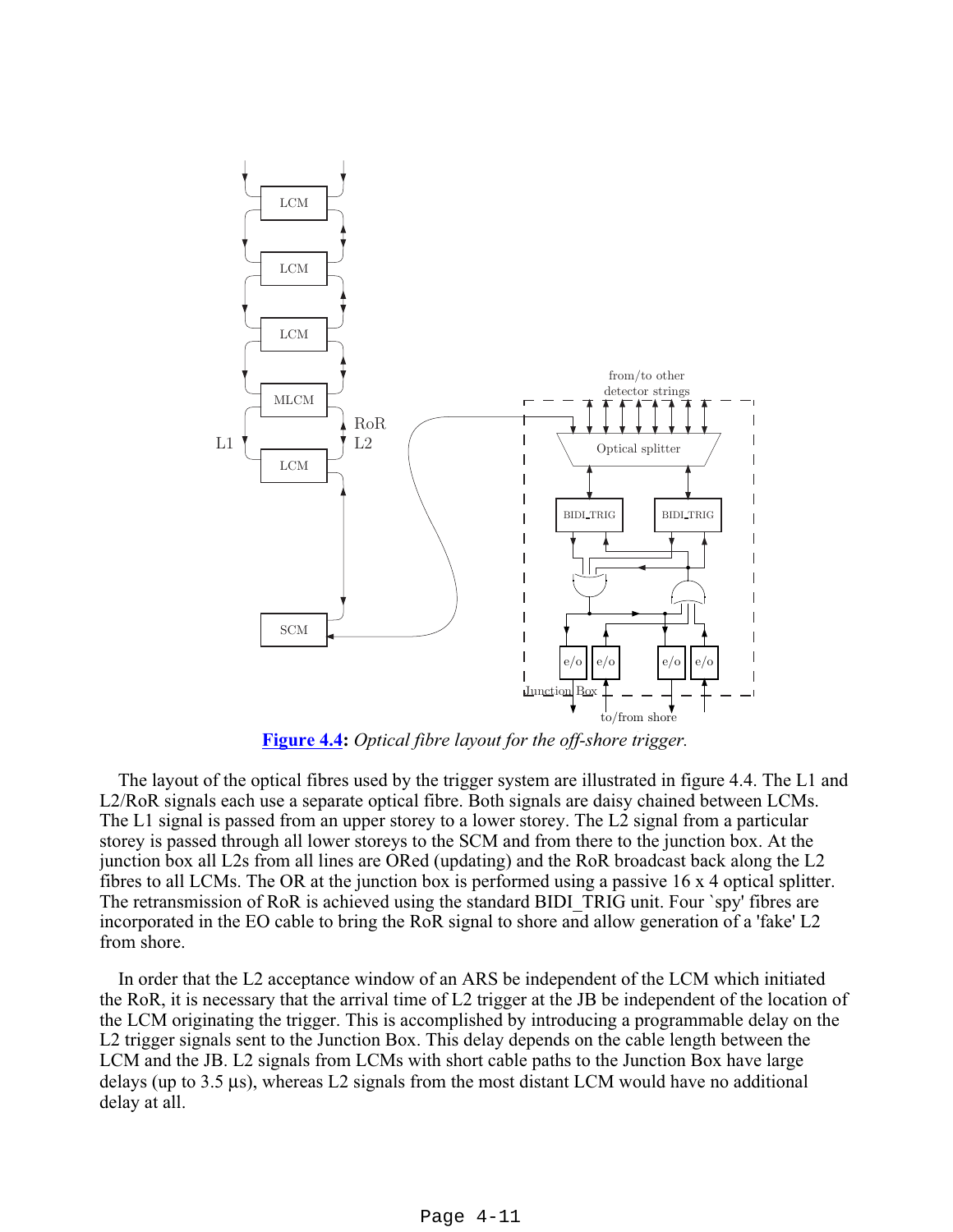The L2 acceptance time window of each ARS is delayed appropriately for its unique position with respect to the junction box (Delay t2 in table 4.2). The width of the acceptance window (Acc\_t2 in table 4.2) is defined by twice the maximum time taken for a muon to traverse the whole detector (around 4 µs) and is the same for all ARSs. The exact definitions of the L1 and L2 1storey triggers are selectable by slow control. They are based on requiring time coincidences between the various *th1* and *th2* signals of the three OMs within the storey. The currently envisaged possibilities are summarised in table 4.3. It should be noted that many of the options are included for debugging purposes.



**Table 4.3 :** Trigger options for the L1 and L2\_1storey triggers.

 The overall reliability of the trigger system is enhanced with the two-level trigger system described here (local L1 and global L2 triggers). A failure in the transmission of the L1 signal at a particular point in the line, would only effect the local formation of the L2 trigger; the local L1 readout of the storey would still occur and RoRs from other storeys would be received. A break somewhere on the L2/RoR fibre would cause loss of L2 triggers for all storeys above the location of the failure; nevertheless the L1 triggers would still be active. To reduce the probability of a single point failure in the broadcast of the RoR at the junction box, a second BIDI\_TRIG unit is included on the second output of the optical splitter.

#### **Setting up and monitoring the trigger**

 A list of the configuration parameters is given in table 4.4. These parameters are set from the **daqLCM** process at *configure*.

| Parameter            | Description                                 |
|----------------------|---------------------------------------------|
| L1 enable            | enable/disable L1                           |
|                      | L2 2storey enable enable/disable L2 2storey |
|                      | L2 1storey enable enable/disable L2 1storey |
| $ L1 \t{config}$     | choose trigger for L1                       |
| $ L2 \rangle$ config | choose trigger for L2_1storey               |
| Delay L2trig         | delay between storeys for L2 2storey        |
| Delay LCMJB          | delay between LCM and JB                    |
| TwT1                 | coincidence window for L2 2storey           |
| TwL1                 | minimum width of L1                         |
| TwT2                 | minimum width of RoR                        |

**Table 4.4 :** Parameters of the trigger card to be configured by the slow control.

Successful operation of the off-shore trigger, and also its simulation in Monte Carlo, relies on the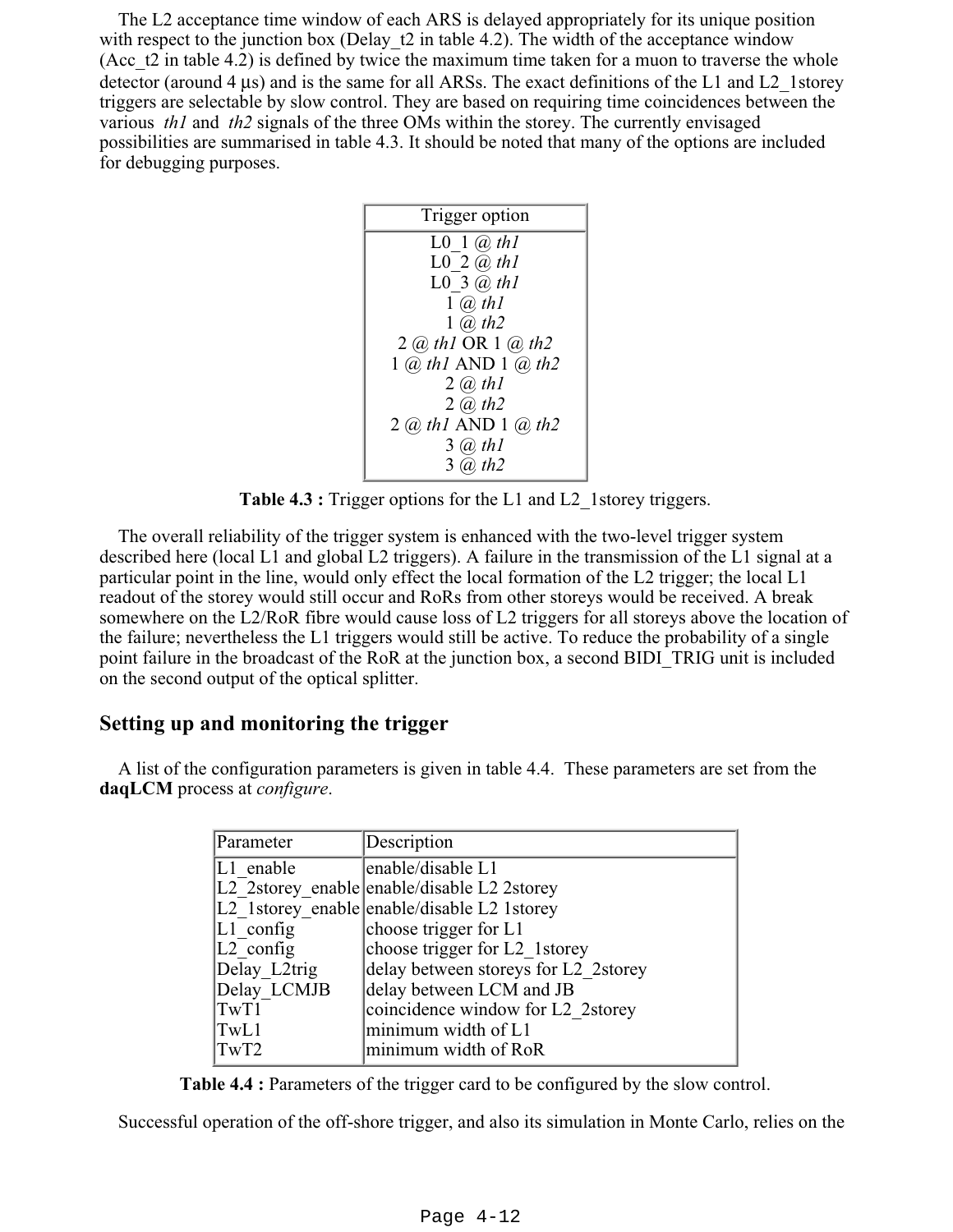correct setting and knowledge of the various delays and pulse widths involved in its construction. Although they will be calibrated on-shore prior to deployment, the design incorporates facilities to allow measurement and monitoring of these quantities *in situ*.

- Test pulse signals can be generated at the input to the ARSs via the clock distribution. By generating L1s in adjacent storeys and monitoring the L2 $2$  storey' trigger rate as a function of the set value of delay\_L2trig, it is possible to establish the correct setting for this quantity *in situ*.
- By generating L2s using the test pulse facility and measuring the arrival time of the RoR on-shore with the 'spy' fibres it is also possible to measure the relative time delays between storeys. The spy fibre, in conjunction with the appropriate trigger option, also allows measurement of various pulse widths utilised by the trigger card.
- Optionally the DAQ card can also time stamp the time of the L1 and L2(local) triggers and include them in the data flow. This will facilitate the study of the trigger behaviour during dedicated trigger runs.

#### **Trigger and data rates**

 The following estimates of the expected trigger rates are based on measurements from various site exploration studies [7]. As these studies were performed with 8-inch tubes, the rates have been scaled to the 10-inch tubes. The measurements indicate a baseline rate of 30 - 60 kHz, depending on the period of the measurement. The largest contribution to this background is from <sup>40</sup>K decays. In addition, frequent bursts of bioluminescence activity are also observed which increase the singles rate into the MHz range for periods of the order of seconds. This effect is found to be local and does not give rise to significant correlated hits between adjacent storeys. As can be seen from table 4.5, the observed baseline counting rate decreases rapidly at increasing pulse-height thresholds, indicating that the background is dominated by single photon emission.

| Threshold<br>(p.e.) | Rate             |
|---------------------|------------------|
| 0.3                 | $60 \text{ kHz}$ |
| 1.0                 | $30$ kHz         |
| 1.5                 | 4 kHz            |
| 2.0                 | $0.51$ kHz       |

**Table 4.5:** Measured baseline counting rates from site exploration tests, for various thresholds, scaled to 10-inch PMTs.

 The data volume for a given trigger depends on the fraction of waveform events which is estimated to be 1% plus the fraction of double pulses in the integration gate (50 ns). Considering the optimistic case of a constant singles rate of 60 kHz, the waveform fraction is 1.3% and the data volume per hit is then  $0.987 \times 48$  bits + 0.013 x 2104 bits ~ 75 bits. The total data volume would be 4.5 Mb/s per OM, 68 Mb/s per MLCM, or 405 Mb/s per string. A more realistic estimate should take into account the effect of bioluminescence. Assuming the bioluminescence rates observed in test 1.6, the average singles rate increases from 60 to 75 kHz. Here a cutoff of 500 MHz has been applied on the maximum OM singles rate, close to the output limitation of two ARSs. Including bioluminescence also increases the fraction of waveforms from 1.3 % to 1.4 % leading to unfiltered data rates of 6 Mb/s per OM, 90 Mb/s per MLCM, or 540 Mb/s per string.

 The data volume can be reduced in a number of ways; for example, the waveform criteria could be tightened, a lower singles rate cutoff could be introduced, data truncation could be performed etc. Here the possibility of activating the off-shore trigger is considered. The proposed default offshore trigger is configured as follows:

• the L1 trigger is chosen to be '2@ *th1* OR  $1@$  *th2*', i.e. a single hit above the higher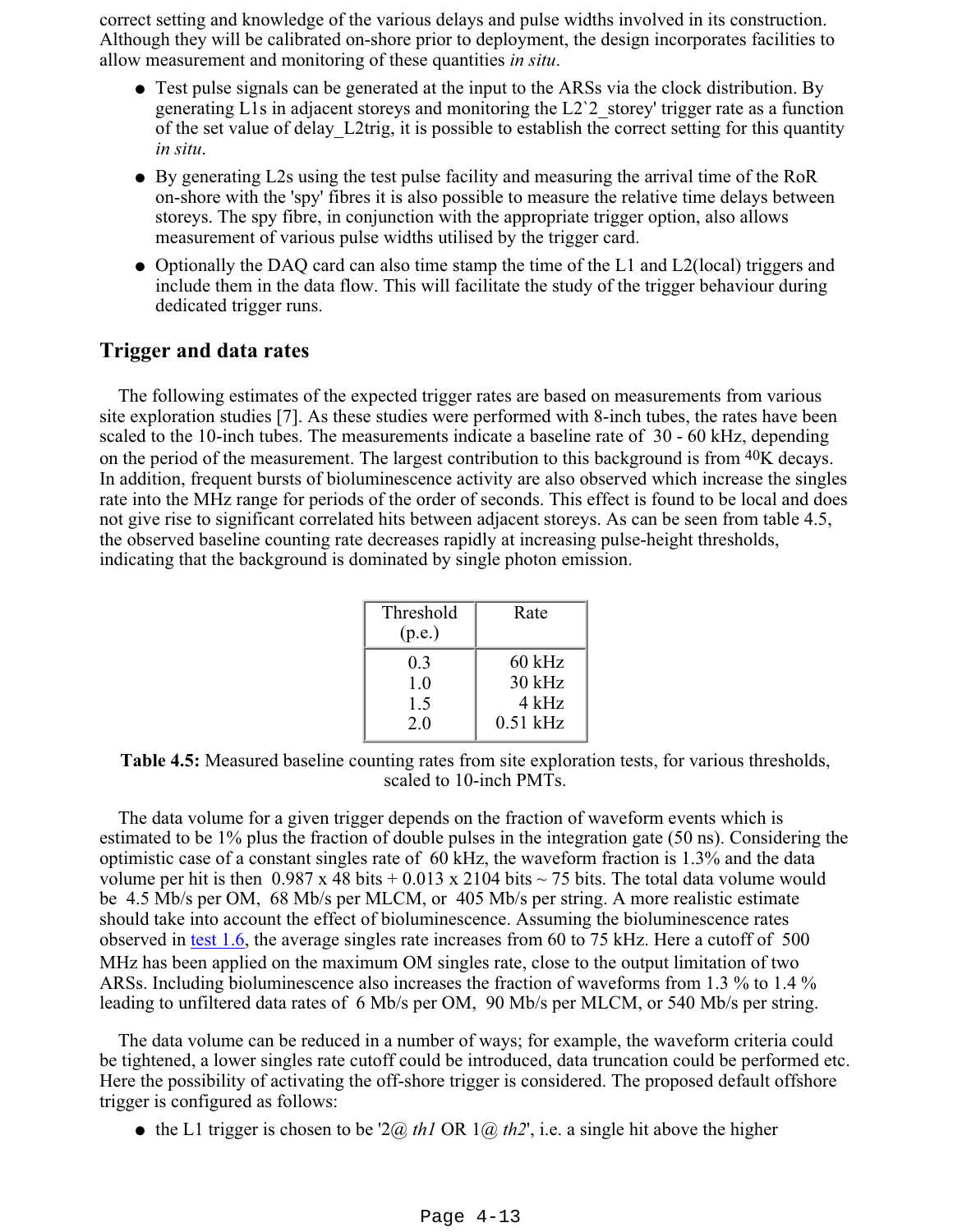threshold (*th2*), or two hits above the lower threshold ( *th1*) on two different OMs within a +/- 20 ns coincidence gate.

- the L2'1 storey' trigger is chosen to be '1 $@$  *th1* AND 1 $@$  *th2*', i.e. the presence of an asymmetric pair within the  $+/- 20$  ns coincidence gate. (The L2 readout gate is set to 4  $\mu$ s).
- the L2'2 storey' trigger, by definition, is a coincidence of L1s between adjacent storeys, within a  $+/- 80$  ns coincidence window.

Using this trigger and applying a high threshold (*th2*) of 1.5 p.e., the L1 trigger rate would be 13.9 kHz per LCM and the total trigger rate would be 51 kHz. Each OM would generate 1.1 Mb/s. The corresponding readout fraction would be 20% i.e. a factor 5 reduction in data volume. Table 4.6 details the expected trigger and data rates, under these conditions. Also included are rates for other choices of the high threshold *th2*; in particular, setting the high threshold to 2 p.e. would yield a data reduction factor of 30.

| High threshold         | 1.0 p.e.    | $1.5$ p.e.      | 2.0 p.e.    |
|------------------------|-------------|-----------------|-------------|
| L1 trigger             | $102$ kHz   | $14$ kHz        | $2.5$ kHz   |
| $ L2 \t2storey$        | 481 kHz     | $9$ kHz         | 281 Hz      |
| L <sub>2</sub> trigger | 649 kHz     | $37$ kHz        | 4 kHz       |
| total trigger          | 750 kHz     | $51$ kHz        | $6.5$ kHz   |
| data rate per OM       | $5.1$ Mb/s  | $1.1$ Mb/s      | $0.2$ Mb/s  |
| data rate per LCM      | $15.2$ Mb/s | $3.4$ Mb/s      | $0.6$ Mb/s  |
| data rate per MLCM     | $76$ Mb/s   | $17$ Mb/s       | $2.7$ Mb/s  |
| data rate per string   | $457$ Mb/s  | $102$ Mb/s      | $16.4$ Mb/s |
| total data rate        | $4.6$ Gb/s  | $1 \text{Gb/s}$ | $164$ Mb/s  |
| readout fraction       | $96\%$      | $20\%$          | $3\%$       |

**Table 4.6 :** Expected trigger and data rates, based on the test 1.6 results, as a function of the higher threshold (*th2*). The trigger rates are the rates seen by any OM: the LCM trigger rate for L1, and the full detector rate for L2. The cutoff for the trigger was set to 500 kHz.

 Given the limited amount of data available on the background rates, especially their long term seasonal behaviour, significant variations in the background rate cannot be excluded. For example, if the overall singles rate were to increase by a factor two, the total trigger rate would increase from 51 kHz to 137 kHz. The readout fraction would be 40% and the data rate would be 67 Mb/s per MLCM. In such a situation it may be desirable to tighten the trigger further; for example, if the higher threshold (*th2*) is increased from 1.5 p.e. to 2.0 p.e., the total trigger rate is reduced from 137 kHz to 17 kHz, and the fraction of the data stream selected is reduced from 40% to 6%. The corresponding data rate is reduced from 67 Mb/s to 11 Mb/s per MLCM. Such an example illustrates the importance of a flexible trigger which can be adjusted to cope with changes in the background baseline rate.

#### **Deadtimes and data losses**

 The rates in table 4.6 take account of (small) losses due to deadtimes in the system. Deadtime occurs:

- in the front-end chips due to:
	- ❍ the time to store pulses in the ARS buffers (170 ns),
	- $\circ$  full SPE buffers (waveform events are treated as SPE events if both waveform buffers are full) and,
	- ❍ the output limit of the ARS.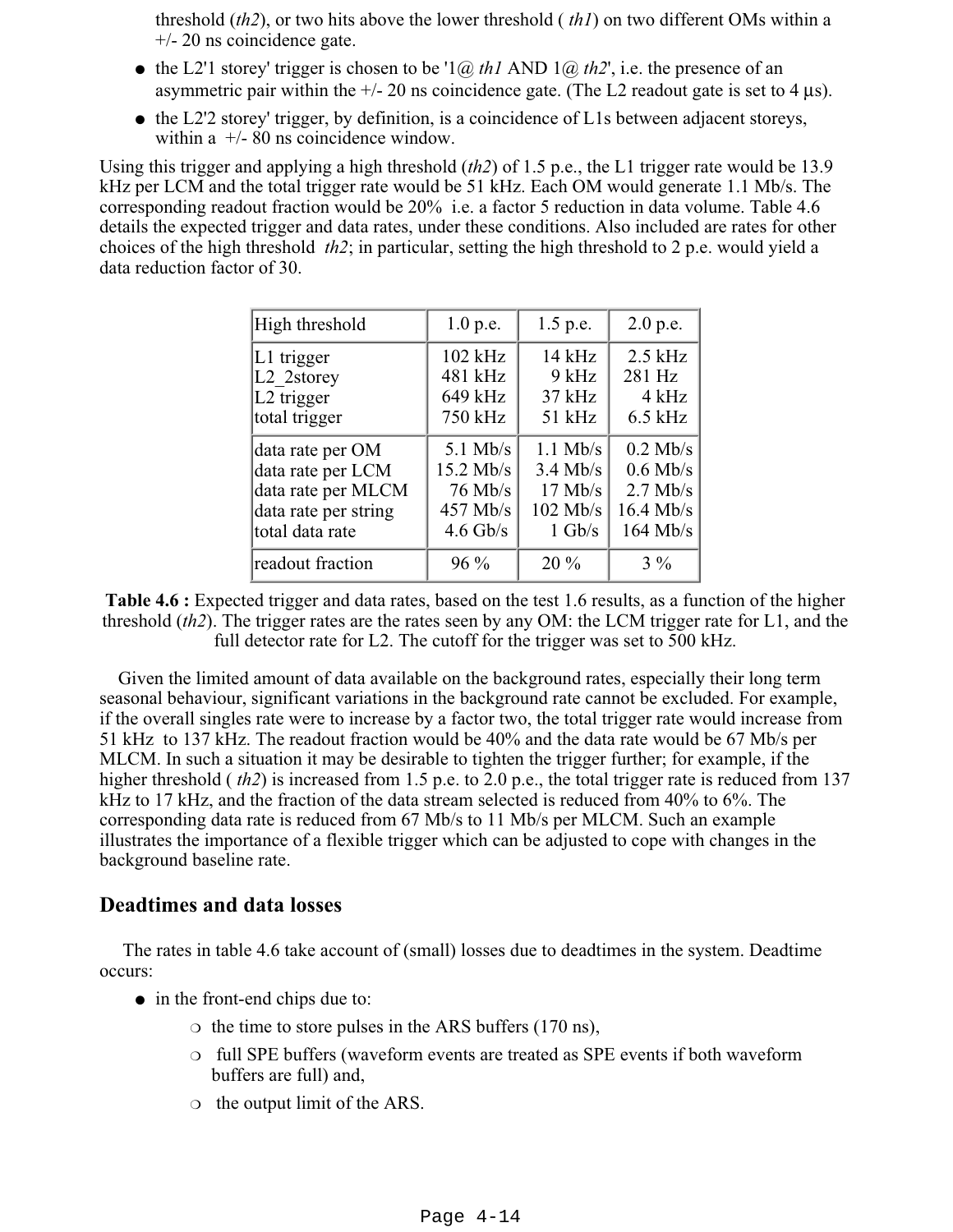• The deadtime due to the input data rate is less than 1% with two ARSs per OM for singles rates below 600 kHz.

With the higher trigger threshold at 1.5 p.e., the fraction of waveform events which are converted to SPE events because both of the waveform buffers are full, is 1% for OMs with singles rates below 100 kHz, increasing to 15% at 200 kHz and 65% at 500 kHz. The loss of SPE events due to SPE buffers overflowing while the ARSs digitise the waveform signal is negligible for singles rates up to 300 kHz. Above 300 kHz, more stringent trigger conditions would be needed to prevent loss of SPE data. One possible strategy would be to turn off the waveform mode for OMs with high singles rates, and digitise all of the hits in the SPE mode. This requires reconfiguration of the corresponding ARS (parameter All spe in table 4.2). Even so, the SPE deadtime remains high for singles rates above 1 MHz because of the ARS output limit (800 kHz of SPE for two ARSs).

#### **Trigger efficiency**

 The effect of the trigger on the standard ANTARES algorithm for reconstructing muons with energies of 200 - 300 GeV intersecting the inner detector volume has been studied. As the muons which are selected by the algorithm have typically ten signal hits with average pulse heights around 3 p.e., half of them with at least 1.5 p.e., a trigger requiring one or two large pulses is very efficient. Indeed, the asymmetric pair trigger has been shown by simulations to be highly efficient (90-97% depending on *th2*) for reconstructed signal events with zenith angles smaller than 80 degrees. The trigger between adjacent storeys is somewhat less efficient (71-94%), and nearly all events selected by that trigger would also be selected by the asymmetric pair trigger. Combining the two L2 triggers gives the relative efficiencies shown in table 4.7 (91-99%).

| High threshold              |      | 0.3 p.e.   1.0 p.e.   1.5 p.e.   2.0 p.e. |        |        |
|-----------------------------|------|-------------------------------------------|--------|--------|
| relative trigger efficiency | 99 % | 98 %                                      | $96\%$ | $91\%$ |

Table 4.7 : Relative trigger efficiencies for reconstructed muons with energies of 200 - 300 GeV intersecting the inner detector volume as a function of the higher threshold ( *th2*).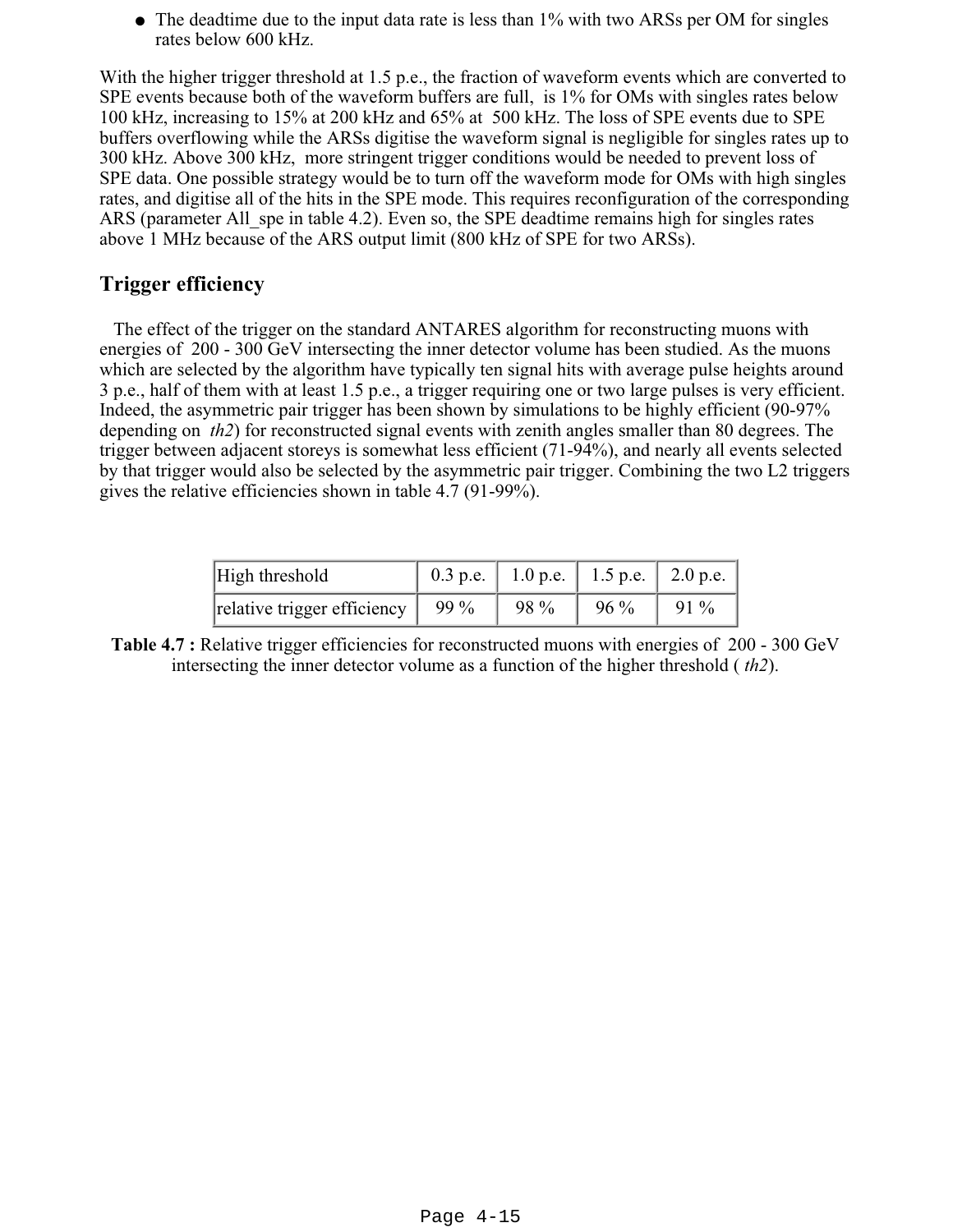## **Clock system**

The main purpose of the clock system is to provide a common clock signal to all ARSs. In addition, it can distribute a (small) number of other signals to the LCMs. These signals can be addressed to a single LCM or all LCMs simultaneously. They are used to synchronise the ARSs, to assign (on-shore) the GPS time to the data, to calibrate the (slave) clocks in the LCMs and to control the off-shore data flow.

 At regular time intervals (at least every 800 ms), the internal clock registers of the ARSs are reset using a common RTS signal. The number of these signals is maintained locally by a counter in each LCM. The values of these counters are added to the data. The counters are reset at the start of each data taking run using a clock signal (SOR) which is addressed to all LCMs. The GPS times of the SOR and the subsequent RTS signals are determined with an accuracy of 1 µs. The values of the RTS counters and the GPS times of the RTS signals are used off-line to assign the GPS time to the data.

 The (relative) time offset of the slave clocks are determined by measuring the propagation delays of a calibration signal. This signal is distributed through the clock system and returned by one of the slave clocks. The slave clock is preselected using another clock signal which is addressed to the corresponding LCM. The delay is measured on-shore. The detailed specifications for the clock calibration can be found in ref. [10].

 The off-shore data flow is controlled by a disable (enable) signal which is addressed to all LCMs and hence all ARSs in the readout system. These signals are used in combination with the *start* and *pause* (*stop*) commands. They are also used in coincidence with the clock signal which triggers an optical beacon (OB). This signal is addressed to the LCM responsible for the OB; it does not require (re)configuration of the OBs. The ARS enable signal is offset between  $-5 \text{ } \mu \text{s}$  and  $+5 \text{ } \mu \text{s}$  relative to the OB trigger, and the ARS disable signal is offset between 0 and 10 µs.

 The clock system is also used to access the off-shore DAQ hardware independent of the Ethernet connection, e.g. to force a (local) reboot. The GPS time is distributed to various processors in the on-shore data processing and run control systems through the PCI bus of its processor (not shown in fig.4.1) [9]. The accuracy of the absolute time(s) is better than 1 µs. The (slave) clocks in the LCMs are configured at *power on*.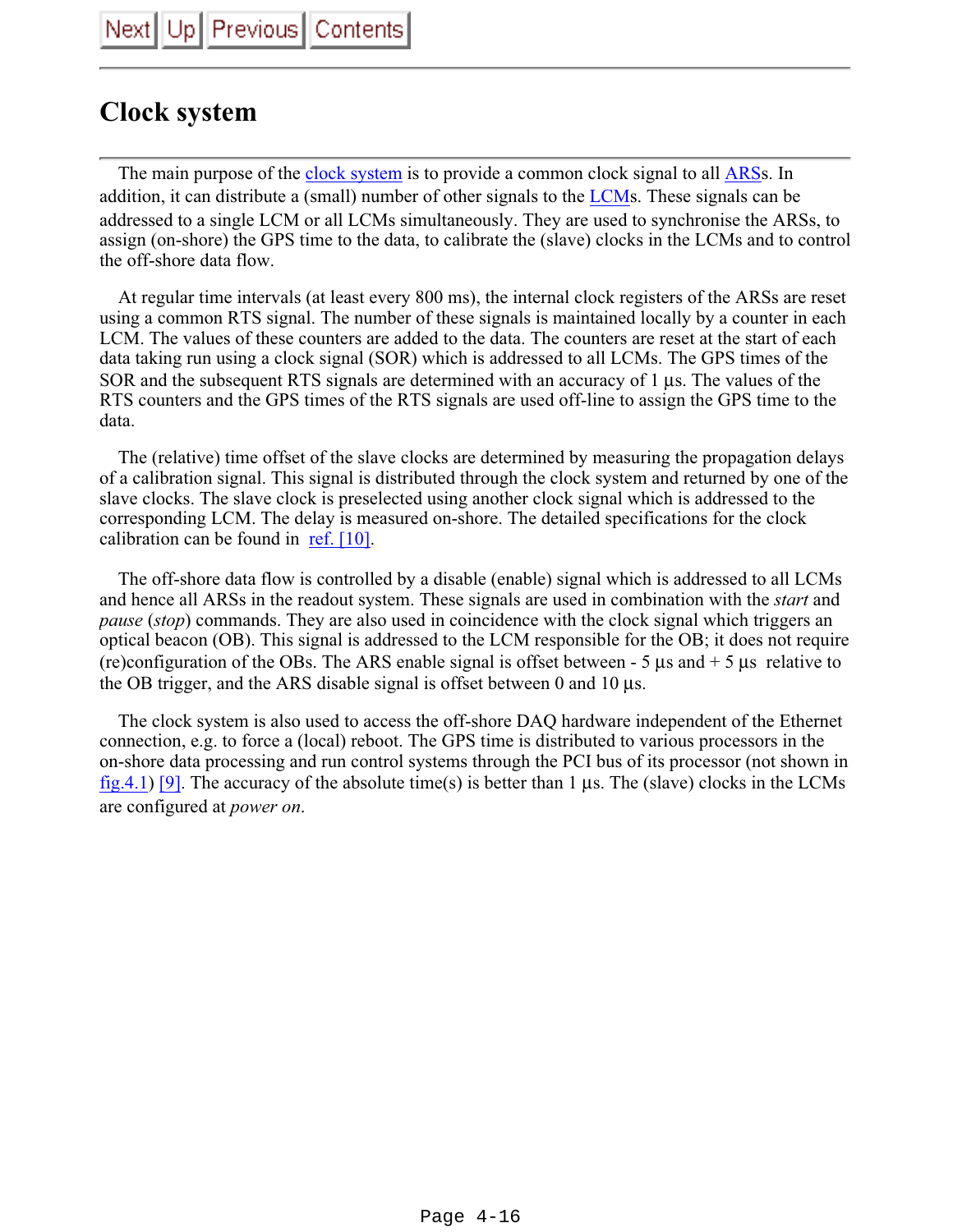# **Instruments**

 The instruments which are used for the monitoring of the detector are explained in detail in chapter 6. In general, the instruments are controlled using the universal board (**UNIV1**). This board has a micro processor on which the **microSC** process runs. The **UNIV1** circuitry is also mounted on other hardware devices in the system (see chapter 5 on Electronics) and these devices can also be regarded as instruments. The interface between the **microSC** and the **daqLCM** processes proceeds through the **LCM** backplane using the RS485 link and the MODBUS protocol. The frequency of the measurements is typically once per minute; it is defined by the operator and stored in the general database. The instrumentation for the optical beacon consists of two parts: the first part, based on the UNIV1 circuitry, is used to control the setting of the LED driver. The second part is an ARS mother board used to read out the (fast) PMT inside the optical beacon. A list of the instruments with their readout parameters and the corresponding data sizes is given in table 4.8. It is not foreseen to read out individual parameters.

| Instrument            | Parameters                                                                                  | total size (Bytes) |
|-----------------------|---------------------------------------------------------------------------------------------|--------------------|
| <b>COMPASS_MB</b>     | cap, pitch, roll, Bx, By, Bz, temp, error,<br>checksum                                      | $23 - 40$          |
|                       | humidity                                                                                    | 2                  |
|                       | Temp1, Temp2                                                                                | $\overline{4}$     |
|                       | T ARS MB1, T ARS MB2,<br>T ARS MB3, (T ARS MB4)                                             | 6(8)               |
|                       | HV PMT1, HV PMT2, HV PMT3                                                                   | 6                  |
| LCM DWDM              | temp, Ibias, Imodu, I TEC, V TEC,<br>power, Tloc, V1, V2                                    | ??                 |
| <b>SCM DWDM</b>       | temp, Ibias, Imodu, I TEC, V TEC,<br>power, Tloc, V1, V2                                    | ??                 |
| LCM ACOUSTIC (1-3)    | Elementary cycle, time and amplitude,<br>positioning cycle                                  | $7 + n \times 12$  |
| SCM ACOUSTIC (1-6)    | Elementary cycle, time and amplitude,<br>positioning cycle                                  | $7 + n \times 12$  |
| ACOUSTIC SVEL-CTD     | velocity, conductivity, temp and pressure                                                   | 27                 |
| <b>ACOUSTIC PRESS</b> | pressure                                                                                    | 7                  |
| <b>ACOUSTIC SVEL</b>  | velocity                                                                                    | 8                  |
| <b>BEACON ARS MB</b>  | SPE event                                                                                   | 6                  |
|                       | WF event                                                                                    | 263                |
| LCM POWER BOX         | V48, V48s, V12, V5.5, V5, V3.3, V2.5,<br>V1.8<br>I48, I48s, I12, I5.5, I5, I3.3, I2.5, I1.8 | ??                 |
| <b>SCM POWER BOX</b>  | V48, V48s, V12, V5.5, V5, V3.3, V2.5,<br>V1.8<br>148, 148s, 112, 15.5, 15, 13.3, 12.5, 11.8 | ??                 |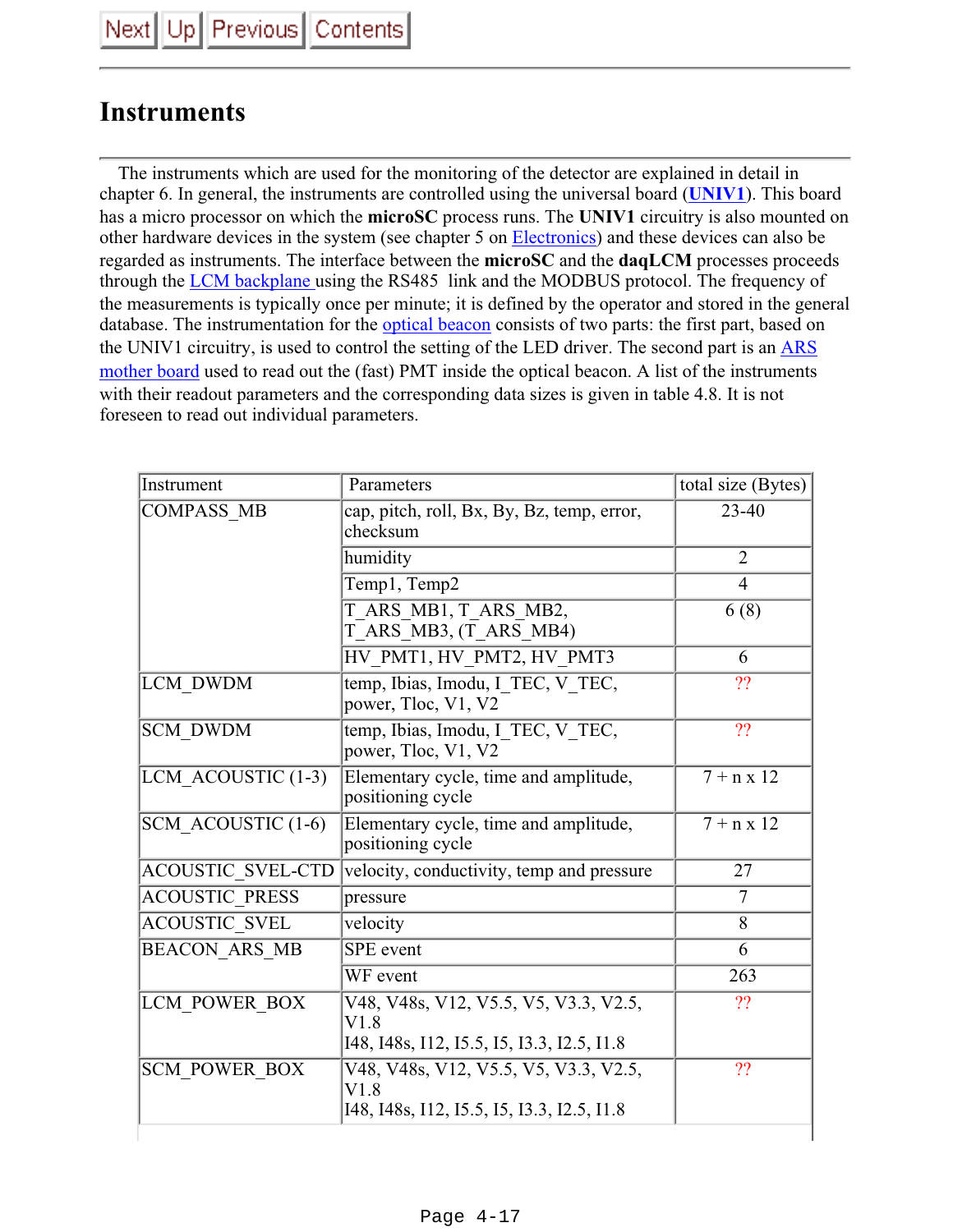| <b>SPM</b> | Vin,<br>Vlout, V2out, V3out, V4out, V5out,<br> V6out,<br>Ilout, I2out, I3out, I4out, I5out, I6out,<br>T1, T2, T3, IACleak, IDCleak |  |
|------------|------------------------------------------------------------------------------------------------------------------------------------|--|
|            | Istatus                                                                                                                            |  |

**Table 4.8 :** Readout parameters of the instruments ('**n**' indicates a number of repetitions).

 The instruments which need to be configured are listed in table 4.9 with their configuration parameters and the corresponding data sizes. For the ARS motherboard of the OB, only a summary of the ARS configuration parameters is given.

| Instrument                          | Parameters                                                                                                                 | total size (Bytes)                    |
|-------------------------------------|----------------------------------------------------------------------------------------------------------------------------|---------------------------------------|
| <b>COMPASS MB</b>                   | HV PMT1, HV PMT2,<br>HV PMT3                                                                                               | 6                                     |
| LCM ACOUSTIC (1-3)                  | Nel, F Rx, autoGain, anaGain,<br>digGain, th, maxDD, start, stop                                                           | $2 + n \times 27$                     |
| SCM ACOUSTIC (1-6)                  | Nel, DSP, F Rx, autoGain,<br>anaGain, digGain, th, maxDD,<br>start, stop F Tx, level, delay,<br>duration                   | $ 3 + n_1 \times 37 + n_2 \times 12 $ |
| <b>BEACON MOTHERBOARD</b> intensity |                                                                                                                            | ??                                    |
| <b>BEACON ARS MB</b>                | Trig0 th, PSD th, Spe clk,<br>Sel pled clk, En acq, All spe,<br>All wave, PSD tot, Burst,<br>Sel pulse, En pulser, All t1b | 239/8                                 |
| <b>SPM</b>                          | status                                                                                                                     |                                       |
|                                     | reset                                                                                                                      | $\theta$                              |

**Table 4.9:** Configuration parameters of the instruments ('**n**' indicates a number of repetitions).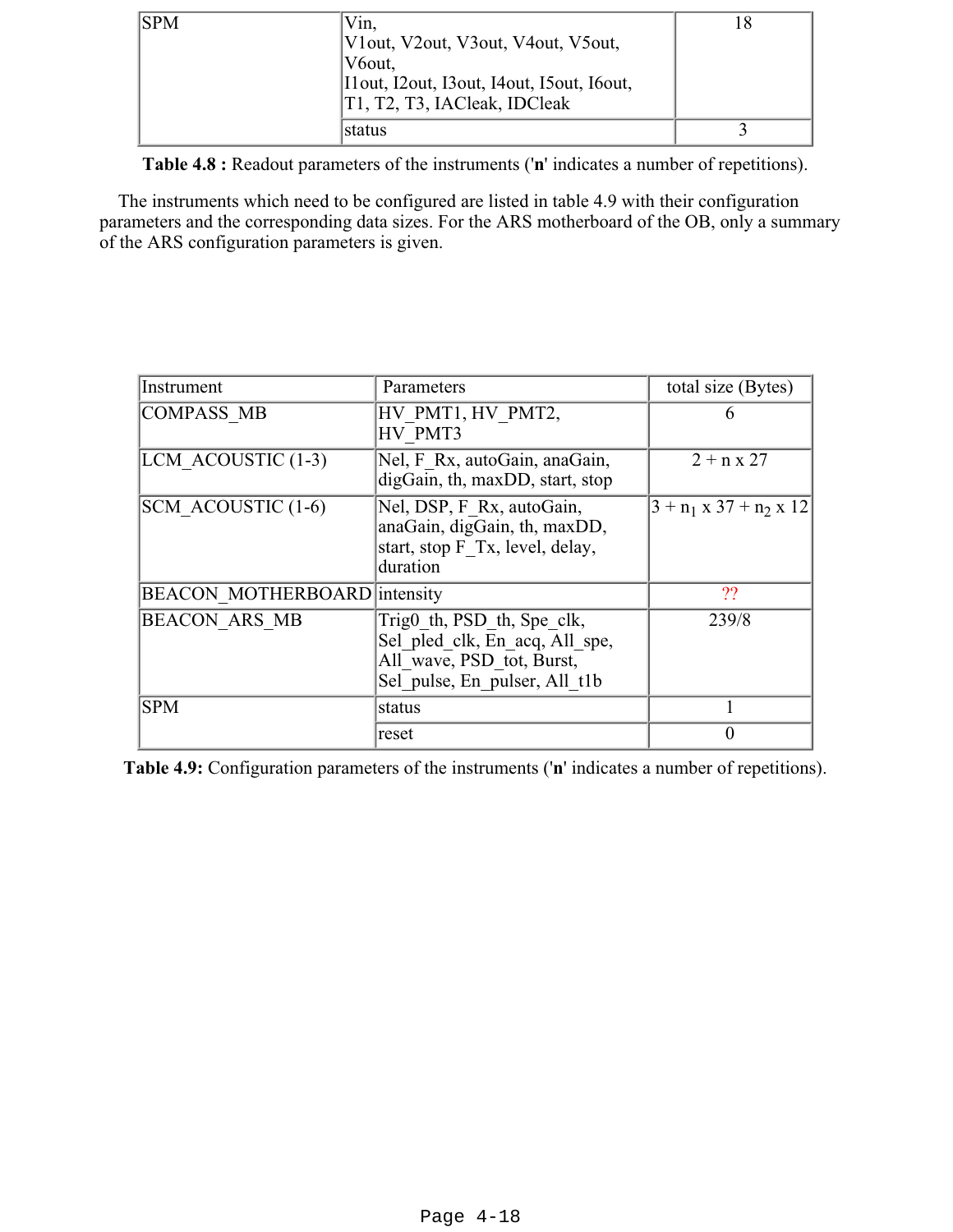

# **DAQ hardware**

 The network architecture of the off-shore DAQ system has a star topology, consisting of a 1--1 optical connection in the JB for each detector string, an optical (de)multiplexer in each SCM, an electronic data router in each MLCM (switch) and a processor in each LCM. The data flow in the detector is shown in figure 4.5.



**Figure 4.5 :** *Schematic view of the data flow in the detector. The average singles rate is assumed to be 70 kHz and the fraction of WF hits 2%. The detector consists of ten strings.*

 The network architecture on-shore consists of an optical (de)multiplexer for each detector string, an electronic data router (switch), a data processing farm and a data storage facility. The data flow in the on-shore data processing system is shown in figure 4.6.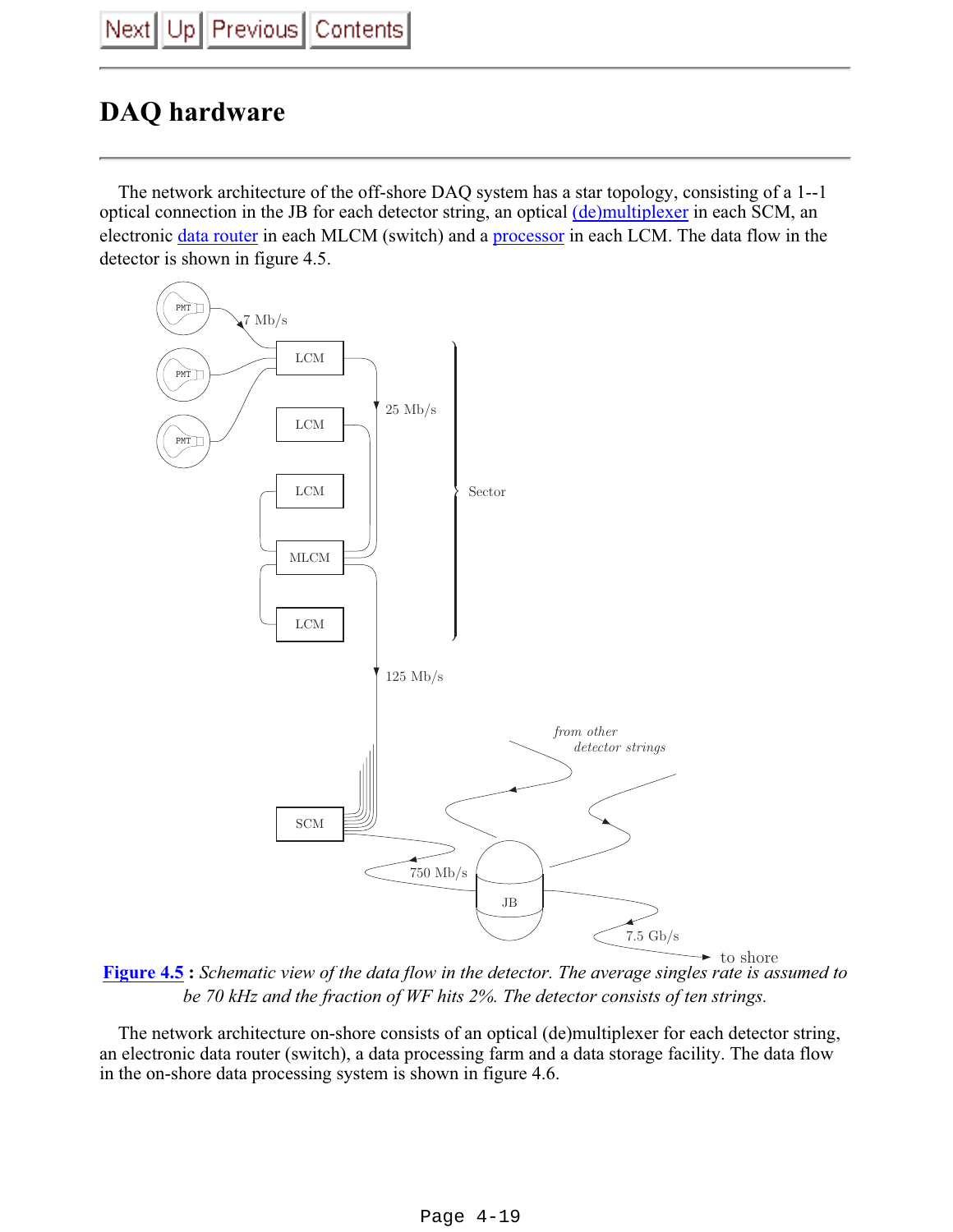

**Figure 4.6:** *Schematic view of the data flow in the on-shore data processing system.*

 The Internet protocol (IP) is used for the communication between the processors. TCP will be used for (command) messages. For the transfer of the ARS data, UDP (User Diagram Protocol) could be used instead. UDP requires less overhead than TCP but is less reliable. For instance, it does not require a connection (socket) between the **DataFilter** CPU and each LCM processor. A higher (effective) bandwidth can be obtained at the cost of some packet loss. This loss should be less than 2%.

 Between the detector and the shore station, the **1000Base-LH** standard is applied where 7 channels (6 MLCMs and 1 SCM) are multiplexed into one optical fibre using the dense wavelength division multiplexing (DWDM) technique. For the on-shore local area network (LAN), the **1000Base-SX** standard is applied. Off-shore, the Motorola **MPC8xx** processors are used with the **VxWorks** operating system. On shore, standard PCs are used with the **Linux** operating system. The conversion between **BigEndian** (Motorola) and **LittleEndian** (Intel) will be done by the processors on shore.

#### **LCM processor**

The LCM processor (LCM\_DAQ/SC in chapter 5) is the hardware interface between the ARSs and the online data processing system. It hosts the **daqLCM** process. A schematic view of the LCM processor is shown in figure 4.7. The LCM processor has an Ethernet port for the connection to shore which is compatible with the Internet protocol. Inside the LCM, a serial port is used to transport the slow control signals. The connection to the ARSs, the clock, the trigger and other instruments is made through the LCM backplane. A detailed description of the LCM backplane is given in chapter 5. The specific hardware for the readout of the ARSs is implemented in a high density Field Programmable Gate Array (FPGA). The data are temporarily stored in a high capacity memory (SDRAM) allowing the de-randomisation of the data flow. The data are read out from this memory by the **daqLCM** process. From then on, the **daqLCM** process schedules the data flow. A Real Time Operating System (RTOS) is used to programme a fixed data transfer rate and schedule slow control actions. The EEPROM contains the data for programming the FPGA, and the flash memory contains the operating system for the processor.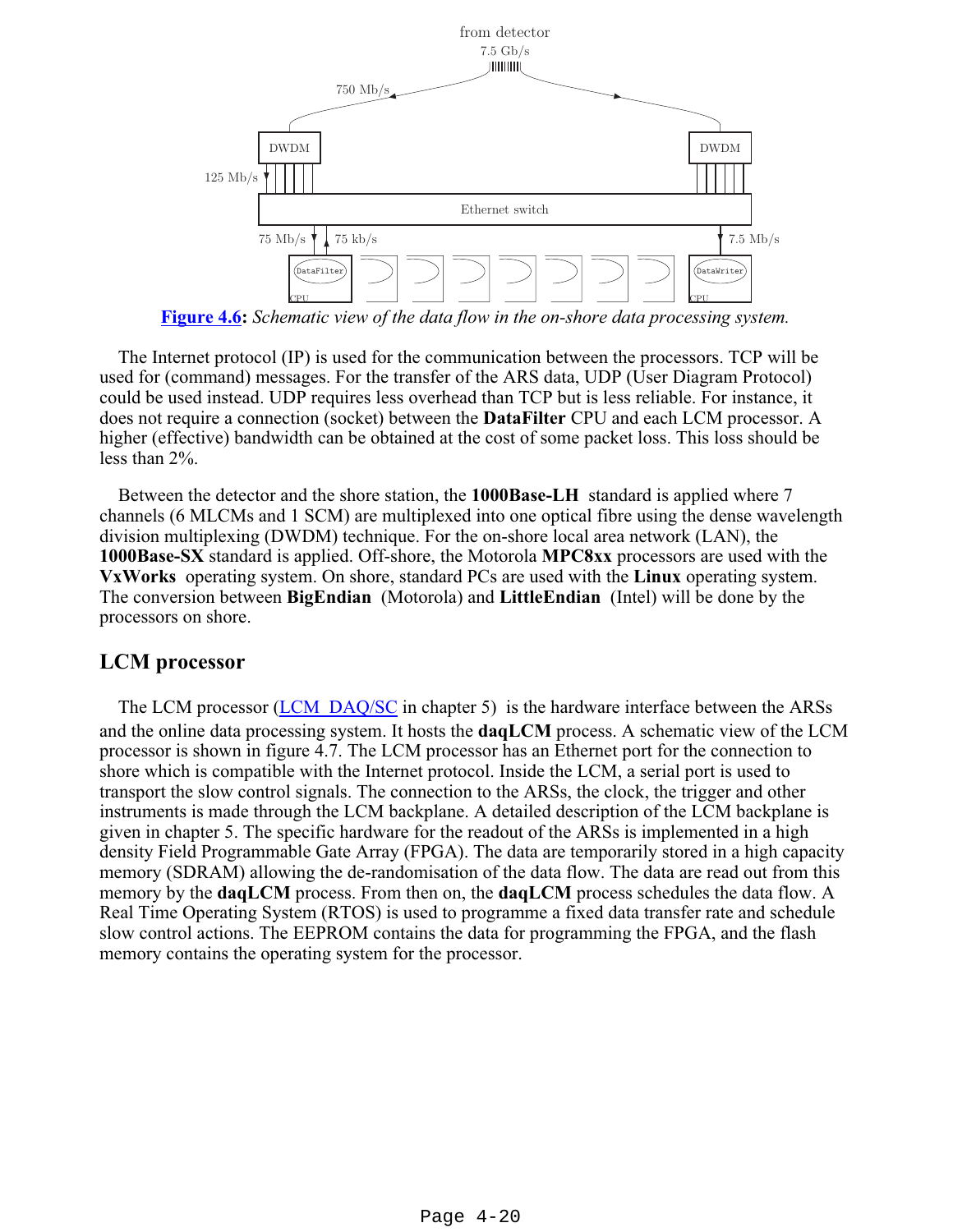

**Figure 4.7:** *Schematic view of the LCM processor board.*

 The present choice for the FPGA is the Altera APEX20K200E. For the processor, the present choice is the Motorola MPC860P in combination with the VxWorks operating system. The MPC860P is a low power (650mW at 50 MHz) RISC processor featuring a communications processor module and a Fast Ethernet Controller (FEC). Together with a boot flash memory and the SDRAM, it constitutes a network-ready system. It has an on-chip100Mb/s Ethernet controller, up to four Serial Communication Controllers (SCC) and a Serial Peripheral Interface (SPI) controller. The Ethernet port is used for the connection to the MLCM switch. The slow control actions can be carried out using one of the SCC or SPI ports. The MODBUS protocol is obtained by connecting an RS485 driver chip to one of the SCC ports and implementing the corresponding software. Figure 4.8 shows a block diagram of the ARS readout (RARS) logic with the connections to the processor and the SDRAM. The data arrive from the serial outputs of the ARS chips asynchronously to the RARS, where they are buffered in the memory of the FPGA through 6 Link Controllers, one for each ARS. The Link Controller checks the data consistency and checks that enough memory space is available, then it writes the data to memory and updates its memory status flag. If inconsistent data are detected, an error is reported in the Control & Status Register. In normal mode, the inconsistent data are discarded, whereas in debug mode they are kept for off-line analysis. The Link Controller will re-synchronise on the next consistent data set (hit).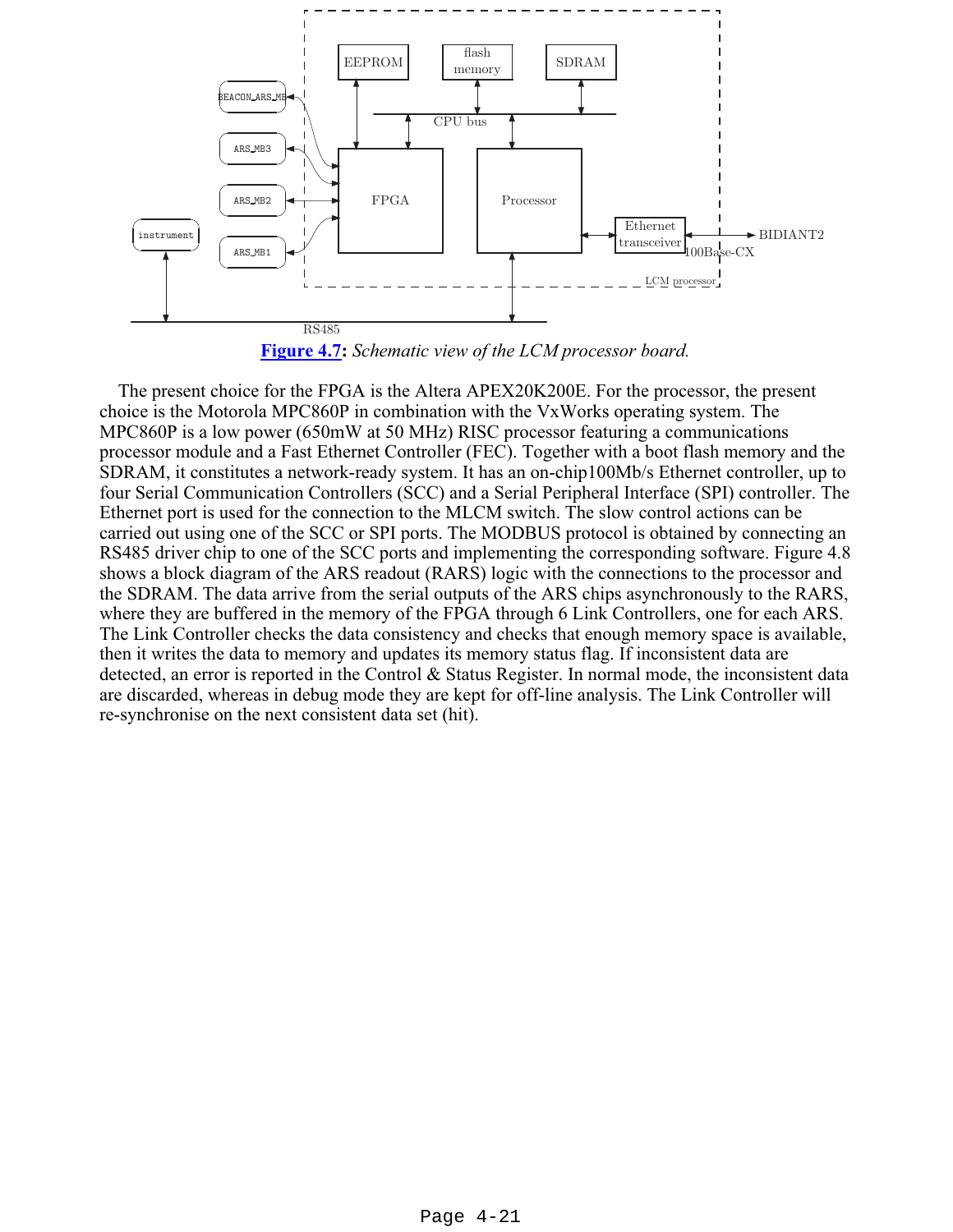

**Figure 4.8:** *Block diagram of the readout logic.*

 The DAQ memory is implemented in the SDRAM. It is organised in different areas corresponding to the hit type and the ARS identifier. Each area acts as a FIFO which is written by the RARS device and read by the MPC860 internal FEC device. A memory of 64Mb allows the storage of 4 seconds of data at the maximal ARS output rate. If a FIFO becomes full, it is reported to the DAQ Memory Supervisor. Additional incoming data corresponding to this memory area are then lost. At initialisation, the memory space is reserved by the Operating System, and the corresponding pointers are written inside the Read Memory Controllers. The ARS Memory Supervisor monitors the filling of the FPGA memory for each ARS. It decides which channel should transfer its data to the DAQ memory. The corresponding Read Memory Controller is triggered which in turn requests control of the CPU bus via the MPC860 Bus Requester. When the data transfer is completed, the memory in the FPGA is cleared and the DAQ memory pointer is incremented (modulo the reserved space) and saved for the next transfer. The MPC860 Bus Interface performs the actual transfer of the data to the DAQ memory. It uses a processor-specific protocol; data transfers are performed using either the ``burst mode'' in which data are transferred in bursts of four 32-bit words, or the less efficient ``single mode'' in which data are transferred as single 32-bit words. The MPC860 Bus Interface can operate either in master or slave mode. The master mode is used to transfer the ARS data from the FPGA to the DAQ memory, while the slave mode is used to initialise and read the status of the RARS device. Whenever an error is detected or a specific external signal is activated, the processor may undergo a hardware interrupt. It is the responsibility of the interrupt service routine to read the RARS status and detect the interrupt source reported in the Control & Status Register. System integrity (e.g. SDRAM refresh) is ensured by the internal bus arbiter of the processor. The master priority is configured at initialisation. The MPC860 Bus Requester should relinquish the bus in the clock cycle following the processor request. The ARS Link Controllers are re-synchronised with the system clock inside the serial to parallel converter. From then on, all internal operations are synchronous with respect to the system clock. The CPU bus is also synchronous with the system clock.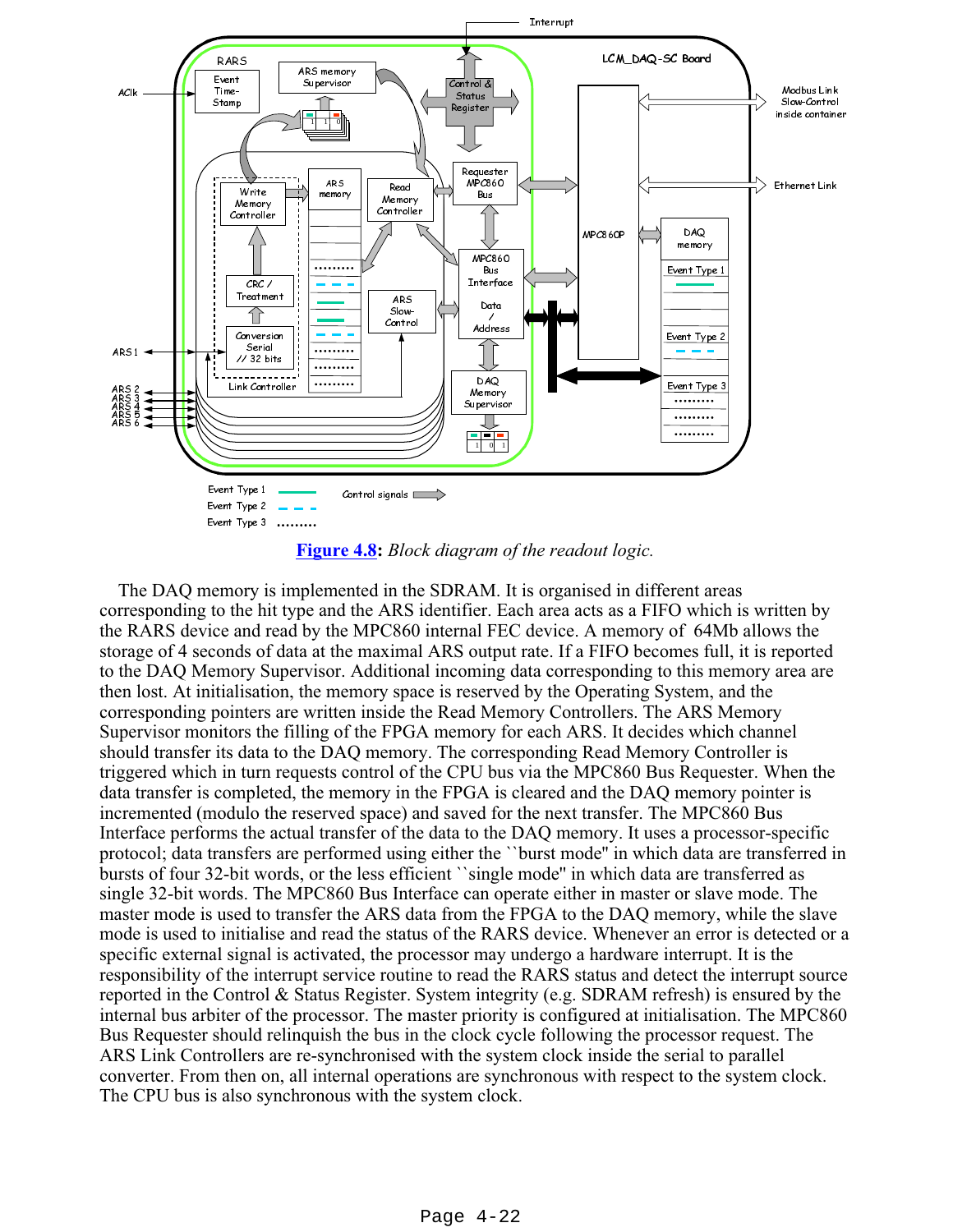For development and diagnostics, on-board interfaces provide direct access to the CPU board resources (not shown in figure 4.7). They cannot be accessed when the board is plugged into the LCM. The background debug mode provides access to the development support functions which are implemented in the processor hardware. For instance, it gives access to devices connected to the CPU bus (e.g. flash memory, SDRAM) and all internal registers. It is used to debug the prototype and to test production boards. The process monitor can be used to redirect all print commands issued by the OS drivers at boot time or during normal operation to the user's terminal. Depending on the boot programme, it is also possible to enter new boot parameters interactively. The FPGA programming file can be loaded directly from a PC using a JTAG port. The EEPROM can be programmed from a PC via another JTAG port.

 The RARS is also used for the slow control of the ARSs. The associated registers are read or written in slave mode. In order to assign the GPS time to the data off-line, a counter of the reset time stamp signal is used to provide a coarse-grained time stamp with a dynamic range of 10 hours. This counter is reset through the clock system at the start of each data taking run. The clock signal is used to dimension the data arrays of SPE and WF hits according to a predefined time frame. The corresponding IP address is assigned to each array by the **daqLCM** process. In order to relate off-line the off-shore trigger signal to the ARS data, the L1, L2 and RoR signals are time stamped using the same clock signal. The present version of the operating system does not allow multiple processes to run on a single CPU. Instead, it provides multiple threads for a single process. This requires the slow control and DAQ functions to be integrated in a single process **daqLCM** (see section DAQ software). It is possible to make a telnet connection to the processor. This allows system tests to be performed or new software to be downloaded. At *power on*, the data for programming the FPGA are downloaded from the EEPROM and the operating system is downloaded from the flash memory. As a result, both the FPGA and the processor are configured. It is not yet specified what additional software is loaded from the flash memory. The procedure for downloading software at *configure* has not yet been defined.

### **MLCM switch**

 The MLCM switch is shown schematically in figure 4.9. Its main function is the merging of all Ethernet links (100 Mb/s) coming from the LCM processors of a sector into a single Ethernet link (1Gb/s) to shore. The links to the LCM processors are made through the optical fibres in the string cable using fast Ethernet transceivers. The transceivers inside the MLCM are mounted on a single board (LCM\_BIDICON). This board and the processor inside the MLCM are connected to the MLCM switch using PECL signals over the LCM backplane. The connection to the 1000Base-LH Ethernet MLCM transceiver (MLCM\_DWDM) is made by a direct electrical bridge between the two corresponding cards. The present choice for the switch is a combination of the Allayer AL121 (eight 100 Mb/s ports) and the Allayer AL1022 (two 1Gb/s ports). The necessary buffer capacity has not yet been specified. The switch is configured at *power on*.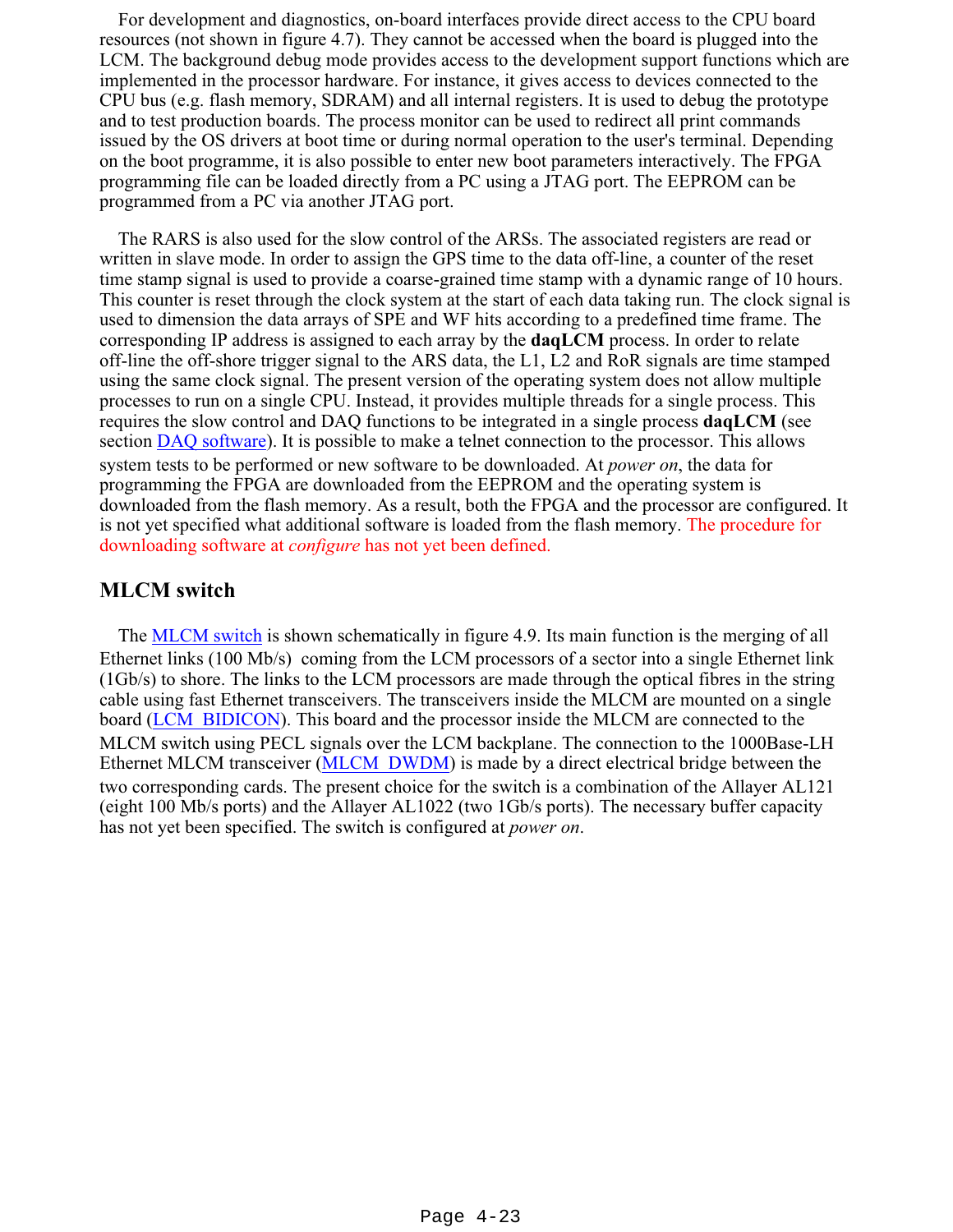

#### **MLCM transceiver**

The main function of the MLCM transceiver (MLCM\_DWDM described in Chapter 5) is to establish a 1 Gb/s Ethernet link to shore. The optical receiver consists of a analogue pin diode (APD) with a built-in trans impedance amplifier (TIA). The output of the TIA is AC-coupled via a single stage low-pass LC filter to a limiting amplifier. PECL signals are used for the transmission of the amplifier output to the MLCM switch. The optical transmitter consists of an internally cooled distributed-feedback (DFB) laser. The laser driver contains a bias circuit and a modulation circuit. In order to minimise the number of connections, the slow control circuitry is mounted on the board. A unique pair of wavelengths is assigned to each MLCM in the string, such that the (de)multiplexing in the SCM can be achieved optically. In order to maintain uni-directionality of the optical data transmission, two fibres are needed between the MLCM and the SCM, between the SCM and the JB, and between the JB and the shore. The MLCM transceiver is configured at *power on.*

#### **Dense wavelength division multiplexing**

 The dense wavelength division multiplexing (DWDM) technique is used to (de)multiplex the 7 Ethernet channels (6 MLCM plus 1 SCM) between each detector string and the shore into one optical fibre pair. One 8 x 2 DWDM module (SCM\_DWDM\_MUX/DEMUX in chapter 5) is located in each SCM. Identical DWDM modules are used in the front-end of the data processing system on shore. They are organised in a crate which has a backplane and a processor. The slow control signals (read-only) are transmitted using a RS485 link and the MODBUS protocol. The results are written to the **readings table** of the general database via the **DBwriter** interface. The connection in the JB between the main electro-optical cable and the interconnection cables is 1-to-1 and does not require (additional) optical components.

#### **On-shore switch yard**

 The main purpose of the on-shore switch yard is to route the data sent by the **daqLCM** processes to the **DataFilter** processes. For simplicity, it is not shown in fig. 4.1. It has a total of about 200 physical channels: 70 channels corresponding to the number of MLCMs and SCMs in the (10-string) detector 100 channels for the processors running the **DataFilter** programme and a few additional channels for the processors running the **DataWriter**, **RunControl**, etc. programmes. It relies on IP addressing of the Ethernet protocol (level 2). This requires that the data acquisition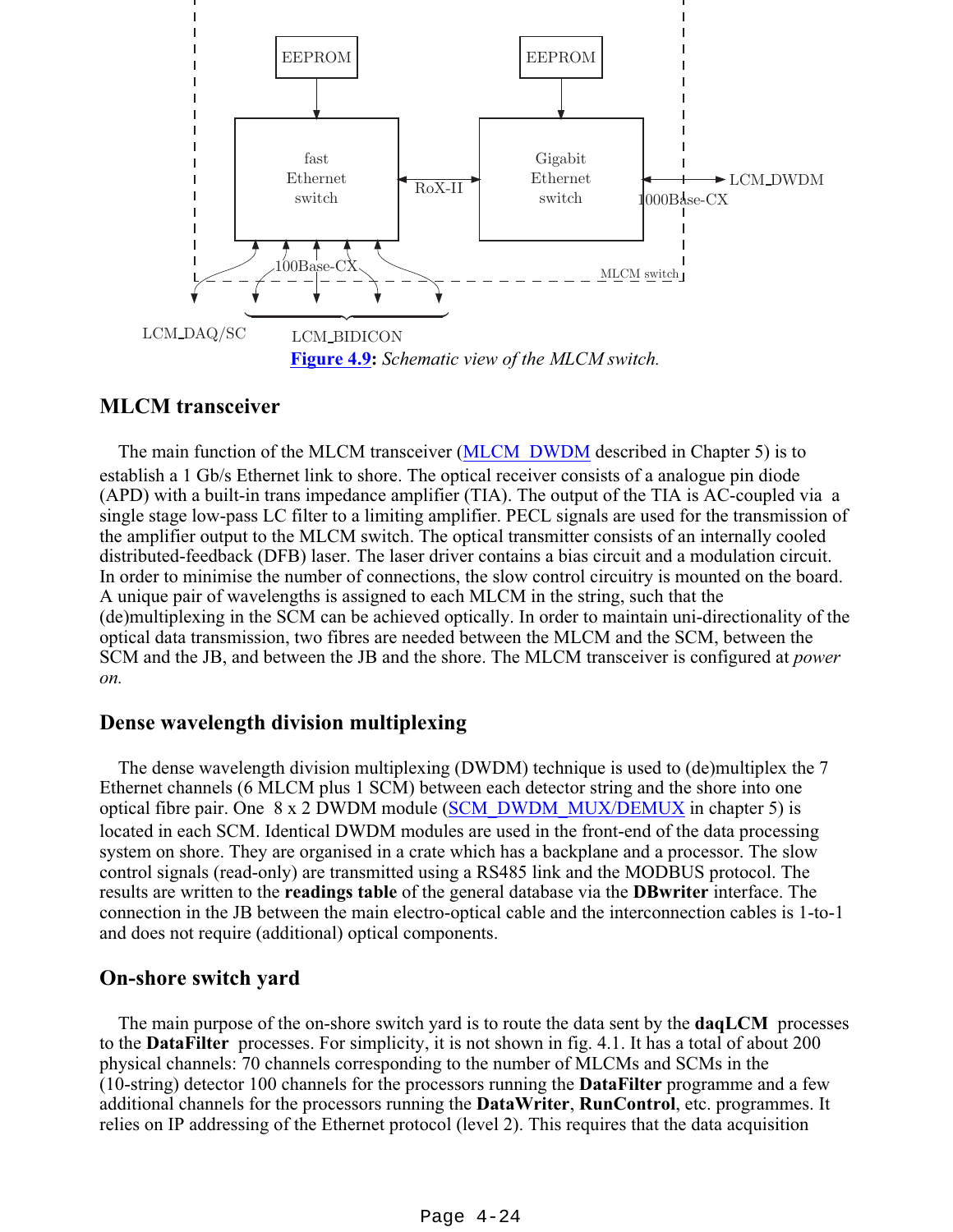system in the LCM determine the destination addresses of the data as a function of their time stamp. It should handle a continuous data rate of about 10Gb/s. The necessary buffer capacity is not yet specified.

#### **Data processing farm**

 The data processing farm consists of about hundred PCs, each PC running the **DataFilter** programme. The expected input data rate per PC is estimated at 100 Mb/s; the expected output data rate is 100 kb/s, corresponding to a reduction factor of about 10<sup>3</sup>. With TCP/IP, a total of 310 Ethernet channels is maintained by the **DataFilter** process, one for each LCM (SCM) processor. The performance of the processor and the **DataFilter** programme are critical. The IO rate should be at least 300 Mb/s and the processor speed at least 700 MHz. In order to minimise dead time due to activities of other processes or daemons, these processors should run a restricted version of Linux. A separate PC running a **Dispatcher** programme is used to collect the output data of the **DataFilter** processes and distribute these data to various clients. Amongst these clients, the DataWriter process takes care of saving the data on disk. Optionally, a **Dispatcher** programme can be run on every processor to collect the input data and store them in (shared) memory. This allows a continuous 10 -100 s history of the data to be kept in memory so that these data can be stored on the local disks in case of a (delayed) external trigger signal. With 256 MB of RAM, **20** seconds of real data can be kept continuously in memory. In order to store 20 minutes of data, the disk space of every processor should be 32 GB or more and the speed of writing to disk should be at least 100Mb/s.

#### **Data storage**

 The disk space foreseen for data storage is 1 TB. This corresponds to more than one week of data taking (at 7.5 Mb/s). For permanent storage (and distribution), the data written to disk will be copied to tape. A DLT robot with eight 45 GB tapes can store the data taken during several days. It is planned to have a high bandwidth (100 Mb/s) data link to the outside world. Through this link, the output of the **DataWriter** can be sent to any European computer centre in real time, providing rapid worldwide access to the data.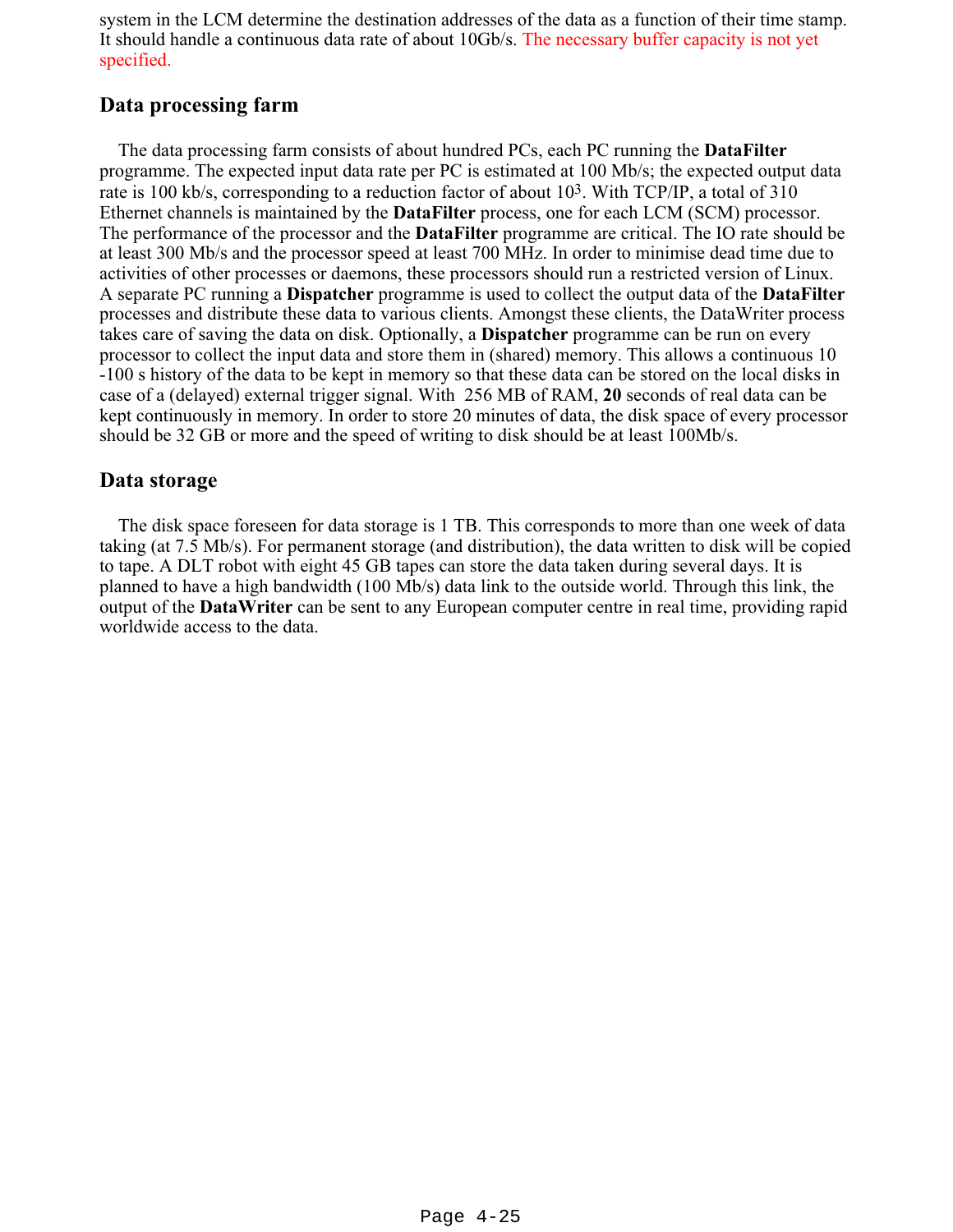# **DAQ software**

The data acquisition and processing software is written in  $C$  or  $C^{++}$ . It incorporates the DAQ model introduced in section DAQ model using a language system for concurrent hierarchical finite state machines [1]. The different procedures necessary for a transition between two states are implemented in these programmes. The higher level protocol for the communication between processes has not yet been chosen (**MATRA**[4] or **Dispatcher** [5). In the following, the **Dispatcher** protocol is assumed. The list of the programmes is given in table 4.10. A more detailed description of these programmes is given in the following paragraphs.

| <b>Programme</b> Description |                                  | Input                                                   | Output                                         |
|------------------------------|----------------------------------|---------------------------------------------------------|------------------------------------------------|
| <b>Dispatcher</b>            | Data distribution                | any                                                     | any                                            |
| daqLCM                       | Offshore DAQ and Slow<br>Control | <b>ARS</b><br>trigger<br>clock<br>instrument<br>command | $\{hit\}$ <sup>1</sup><br>${value}$<br>message |
| daqSCM                       | Offshore slow control            | instrument<br>clock<br>command                          | ${value}$<br>message                           |
| microSC                      | Hardware device control          | device<br>value                                         | value<br>device                                |
| daq3D                        | Acoustics data acquisition       | hydrophone                                              | distance                                       |
| <b>DataFilter</b>            | Physics data filter              | $\{hit\}$<br>command                                    | $\{event\}$<br>message                         |
| ProcMan                      | Process manager                  | command                                                 | message                                        |
| DataWriter                   | Write event data to disk         | event<br>command                                        | disk<br>message                                |
| <b>DBwriter</b>              | Write entries in database        | $\{value\}$<br>command                                  | database<br>message                            |
| clockIO                      | Clock system interface           | clock<br>command                                        | message                                        |

[1] The **{}** refer to an array of items.

**Table 4.10 :** DAQ software.

### **Dispatcher**

 The **Dispatcher** is used as a general server programme to collect and distribute data from (to) client processes [5]. It uses TCP/IP and runs as a stand alone process. It should be started during the boot up of the processor. It can be considered as an extension of the operating system.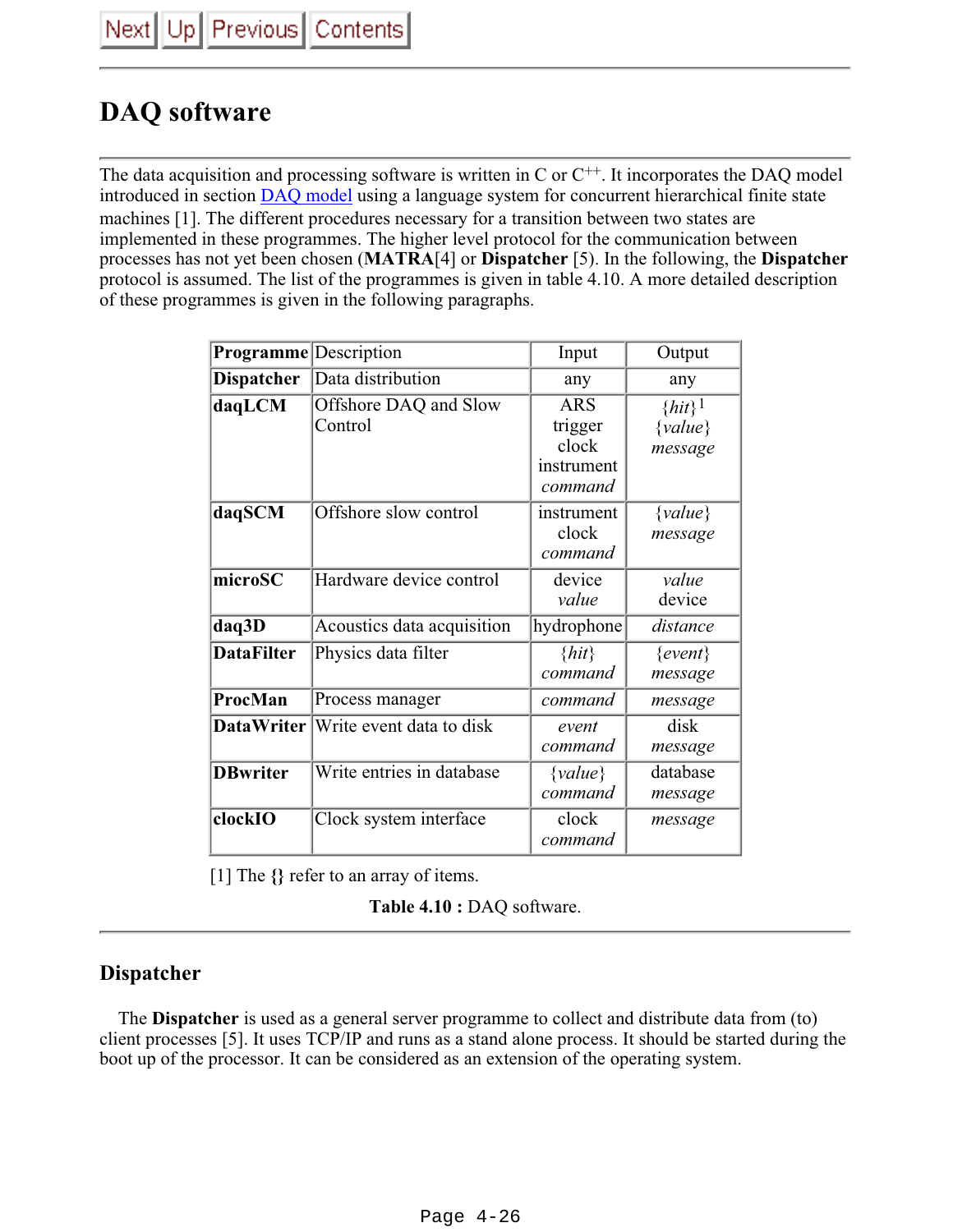### **daqLCM**

 The **daqLCM** is the process running on the processor in the LCM. Its main task is to handle the readout of the ARS chips, the organisation of the data in 10 -20 ms time frames and the transmission of the data to the corresponding on-shore processors. This process also takes care of the local slow control actions, e.g. the reading of instruments. The results are written to the **readings table** of the general database via the **DBwriter** interface. It runs in event driven mode, where during normal operation the events initiate the transfer of ARS data. A limited number of slow control actions can be scheduled. It still reacts to simple commands from the **RunControl** process in order to *pause*, *stop*, *start* or *continue* the data taking. The process receives its running parameters through the *configure* message with additional data. The configuration of the PMTs, ARSs, the off-shore trigger and all instruments is also handled by the **daqLCM** process. The data sent to shore are contained in a buffer; each buffer has a generic header consisting of a specifier for the total length of the buffer and an object identifier.

| length |                 | Total size of this buffer |
|--------|-----------------|---------------------------|
| type   | U <sub>32</sub> | Object identifier         |
| body   |                 | Encoded data              |

U= unsigned integer

The ARS data ({*hit*} in fig.4.1) are formatted by the **daqLCM** process as follows:

| SPE | status<br>time stamp<br>TVC<br>charge | U8 —<br>U8 | ARS header word<br>U24 ARS raw time stamp<br>ARS raw TVC<br>U8 ARS raw amplitude | WF |
|-----|---------------------------------------|------------|----------------------------------------------------------------------------------|----|
|     | body                                  | U8.        | Number of WF samples<br>U16 WF samples                                           |    |

 The SPE and WF data are sent in separate buffers. The clock signal is used to dimension the data arrays of SPE and WF hits according to a predefined time frame and to assign the corresponding IP address. A copy of the SPE data contained in the WF data block is added to the SPE buffer. Both buffers have an extended header in which the type parameter specifies the type of data (ARS\_SPE or ARS\_WF) and the container parameter specifies the origin. The container parameter is specified in the address table of the data base. In order to assign (off-line) the GPS time to the data, the header of each buffer also contains the value of the counter of the ARS reset time stamp (RTS) since the start of the run.

| length        | U32 | Total size of this buffer     |
|---------------|-----|-------------------------------|
| type          | U32 | ARS SPE or ARS WF             |
| <b>RUN</b>    | U32 | Run number                    |
| container     | U32 | Container identifier          |
| ARS MB        | U32 | <b>ARS</b> motherboard        |
| RTS counter   | U32 | <b>RTS</b> counter            |
| $\mathbf{N}1$ | U32 | Number of digitised hits      |
| N2            | U32 | Number of hits in this buffer |
| status        | U32 | Status of this buffer         |
| 'body         |     | ARS data (if any)             |

The sizes of these buffers are determined by the predefined time window and the singles rate.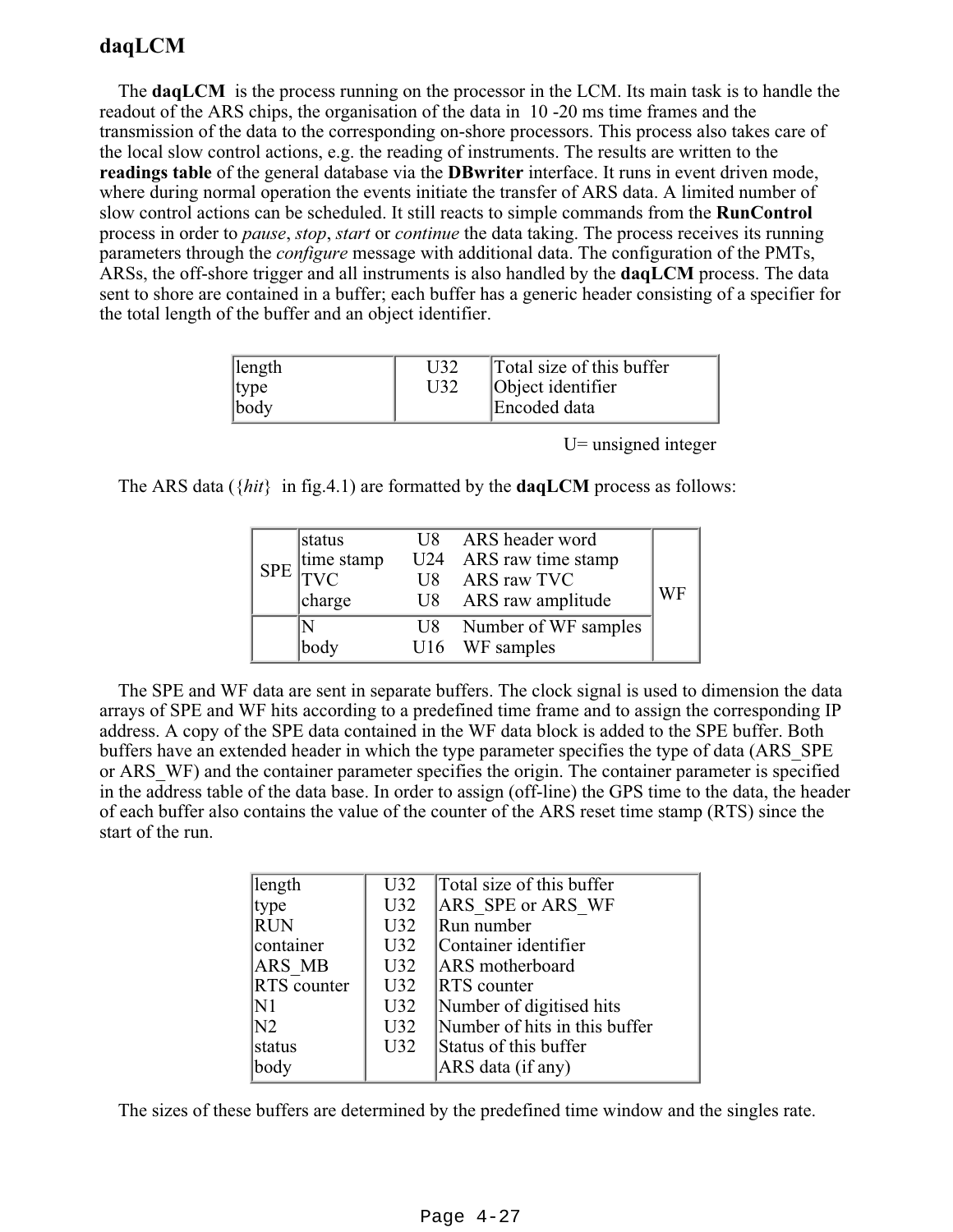With a singles rate of 70 kHz, the SPE buffer size is  $4 - 8$  kB or a 10 - 20 ms time window. With a 2 % fraction of WFs, the size of the WF buffer varies in the range 4 - 8 kB. These sizes yield an efficient use of the TCP/IP protocol. In order to relate the off-shore trigger signal to the ARS data off-line, the time stamped L1, L2 and RoR signals are sent together with the ARS data. For the PMT calibration, each ARS is configured to generate a single pulse synchronous with the reset time stamp signal. This pulse is used to drive the LED that illuminates the photocathode of the PMT. As a consequence, data with a time stamp value around the PMT transit time (100 ns) can be directly identified as calibration data (the probability of a background hit is less than 1 % in a 100 ns window). These data can be collected locally by the **daqLCM** process, averaged for each PMT and stored in the readings table of the general database (PMT) via the DBwriter process. As a result, the PMT calibration can be considered as instrument data. The instrument data ({*value*} in figure 4.1) are also collected by the **daqLCM** process. The current value of the RTS counter is added to these data. This allows the instrument data to be correlated with the physics data. The instrument data are formatted as follows.

| size       | U32 | Size of this block   |
|------------|-----|----------------------|
| device     | U32 | Device identifier    |
| parameter  | U32 | Parameter identifier |
| <b>RTS</b> | U32 | <b>RTS</b> counter   |
| status     | U32 | Status of this block |
| body       |     | data (if any)        |
|            |     |                      |

 The corresponding data flow is small compared to that of the ARS data. The buffers are sent to shore by the **daqLCM** processes with a frequency between 1/s and 1/min. The buffers have an extended header.

| length     | U <sub>32</sub> | Total size of this buffer |
|------------|-----------------|---------------------------|
| type       | U32             | <b>SC</b>                 |
| <b>RUN</b> | U <sub>32</sub> | Run number                |
| container  | U <sub>32</sub> | Container identifier      |
| status     | U32             | Status of this buffer     |
| body       |                 | data (if any)             |
|            |                 |                           |

The **daqLCM** process is started at boot up of the processor or by a *rsh* from the **RunControl** programme.

#### **daqSCM**

 The **daqSCM** process is similar to the **daqLCM** process except that no readout of ARSs is foreseen. It does read out the various instruments inside and outside the SCM container. In addition, it controls the String Power Module (SPM). The default (hardware) settings can be by the **daqSCM** process the timeout event (see section DAQ model).

#### **microSC**

 The **microSC** process runs autonomously on the microprocessor of the **UNIV1** board. It allows parameter values to be read from or written into the hardware devices. The **microSC** process is started at *power on*.

#### **daq3D**

The **daq3D** process handles the data acquisition of the acoustic system (see chapter 6). It runs on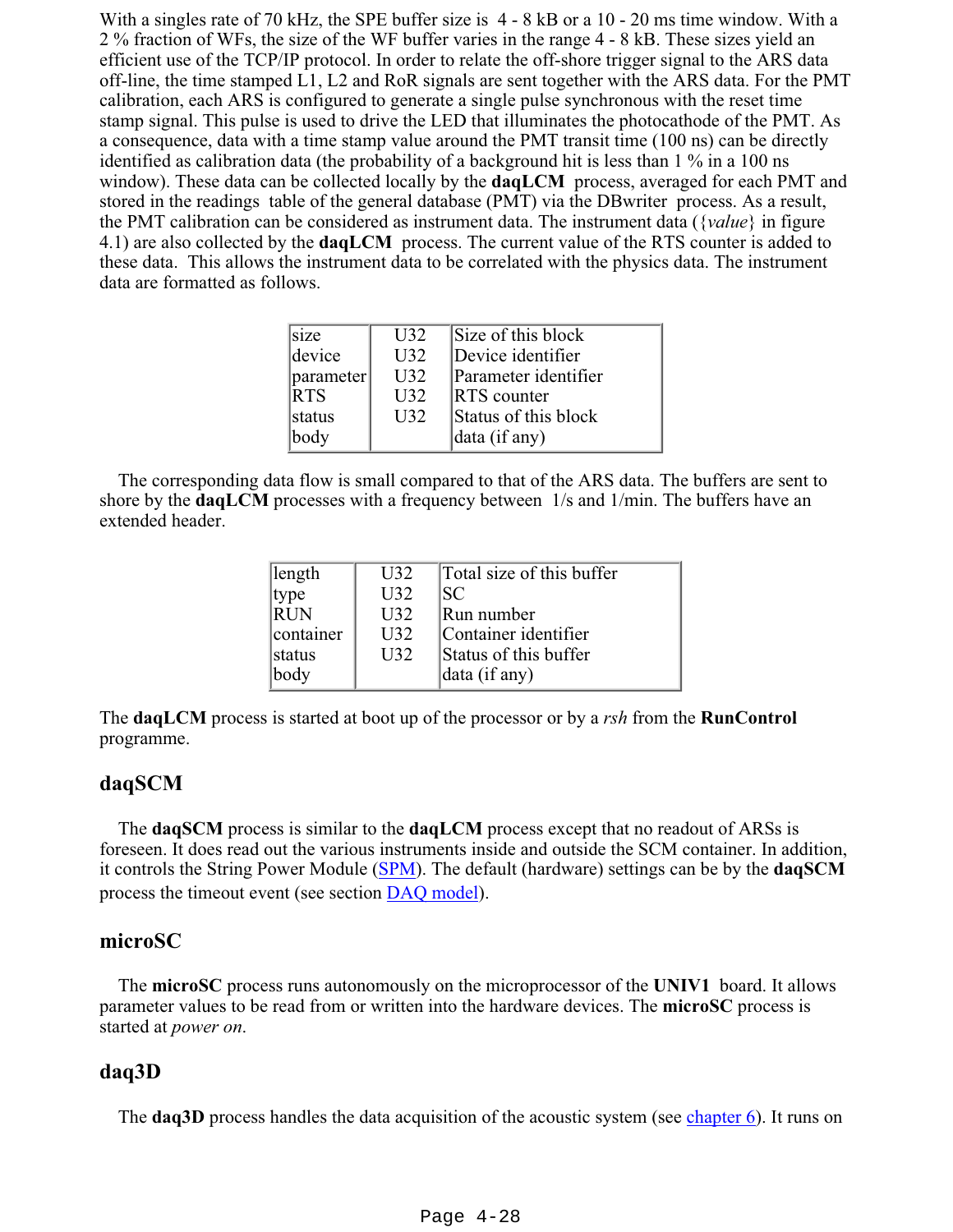a separate processor (DSP). It configures the acoustic signal emitter and receiver and controls the emitting and receiving of the acoustic pulses. It can be considered as an instrument where the measured parameter value corresponds to a distance. The interface to the **daqLCM** process is not yet defined. The **daq3D** process is started at *power on*.

### **DataFilter**

 The main purpose of the **DataFilter** process is to detect the physics events in the data and % remove the uninteresting background data. Each process receives the data from all the daqLCM processes corresponding to a common time frame. A reduction factor of  $10^{-3}$  ( $10^{-4}$ ) yields  $30(3)$  TB of (filtered) data per year. The data containing the physics events are sent to the central **DataWriter** process. **DataFilter** runs in event driven mode, where during normal operation the events initiate the processing of ARS data. It still reacts to simple commands from the **RunControl** process in order to *pause*, *stop*, *start* or *continue* the data processing. The process receives its operating parameters through the configure command with additional data. When processing calibration data, the filtering algorithm can be bypassed. The performance of the **DataFilter** programme can be greatly enhanced if the data are time ordered. In order to reduce the data output, only time correlated data are sent to the **DataWriter** process. The **DataFilter** process is started by the **ProcMan** process.

### **ProcMan**

 The **ProcMan** programme is the process manager for the **DataFilter** processes. It facilitates the launching and aborting of the **DataFilter** processes. It is started at *power on* of the processor or with a remote shell from the central **RunControl** programme. It is command driven and accepts commands from the **RunControl** programme.

### **DataWriter**

 The **DataWriter** process collects the filtered data from all **DataFilter** processes and writes them to disk. It runs in data driven mode but it still reacts to simple commands from the **RunControl** process in order to *pause, stop, start* or *continue* the data processing. The *start* message has an additional data word specifying the new run number. The *stop* message causes the **DataWriter** process to close its current output file. The **DataFilter** process is started by a *rsh* from the **RunControl** programme.

#### **DBwriter**

 The **DBwriter** process transfers the measured parameter values to the database system. The measured values are sent from the **daqLCM** processes and the **clockIO** process to a (central) **Dispatcher** which transfers the data to the **DBwriter** process. The data contain the run number, the corresponding value of the RTS counter, the container, device and parameter identifiers, and the measured value(s). It determines the table name from the data (readings, acoustic or clock) and makes a SQL request to insert the new measurements into the database. The **DBwriter** process is started by a *rsh* from the **RunControl** programme.

#### **clockIO**

 The **clockIO** process is the interface between the run control system and the central clock system (see section Clock system). It is a client of the **Dispatcher** running on the host of the **RunControl** process. It handles the corresponding commands generated by the operator and sends back a message containing the GPS time of the transmission of the clock signal. The GPS times of the SOR signal and the subsequent RTS signals are stored via the **DBwriter** in the **operator** table of the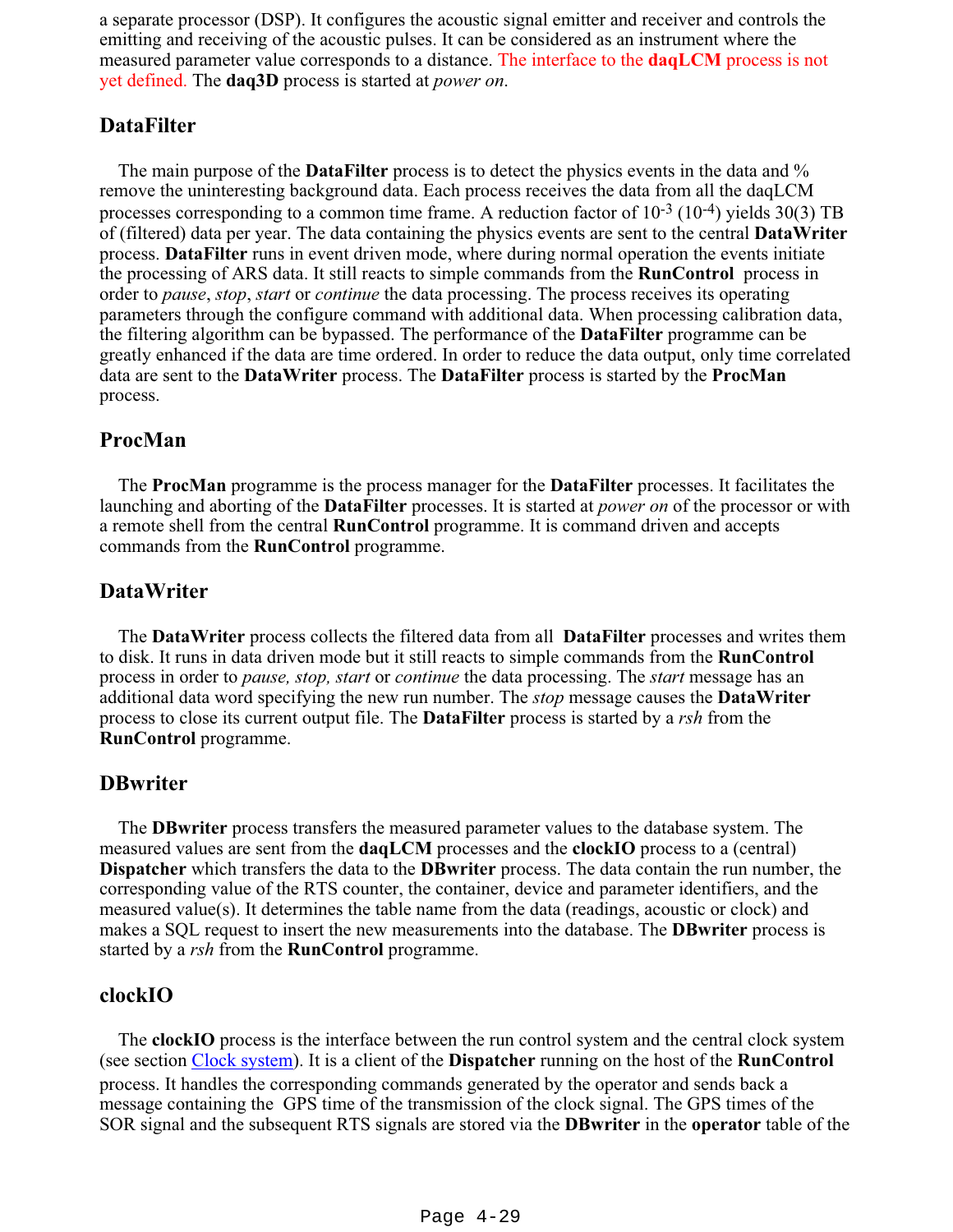general database. The number of RTS signals since the start of a data taking run is counted by the **clockIO** process and added to the database entry. The calibration of the (slave) clocks in the LCMs is controlled by the **clockIO** process independently of the data acquisition. The measured delays are collected by the **clockIO** process, averaged for each LCM and stored in the **clock** table of the general database via the **DBwriter** process. Through the **clockIO** interface (and the clock distribution system), the off-shore data flow is controlled using the enable (disable) signals of the ARSs. The **clockIO** process is started by a *rsh* from the **RunControl** programme.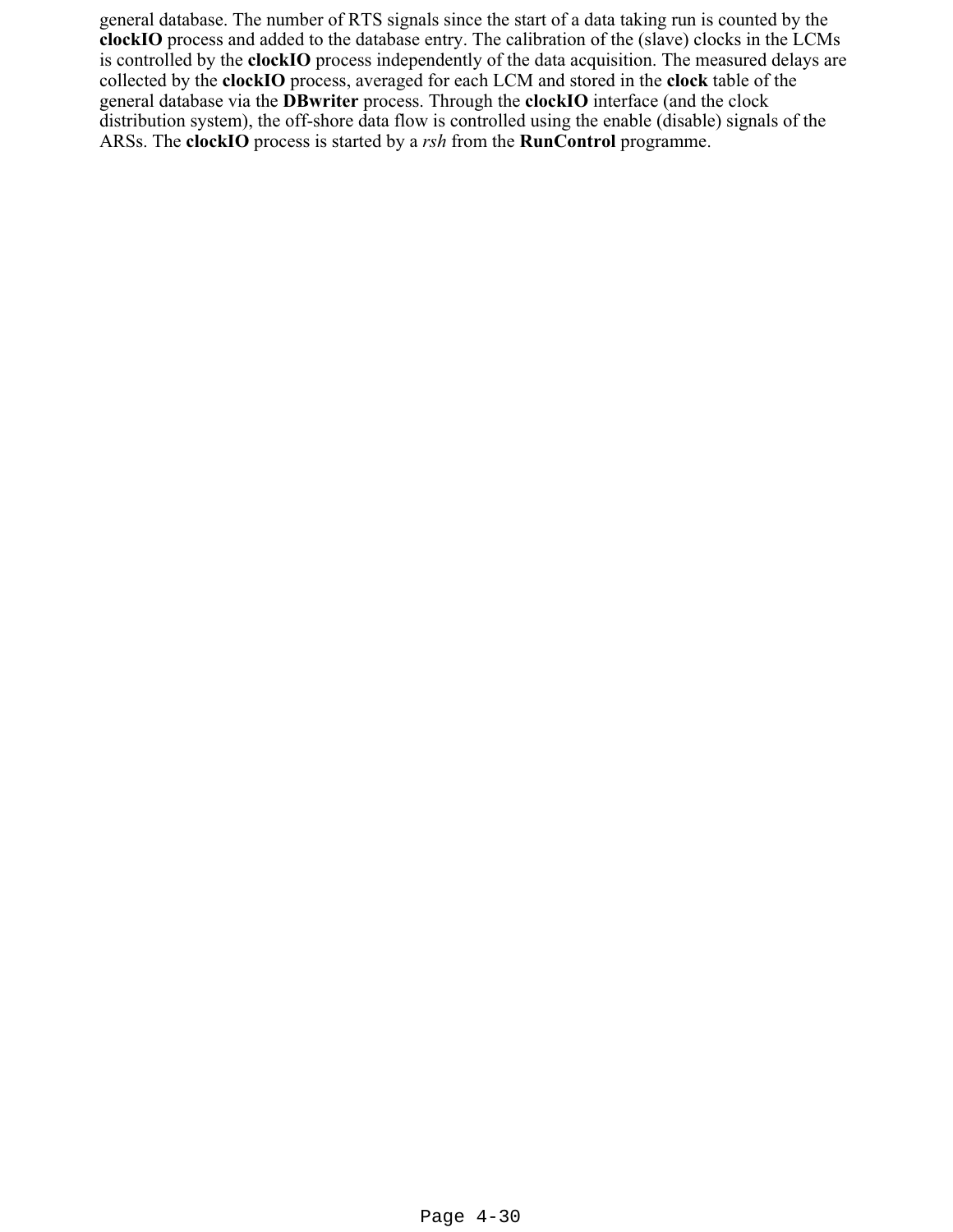# **Control system**

 The main purpose of the control system is to initiate and verify the configuration of the detector, the initialisation of all processes and the changes between the possible states of the DAQ system. The front-end of the control of the data acquisition system and the detector proceeds through Graphical User Interfaces (mostly) written in **Java**. The main requirement of these interfaces is their ability to be operated remotely. The list of the GUIs is given in table 4.11. A more detailed description of these GUIs is given in the following paragraphs.

| GUI                 | Description                                            | Input                                | Output                        |
|---------------------|--------------------------------------------------------|--------------------------------------|-------------------------------|
| <b>RunControl</b>   | General run control                                    | user<br>database<br>message          | screen<br>database<br>command |
| Logger              | Message saving                                         | message<br>user                      | screen<br>disk                |
| <b>SettingsEdit</b> | Edit the settings<br>parameters                        | user<br>database                     | screen<br>database            |
| <b>MonitorEdit</b>  | Edit the monitoring<br>parameters                      | user<br>database                     | screen<br>database            |
| TriggerEdit         | Edit trigger parameters                                | user<br>database                     | screen<br>database            |
| <b>FilterEdit</b>   | Edit filter parameters                                 | user<br>database                     | screen<br>database            |
|                     | <b>ExpertControl</b> Expert control of the<br>detector | user<br>message<br>value<br>database | screen<br>command             |
| <b>Monitor</b>      | online monitor control                                 | user<br>rsh                          | command<br>rsh                |
| <b>Display</b>      | Histogram display                                      | user<br>disk                         | screen                        |
| Logbook             | Electronic logbook                                     | user<br>database                     | screen<br>database            |

| Table 4.11: Graphical user interfaces. |  |
|----------------------------------------|--|
|----------------------------------------|--|

### **RunControl**

 The **RunControl** is the main GUI to the data acquisition system and the detector. It features multi-user operation with the restriction that only one user can be master. Only the master is allowed to modify the actual state of the data acquisition. All other users are only allowed to monitor the running conditions. It implements the DAQ model of section DAQ model. It can generate the *on, off, configure, start, stop, pause* or *continue* events shown in fig. 4.2. For every event, an entry is written in the **runlist** table of the general database containing the GPS time. Prior to the *configure* command, the parameters in the detector configuration tables can be selected. The *configure* event causes the **RunControl** programme to extract the configuration parameters from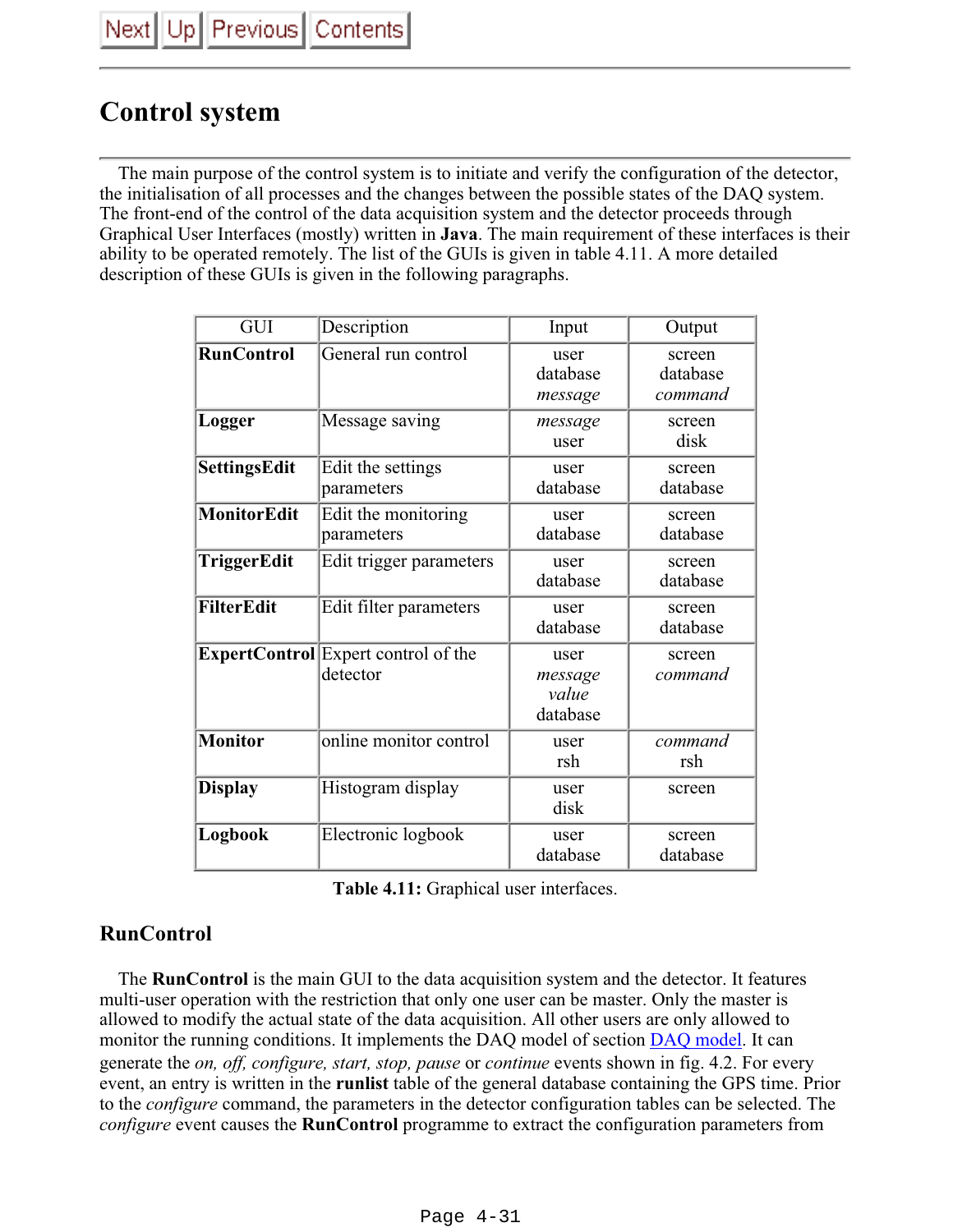the database and to distribute them to the corresponding clients. The *start* command has an additional data word specifying the new run number. At each *start* event, an entry is written in the **runoptions** table of the database specifying the pre-selected parameters of the run. The updating of the run number is controlled by the **RunControl** programme. In order to archive data efficiently, the run number is updated automatically every 4 hours. The **DataWriter** process is then instructed to close its current output file and open a new one. The size of the corresponding disk-files is about 20 GB. In the off-line analysis, these periods and the corresponding disk-files can be identified by their run numbers.

#### **Logger**

 The **Logger** process collects the messages from all the processes. It displays the messages on a screen and/or saves them on disk.

#### **SettingsEdit**

 The **SettingsEdit** is the GUI for the detector settings. The values in the parameter column of the **settings** table of the general database can be retrieved, modified and (optionally) stored as a new entry. Normally, it is started from the **RunControl** (when in state **OFF** or **STANDBY**). It can run in standalone mode if the **RunControl** programme is not running.

#### **MonitorEdit**

 The **MonitorEdit** is the GUI for the detector monitoring. The values in the frequency, min. and max. columns of the **monitor** table of the general database can be retrieved, modified and (optionally) stored as a new entry. Normally, it is started from the **RunControl** (when in state OFF or **STANDBY**). It can run in standalone mode if the **RunControl** programme is not running.

#### **TriggerEdit**

 The **TriggerEdit** is the GUI for the settings of the off-shore trigger system. These settings can be retrieved from the **trigger** table of the database, modified and (optionally) stored as a new entry in the same table.

#### **FilterEdit**

 The **FilterEdit** is the GUI for the settings of the data filtering algorithm. These settings can be retrieved from the **filter** table of the database, modified and (optionally) stored as a new entry in the same table.

#### **ExpertControl**

 The **ExpertControl** is the direct GUI to the detector. The actual settings of a hardware device can be modified and (re)read. It can send a *command* to the **daqLCM** process via the **Dispatcher** running on the **RunControl** processor. Via the same **Dispatcher**, it receives the *value* data following a read *command*. A possible error *message* is also intercepted.

#### **Monitor**

 The **Monitor** is the GUI to control the online monitoring processes. They can be started (*rsh*) and stopped from this interface. It can request saving of the current histograms on disk.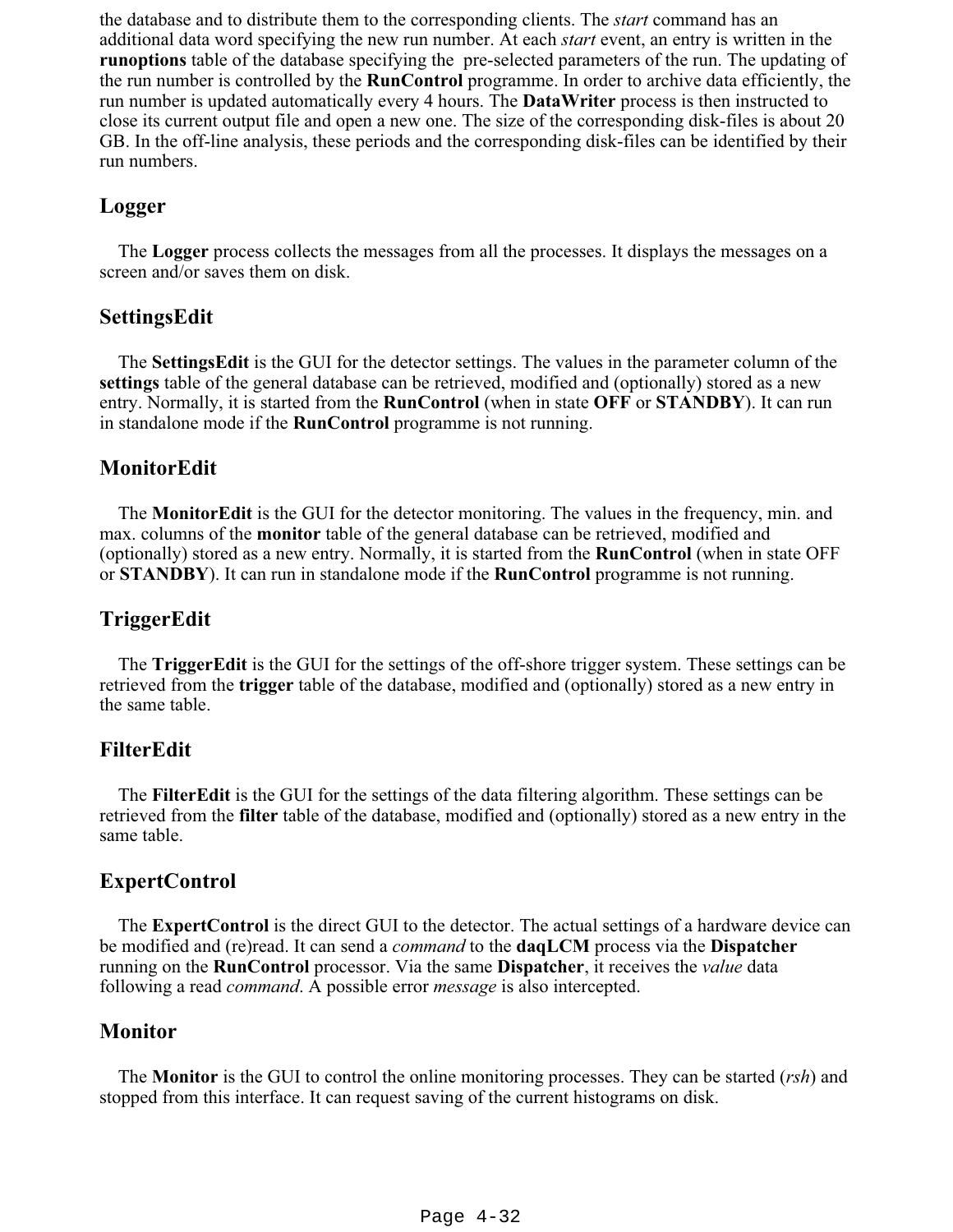## **Display**

 The **Display** is the GUI to display the histogrammes which are written to disk by the online monitoring processes. It has an option to print its output and provides the facility to compare histogrammes.

### **LogBook**

 The **LogBook** is the GUI for entering ASCII text. It archives the entries in the general database and allows their recovery and display.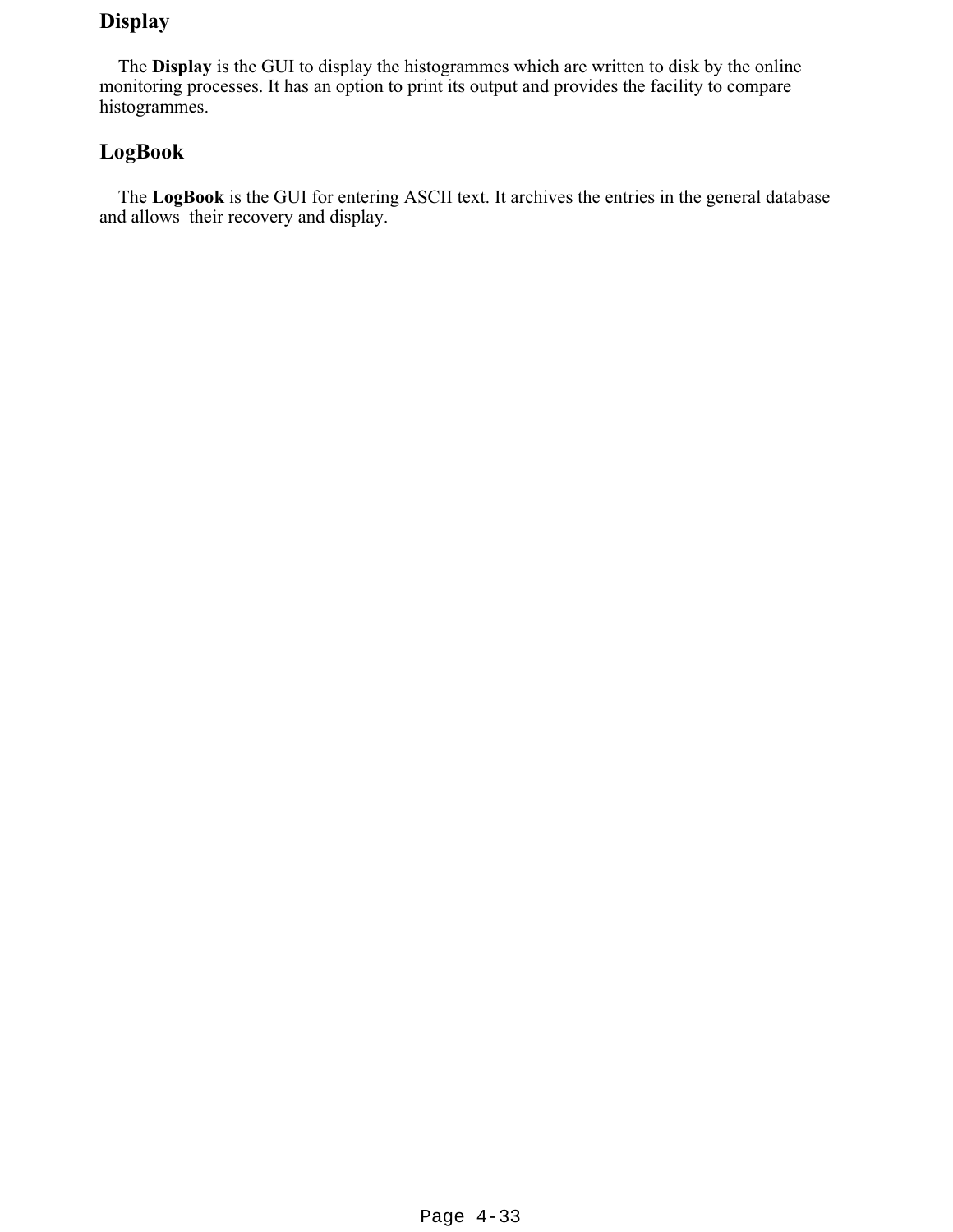# **Online monitoring**

 The online monitoring system is used to monitor the quality of the data and the stability of the detector. This reduces the time required to detect errors and speeds up the verification procedure after expert intervention(s). The **Dispatcher** running on the **DataWriter** CPU is used to distribute the data to the various monitoring processes. These processes analyse the data and store histograms on disk. They are written in C, C++, Java or other languages. The list of the monitoring programmes is given in table 4.12. A more detailed description of each programme is given in the following paragraphs.

| Programme | Description              | Input                            | Output          |
|-----------|--------------------------|----------------------------------|-----------------|
| EqCheck   | Data quality check       | event<br>command                 | disk<br>message |
| FastMon   | Monitor physics data     | event<br>command                 | disk<br>message |
| SlowMon   | Monitor parameter values | ${value}$<br>database<br>command | disk<br>message |
| a3dOnline | Online event display     | event<br>user                    | screen          |

**Table 4.12:** Online monitoring software.

### **EqCheck**

 The **EqCheck** programme checks the consistency of the data: headers, array lengths, etc. It reports possible errors to the **RunControl** process.

#### **FastMon**

 The **FastMon** programme analyses the contents of the data and histograms the basic parameters: e.g. singles rates, fraction of waveform events, etc. The results are written to disk. They can be displayed by the **Display** programme.

#### **SlowMon**

 The **SlowMon** programme analyses the measured parameter values of the hardware devices on the detector strings. It is a client of the **Dispatcher** running on the **RunControl** processor. It histograms the basic parameters: e.g. temperature, low voltages, etc. The results are written to disk. They can be displayed by the **Display** programme. It can act as a watchdog by checking the data values. For this, it needs to obtain the **monitor** parameters from the database. It can send a warning message to the **RunControl** process if necessary. These alarms are signaled to the user of the **RunControl** who in turn can take the appropriate action. It is not clear whether 'hardware' interlocks are needed, i.e. slow control actions without human intervention.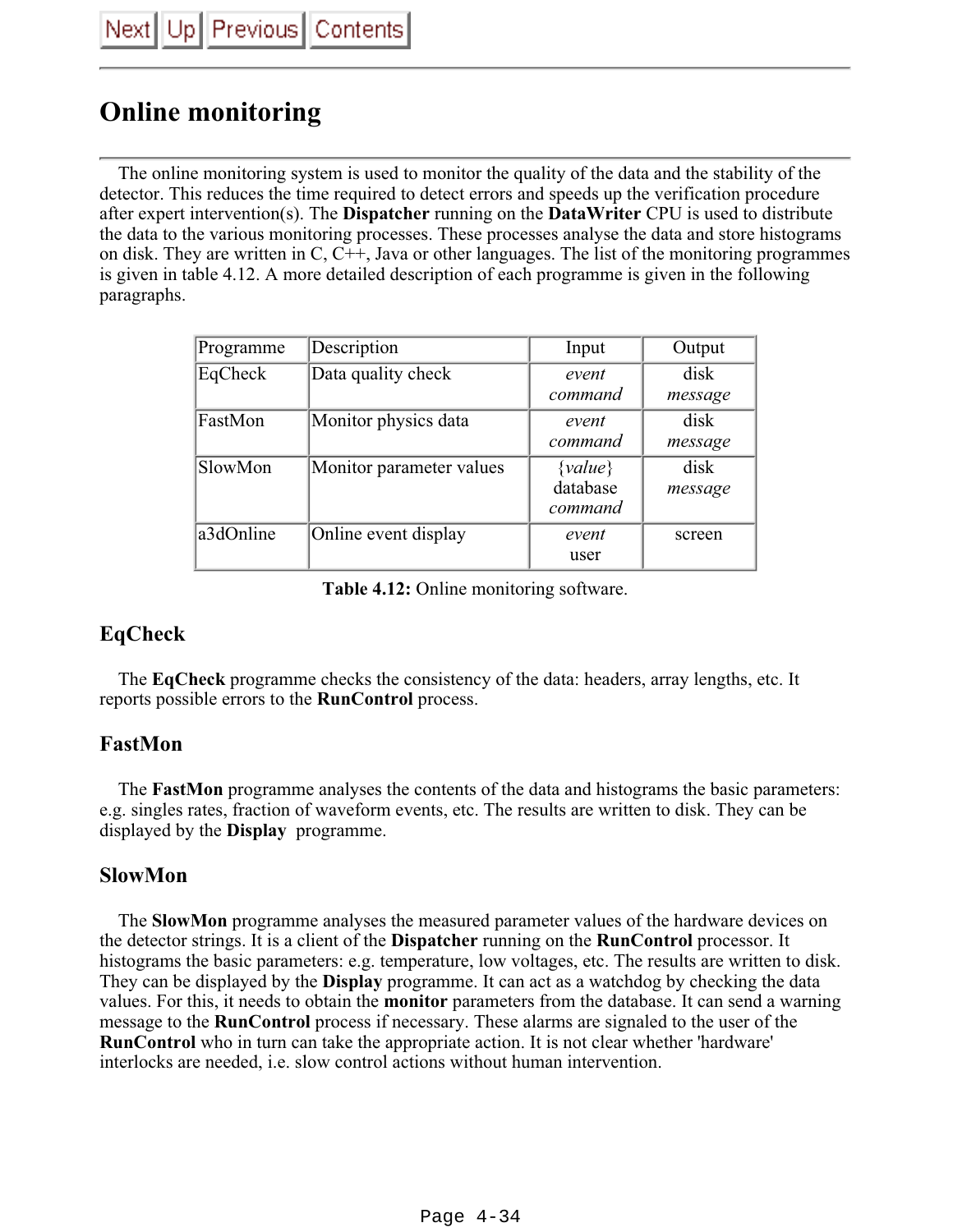### **a3dOnline**

 The **a3dOnline** programme is the ANTARES event display programme linked to the event stream. Its output is displayed on the user's terminal.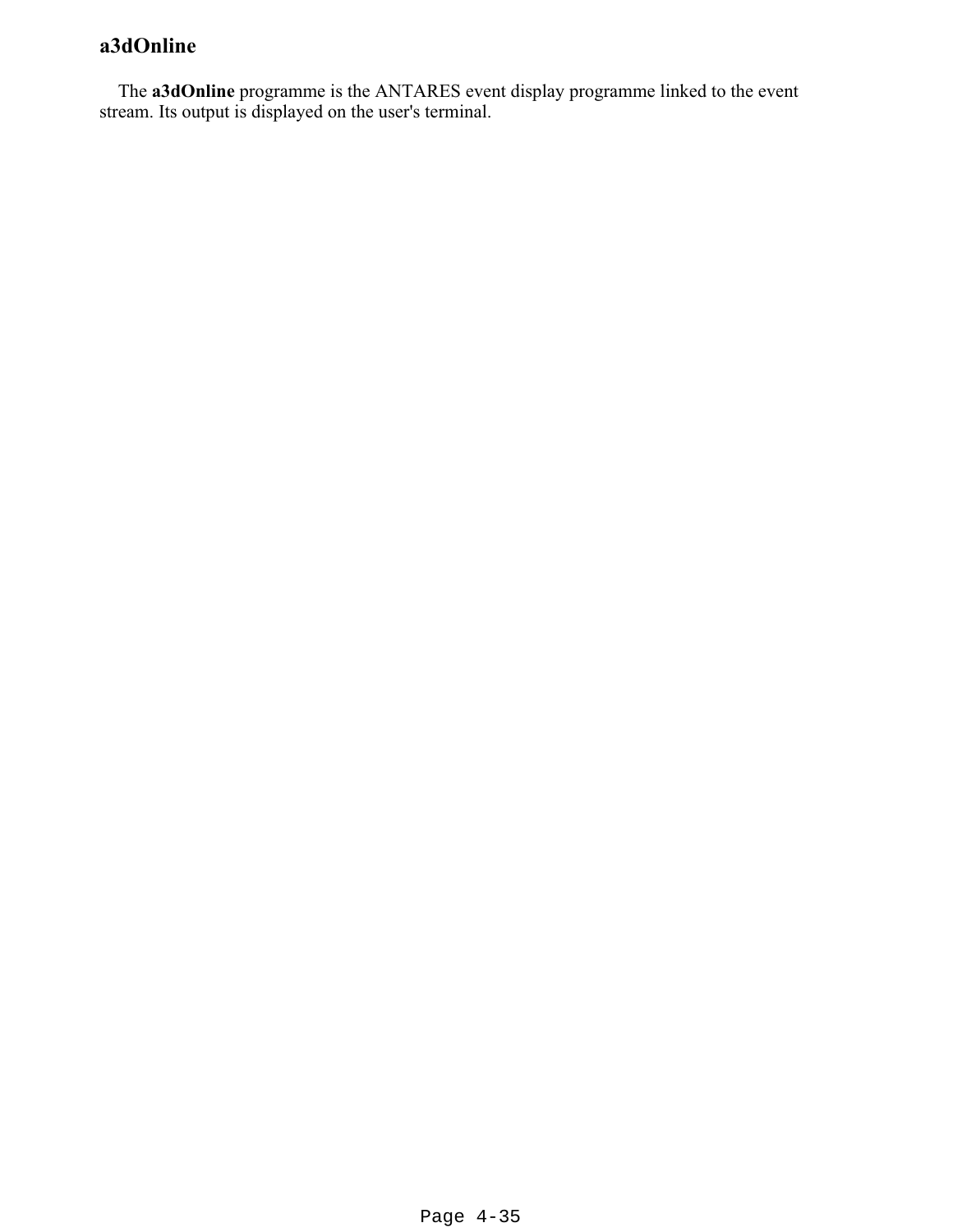

## **Data storage and analysis**

 The data written to disk by the **DataWriter** process(es) are copied to tape locally. These tapes are used for the detailed off-line analysis of the data. An online analysis of the data is foreseen to obtain the time calibration and the alignment parameters of the detector. For this, the data available on disk are used. This procedure can be repeated off-line using the data stored on tape. The list of the programmes is given in table 4.13. A more detailed description of the programmes is given in the following paragraphs.

| Programme  | Description           | Input                    | Output           |
|------------|-----------------------|--------------------------|------------------|
| Tapewriter | Copy data to tape     | disk<br>database         | tape<br>database |
| DetAlign   | Detector alignment    | user<br>disk<br>database | database         |
| TimeCalib  | Time calibration      | user<br>disk<br>database | database         |
| GainCalib  | Amplitude calibration | user<br>disk<br>database | database         |
| Recons     | Event reconstruction  | user<br>disk<br>database | database         |

**Table 4.13:** Data storage and analysis software.

#### **TapeWriter**

 The **TapeWriter** process is a daemon; it monitors the **runlist** table of the general database. When a run is ``closed'', it copies the corresponding disk-file produced by the **DataWriter** process to tape. It prepends the configuration parameters and the events of the corresponding run (cf. **settings**, **trigger**, **filter** and **operator**). For each (un)successfully written tape, it writes an entry in the **tapelist** table of the database.

#### **DetAlign**

 The purpose of the **DetAlign** programme is to obtain the (relative) positions of all acoustic beacons in the detector. It is a standalone programme which is started and controlled by the user. It analyses the data acquired by the **daq3D** processes. These data are stored in the **acoustic** table of the database. The results are saved in the **alignment** table of the database.

#### **TimeCalib**

 The purpose of the **TimeCalib** programme is to obtain the (relative) time offsets of all OMs in the detector. It is a standalone programme which is started and controlled by the user. It analyses the data acquired by the **daqLCM** processes during the flashes of the optical beacons. It requires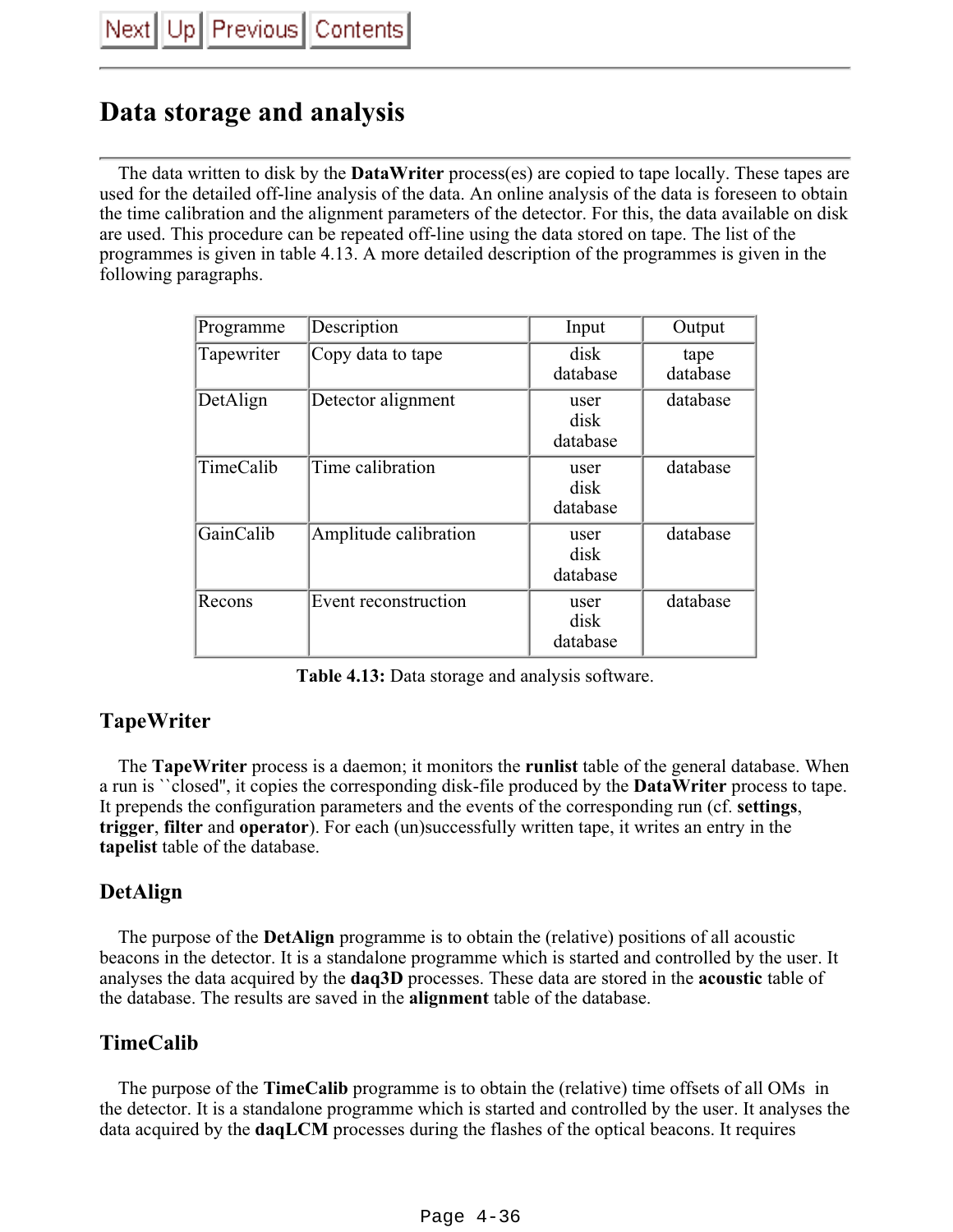knowledge of the (relative) positions of all PMTs in the detector. The results are saved in the **calibration** table of the database.

#### **GainCalib**

 The purpose of the **GainCalib** programme is to obtain the amplitude calibration of all OMs in the detector. It is a standalone programme which is started and controlled by the user. It analyses the (background) hits in the physics (or calibration) data. The results are saved in the **amplitude** table of the database.

#### **Recons**

 The purpose of the **Recons** programme is to make (online) event reconstruction. It is a standalone programme which is started and controlled by the user. It analyses the output data of the **DataFilter** process. It requires knowledge of the (relative) positions of all PMTs and their calibration.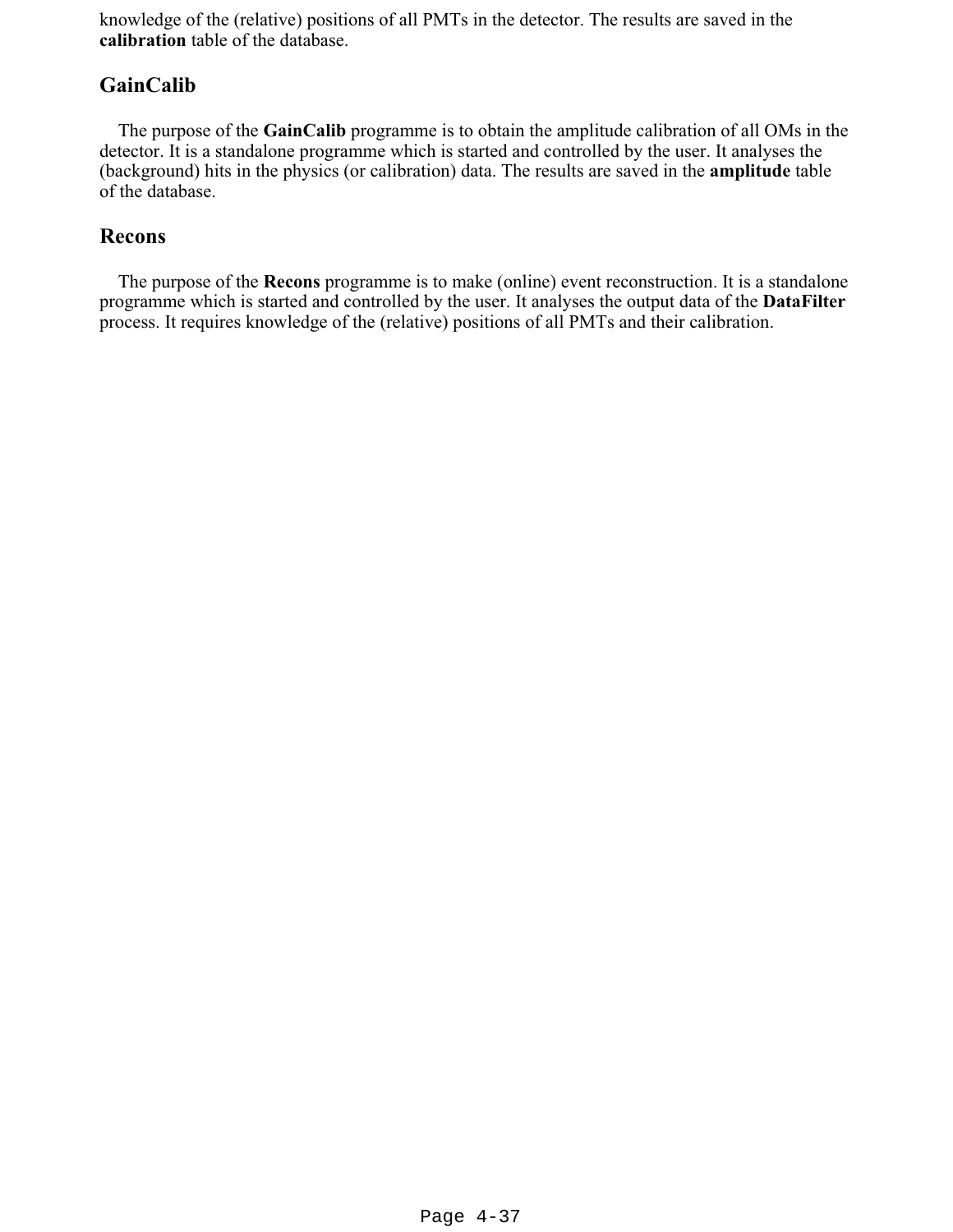# **Database**

 The **Oracle8***i* database system is used to organise the detector assembly and integration and to centralise the running conditions of the detector. It is also used to store and retrieve the measured parameter values of the hardware devices during (physics) data taking. In general, the data are stored in two dimensional tables. The database system handles the links between these tables. The keywords for these links are hardware labels, the universal time and the run numbers. The access control is handled by identifying two kinds of users, those with read and write access and those with read access only. The user interfaces are written using the WEBDB tool of the Oracle system. The direct read or write access of the **DBwriter**, the various **GUI**s and the data storage and analysis programmes require a  $C, C^{++}$ , and Java pre-compiler/interface to the database system.

### **Detector assembly and integration**

 In general, the detector parts are produced, tested and stored in different places. For each detector part, a web interface is used to enter the test data and its history either manually or automatically into the database. This allows to know which components are available, tested and qualified. For the assembly and integration, a list of qualified detector parts (OM, cables, LCM, etc.) is then available. The locations in the detector of these parts are stored in the database. This allows to trace back its history in case of problems.

#### **Detector setup**

The description of the detector setup is stored in the following database tables:

| host      | IP address process                |
|-----------|-----------------------------------|
| address   | IP address container              |
| container | container device ID status        |
| device    | device MODBUS address parameter   |
| mapping   | container device parameter object |

 The **host** table is used by the **RunControl** programme to launch the necessary processes on the corresponding host CPUs and to keep track of the state of each process. The **address** table links the identifier of each processor to its geographical location in the detector (e.g. string and storey). The locations of the hardware devices in the detector are listed in the **container** table. The status column allows to specify the state of each device in the system (e.g. active, sleep or dead). The **device** table links the hardware device to its MODBUS address. It is assumed that this address is independent of the location of the device in the detector (container). The **mapping** table maps the ARS mother board (ARS MB) identifier (1-3) to the PMT identifier (1-3). The parameter column is used to map the high voltage channel identifier of the optical module board (COMPASS\_MB) to the PMT identifier. These tables are created and modified using the **Oracle8***i* **GUI**.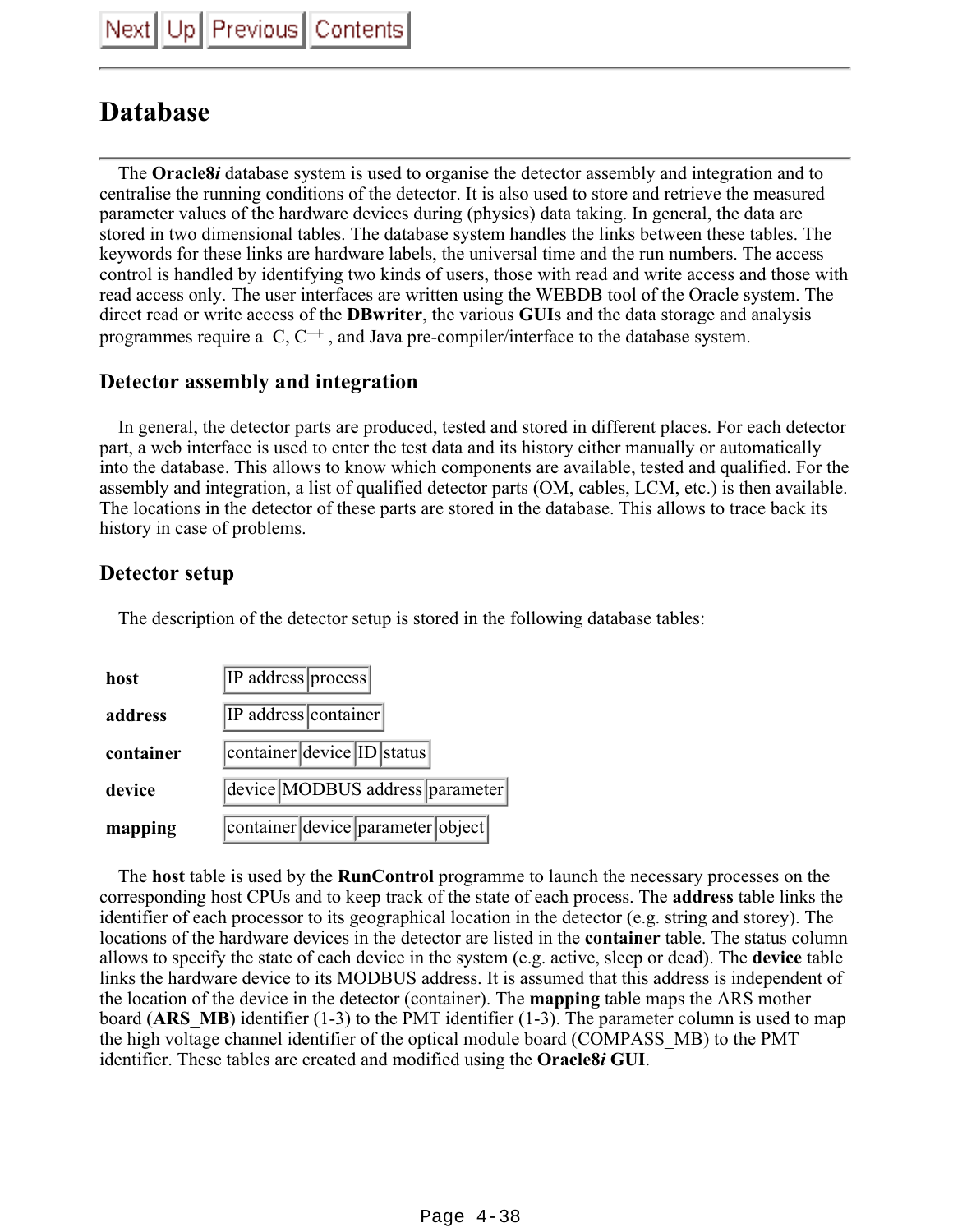### **Detector configuration**

| settings   | label time container device parameter value min. max. |
|------------|-------------------------------------------------------|
| monitor    | label time container device frequency min. max.       |
| trigger    | label time parameter value                            |
| filter     | label time parameter value                            |
| conversion | device ID time parameter offset slope min. max.       |

The configuration of the detector is stored in the following database tables:

 The labels in these tables refer to a complete set of parameter values (e.g.``current''). The min. and max. columns in the **settings** table specify the limits of these values. The frequency, min. and max. columns in the **monitor** table specify the frequency of reading that parameter and the range of acceptable values. The values of various columns can be changed using the **SettingsEdit**, **MonitorEdit**, **TriggerEdit** and **FilterEdit** GUIs. The **conversion** table is used to convert the software values in the database tables to (integer) values for the corresponding hardware device. The conversion parameters are measured beforehand. The min. and max. columns specify the minimal and maximal (integer) values corresponding to the number of (hardware) bits. The tables are created and modified using the **Oracle8***i* **GUI**.

### **Detector operation**

 The parameter values read regularly during operation of the detector are stored in the following database tables. With a typical frequency of about 1 min<sup>-1</sup>, 100 GB of data are stored per year.

| readings | RUN RTS container device parameter value status |
|----------|-------------------------------------------------|
| acoustic | RUN RTS container cycle time amplitude status   |
| clock    | RUN GPS time container delay status             |

The run number and the values of the RTS counter are used to link off-line the measured values to the physics data.

#### **Detector alignment and calibration**

The detector alignment and calibration is stored in the following database tables:

| alignment   | $\boxed{\text{label}}$ lime key $(x, y, z)$ status                           |
|-------------|------------------------------------------------------------------------------|
| calibration | $ $ label $ $ time $ $ container $ PMT ARS t_0 t_1 $ offset $ slope $ status |
| alignment   | amplitude label time container PMT ARS gain status                           |

These tables are used for the off-line analysis of the data. The alignment is determined from the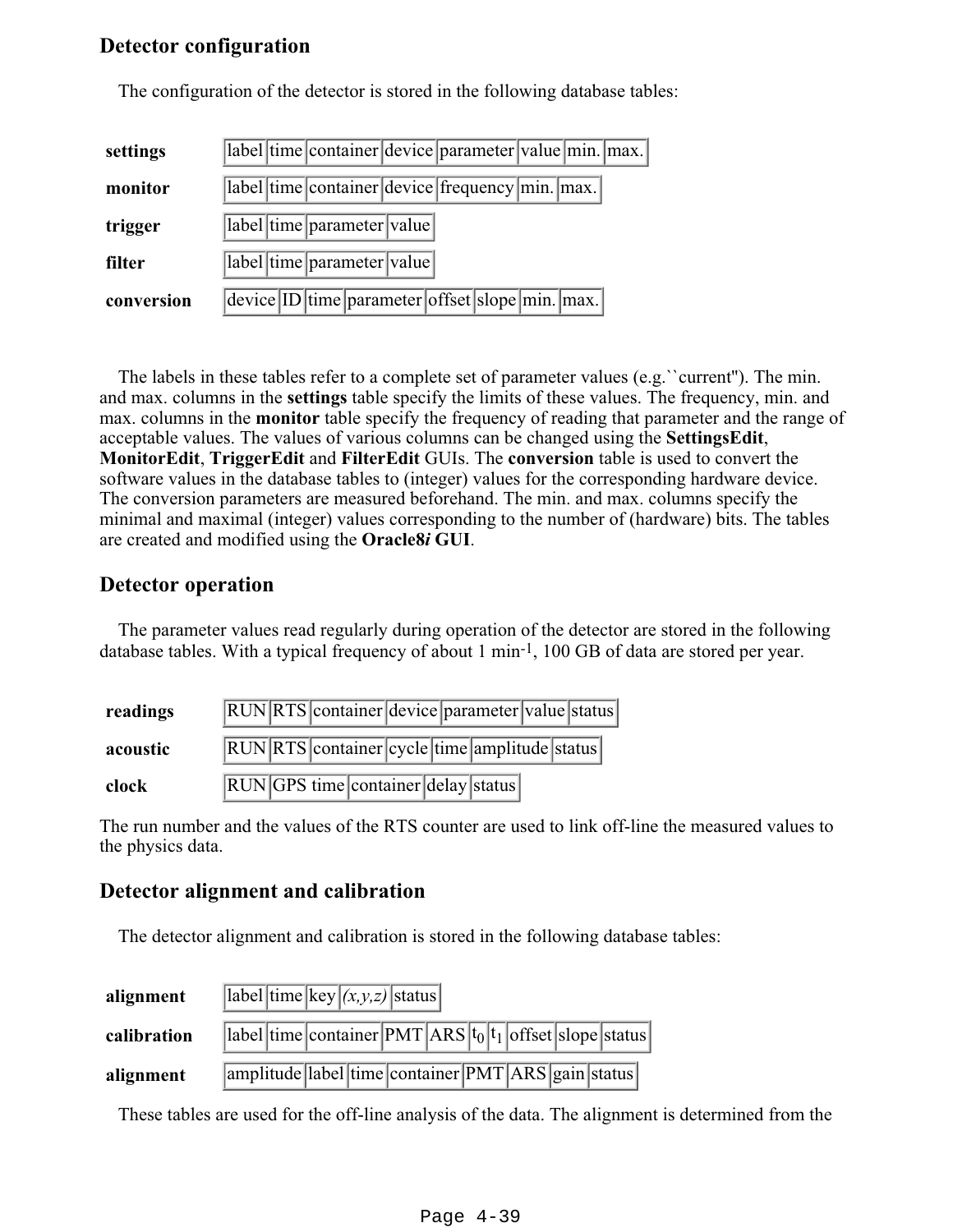**acoustic** data table using the **DetAlign** programme. The (time) calibration is determined from the data taken during the flashing of optical beacons using the **TimeCalib** programme and the amplitude (calibration) from the (background) data using the **GainCalib** programme. The labels in the **alignment** and **calibration** tables refer to the run number (with an optional extension).

### **Data taking**

The data taking actions are stored in the following database tables:

| runoptions | RUN GPS time table name entry label                |
|------------|----------------------------------------------------|
| operator   | RUNGPS time event counter                          |
| runlist    | $\vert$ RUN $\vert$ GPS time # records size status |
| tapelist   | RUN tape status                                    |
| logbook    | date time RUN label text                           |

 The **runoptions** table keeps track of the selected database tables used for the configuration of the detector, the settings of the trigger and the parameters of the filter algorithm. The **operator** table associates the GPS time to the events generated by the operator (*on, start, pause, continue, stop* and *off*) and the signals distributed by the clock system (SOR and RTS). The counter column refers to the number of occurrences of a particular events during a data taking run. The **runlist** and **tapelist** tables contain information from the **dataWriter** and **tapeWriter** processes, respectively. The **logbook** table is used by the **LogBook GUI**.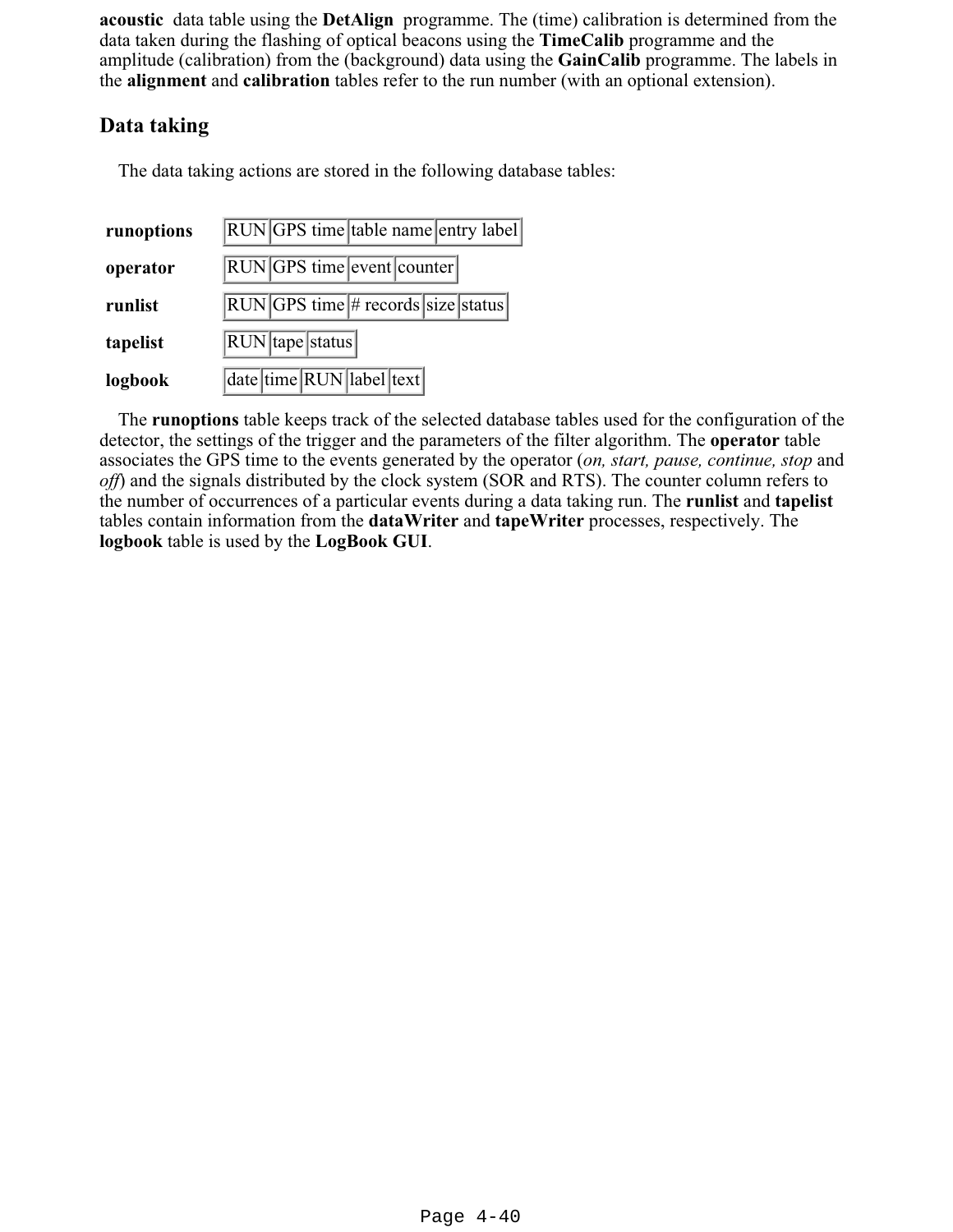# **Annex A: Detector setting parameters**

| container                        | device               | min.<br>parameter<br>unit                  |             | max.                     | step         |                |
|----------------------------------|----------------------|--------------------------------------------|-------------|--------------------------|--------------|----------------|
| <b>LCM</b>                       | <b>COMPASS MB</b>    | HV PMT1                                    | $\mathbf V$ | 2000<br>$\boldsymbol{0}$ |              | $\mathbf{1}$   |
| LCM                              | <b>COMPASS MB</b>    | $\mathbf V$<br>HV PMT2<br>$\boldsymbol{0}$ |             | 2000                     | $\mathbf{1}$ |                |
| LCM                              | <b>COMPASS MB</b>    | HV PMT3                                    | $\mathbf V$ | $\boldsymbol{0}$         | 2000         | $\mathbf{1}$   |
| $\ensuremath{\text{LCM}}\xspace$ | ARS MBi <sup>1</sup> | Nd <sup>2</sup>                            | Hex         | 0x0                      | 0x7F         | $\mathbf{1}$   |
| <b>LCM</b>                       | ARS MBi              | En clk out                                 | unit        | $\boldsymbol{0}$         |              | $\mathbf{1}$   |
| LCM                              | ARS MBi              | Reset pll                                  | unit        | $\boldsymbol{0}$         |              | $\overline{1}$ |
| CML                              | ARS MBi              | Clc <sub>2</sub>                           | unit        | $\boldsymbol{0}$         |              | $\mathbf{1}$   |
| LCM                              | ARS MBi              | En ext cap                                 | unit        | $\boldsymbol{0}$         | 1            | $\mathbf{1}$   |
| LCM                              | ARS MBi              | Link clk ref                               | unit        | $\boldsymbol{0}$         | 1            | $\mathbf{1}$   |
| LCM                              | ARS MBi              | <b>ATWR</b>                                | unit        | $\boldsymbol{0}$         |              | $\mathbf{1}$   |
| LCM                              | ARS MBi              | Pll                                        | Hex         | 0x0                      | 0xF          | $\overline{1}$ |
| <b>LCM</b>                       | ARS MBi              | Pll v1                                     | Hex         | 0x0                      | 0xF          | $\mathbf{1}$   |
| <b>LCM</b>                       | ARS MBi              | Pll v2                                     | Hex         | 0x0                      | 0xF          | $\mathbf{1}$   |
| LCM                              | ARS MBi              | En inb aclk                                | unit        | $\boldsymbol{0}$         |              |                |
| LCM                              | ARS MBi              | En inb dyn2                                | unit        | $\boldsymbol{0}$         | 1            | $\mathbf{1}$   |
| LCM                              | ARS MBi              | En inb dyn1                                | unit        | $\boldsymbol{0}$         | 1            | $\mathbf{1}$   |
| LCM                              | ARS MBi              | En inb an                                  | unit        | $\boldsymbol{0}$         |              | $\mathbf{1}$   |
| <b>LCM</b>                       | ARS MBi              | OPA bias                                   | Hex         | 0x0                      | 0xF          | $\overline{1}$ |
| LCM                              | ARS MBi              | En dcel                                    | unit        | $\theta$                 |              | $\mathbf{1}$   |
| LCM                              | ARS MBi              | TVC bias                                   | Hex         | 0x0                      | 0xF          | $\mathbf{1}$   |
| LCM                              | ARS MBi              | Dyn th                                     | Hex         | 0x0                      | 0xFF         | $\mathbf{1}$   |
| <b>LCM</b>                       | ARS MBi              | Int bias                                   | Hex         | 0x0                      | 0xF          | $\mathbf{1}$   |
| LCM                              | ARS MBi              | Trig0 th                                   | Hex         | 0x0                      | 0xFF         | $\overline{1}$ |
| <b>LCM</b>                       | ARS MBi              | PSD th                                     | Hex         | 0x0                      | 0xFF         | $\overline{1}$ |
| $\ensuremath{\text{LCM}}\xspace$ | ARS MBi              | Spe clk                                    | Hex         | 0x0                      | 0xF          | $\mathbf{1}$   |
| LCM                              | ARS MBi              | Spe gate                                   | Hex         | 0x0                      | 0xF          |                |
| <b>LCM</b>                       | ARS MBi              | Spe_pipe                                   | Hex         | 0x0                      | 0xF          |                |
| LCM                              | ARS MBi              | Scale wav                                  | Hex         | 0x0                      | 0x3          | $\mathbf{1}$   |
| LCM                              | ARS MBi              | Delay_way                                  | Hex         | 0x0                      | 0xF          | $\mathbf{1}$   |
| LCM                              | ARS_MBi              | Sel pled clk                               | unit        | $\boldsymbol{0}$         |              | $\mathbf{1}$   |
| LCM                              | ARS_MBi              | En_acq                                     | unit        | $\boldsymbol{0}$         | 1            | $\mathbf{1}$   |
| <b>LCM</b>                       | ARS MBi              | Ev sc                                      | unit        | $\boldsymbol{0}$         | 1            |                |
| <b>LCM</b>                       | ARS MBi              | En edge                                    | unit        | $\boldsymbol{0}$         | 1            | $\mathbf{1}$   |
| LCM                              | ARS_MBi              | All_spe                                    | unit        | $\boldsymbol{0}$         |              | $\mathbf{1}$   |
| LCM                              | ARS_MBi              | All_wave                                   | unit        | $\boldsymbol{0}$         |              | $\mathbf{1}$   |
| LCM                              | ARS_MBi              | PSD_tot                                    | Hex         | 0x0                      | 0x1F         | $\overline{1}$ |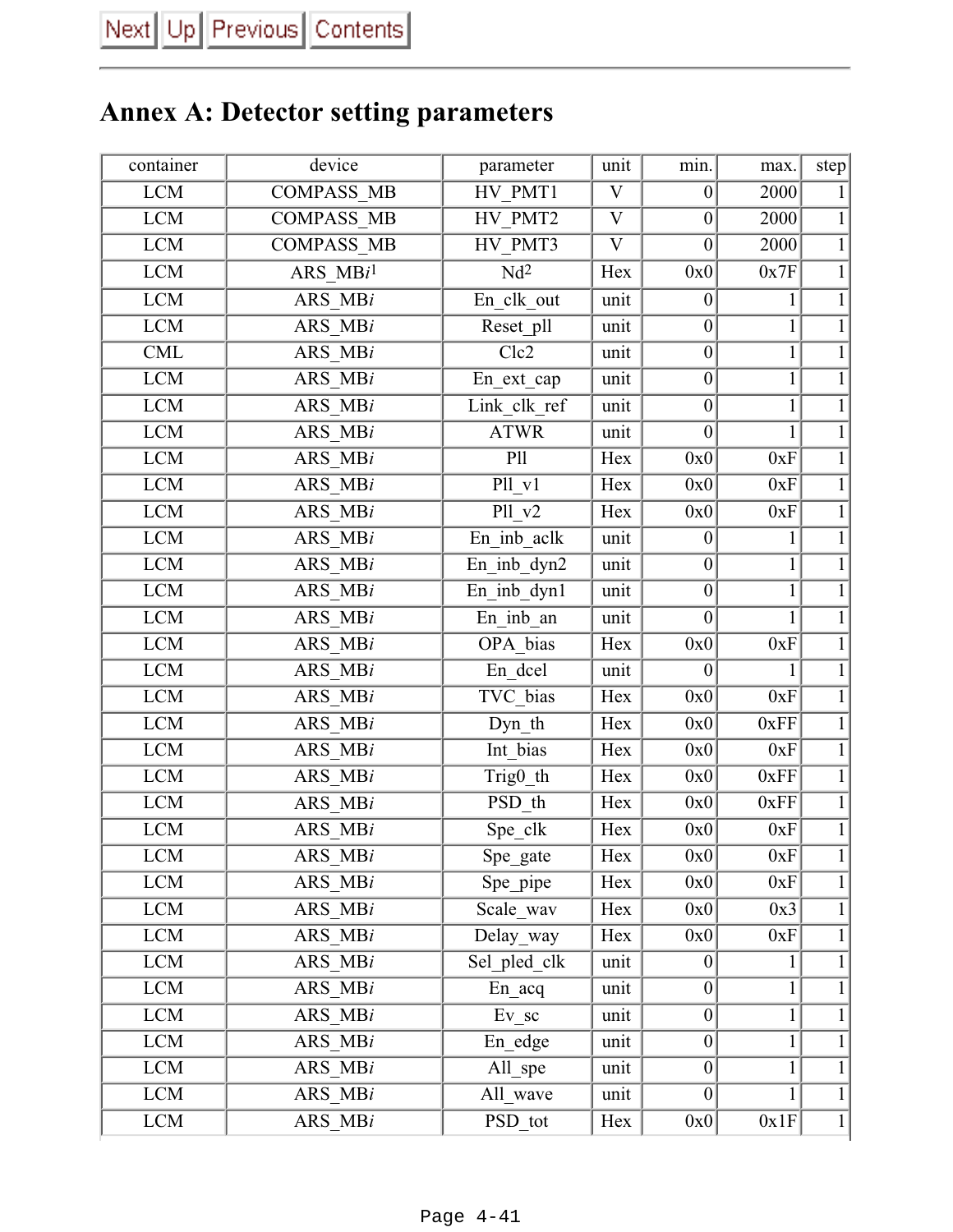|              | 0xFF         | 0x0                                     | Hex  | CRM pc              | ARS MBi    | <b>LCM</b> |
|--------------|--------------|-----------------------------------------|------|---------------------|------------|------------|
| 1            |              | CRM sel clk<br>unit<br>$\theta$         |      | ARS MBi             | <b>LCM</b> |            |
| $\mathbf{1}$ | 0xFF         | 0x0                                     | Hex  | CRM w               | ARS MBi    | <b>LCM</b> |
| $\mathbf{1}$ |              | <b>Burst</b><br>unit<br>$\vert 0 \vert$ |      | ARS MBi             | <b>LCM</b> |            |
| $\mathbf{1}$ | $\mathbf{1}$ | Sel pulse<br>$\boldsymbol{0}$<br>unit   |      | ARS MBi             | <b>LCM</b> |            |
| $\mathbf{1}$ | $\mathbf{1}$ | $\boldsymbol{0}$                        | unit | En_pulser           | ARS MBi    | <b>LCM</b> |
| $\mathbf{1}$ | $\mathbf{1}$ | $\boldsymbol{0}$                        | unit | Readme p            | ARS MBi    | <b>LCM</b> |
| $\mathbf{1}$ | $\mathbf{1}$ | $\boldsymbol{0}$                        | unit | Flag ware p         | ARS MBi    | <b>LCM</b> |
| 1            | $\mathbf{1}$ | $\vert 0 \vert$                         | unit | dyn p               | ARS MBi    | <b>LCM</b> |
| $\mathbf{1}$ | $\mathbf{1}$ | $\vert 0 \vert$                         | unit | $enf_p$             | ARS MBi    | <b>LCM</b> |
| $\mathbf{1}$ | $\mathbf{1}$ | $\boldsymbol{0}$                        | unit | resf p              | ARS MBi    | <b>LCM</b> |
| $\mathbf{1}$ | 1            | $\boldsymbol{0}$                        | unit | emptyb_p            | ARS MBi    | <b>LCM</b> |
| $\mathbf{1}$ |              | $\boldsymbol{0}$                        | unit | $crmf$ <sub>p</sub> | ARS MBi    | <b>LCM</b> |
| $\mathbf{1}$ | 0x7          | 0x0                                     | Hex  | Dcl bias            | ARS MBi    | <b>LCM</b> |
| $\mathbf{1}$ | 0xFF         | 0x0                                     | Hex  | Acc t2              | ARS MBi    | <b>LCM</b> |
| $\mathbf{1}$ | 0x1F         | 0x0                                     | Hex  | Wacc t2             | ARS MBi    | <b>LCM</b> |
| $\mathbf{1}$ |              | $\boldsymbol{0}$                        | unit | Scale acc t2        | ARS MBi    | <b>LCM</b> |
| $\mathbf{1}$ | 0x3          | 0x0                                     | Hex  | Adj ac t2           | ARS MBi    | <b>LCM</b> |
| $\mathbf{1}$ | 0xFF         | Delay t2<br>Hex<br>0x0                  |      | ARS MBi             | <b>LCM</b> |            |
| $\mathbf{1}$ | 0xFF         | Delay_t1<br>Hex<br>0x0                  |      | ARS MBi             | <b>LCM</b> |            |
| $\mathbf{1}$ |              | No tld<br>unit<br>$\overline{0}$        |      | ARS MBi             | <b>LCM</b> |            |
| $\mathbf{1}$ |              | $No_t2d$<br>$\vert 0 \vert$<br>unit     |      |                     | ARS MBi    | <b>LCM</b> |
| $\mathbf{1}$ | 1            | All tlb<br>unit<br>$\vert 0 \vert$      |      | ARS MBi             | <b>LCM</b> |            |
| $\mathbf{1}$ | 0xFF         | T0 width<br>0x0<br>Hex                  |      | ARS MBi             | <b>LCM</b> |            |
| $\mathbf{1}$ | 0x3          | 0x0                                     | Hex  | Test an             | ARS MBi    | <b>LCM</b> |
| $\mathbf{1}$ |              | Padc<br>unit<br>$\vert 0 \vert$         |      | ARS MBi             | <b>LCM</b> |            |
| $\mathbf{1}$ | $\mathbf{1}$ | Test<br>unit<br>$\vert 0 \vert$         |      | ARS MBi             | <b>LCM</b> |            |
| 1            | 0xF          | Test sel<br>Hex<br>0x0                  |      | ARS MBi             | LCM        |            |
| $\mathbf{1}$ | 0x1F         | 0x0                                     | Hex  | $AD2_b2b$           | ARS MBi    | <b>LCM</b> |
|              | $0x1$ F      | 0x0                                     | Hex  | AD2_b1b             | ARS MBi    | LCM        |
| 1            | $0x1$ F      | 0x0                                     | Hex  | $AD2_b0b$           | ARS MBi    | <b>LCM</b> |
| 1            | $0x1$ F      | 0x0                                     | Hex  | AD2 b2l             | ARS MBi    | <b>LCM</b> |
| 1            | 0x1F         | 0x0                                     | Hex  | AD2 b11             | ARS MBi    | <b>LCM</b> |
| 1            | 0x1F         | 0x0                                     | Hex  | AD2 b01             | ARS MBi    | <b>LCM</b> |
| $\mathbf{1}$ | 0x1F         | AD1 b2b<br>0x0<br>Hex                   |      | ARS MBi             | LCM        |            |
| $\mathbf{1}$ | 0x1F         | 0x0                                     | Hex  | AD1 b1b             | ARS MBi    | <b>LCM</b> |
|              | 0x1F         | 0x0                                     | Hex  | AD1 b0b             | ARS MBi    | <b>LCM</b> |
| $\mathbf{1}$ | 0x1F         | 0x0                                     | Hex  | AD1 b2l             | ARS MBi    | <b>LCM</b> |
| 1            | 0x1F         | AD1 b11<br>0x0<br>Hex                   |      | ARS MBi             | <b>LCM</b> |            |
| 1            | 0x1F         | 0x0                                     | Hex  | AD1 b0l             | ARS MBi    | LCM        |
| $\mathbf{1}$ | 0x3          | 0x0                                     | Hex  | Test_dg             | ARS MBi    | <b>LCM</b> |
| $\mathbf{1}$ | $\mathbf{1}$ | 0                                       | unit | Clsw                | ARS MBi    | <b>LCM</b> |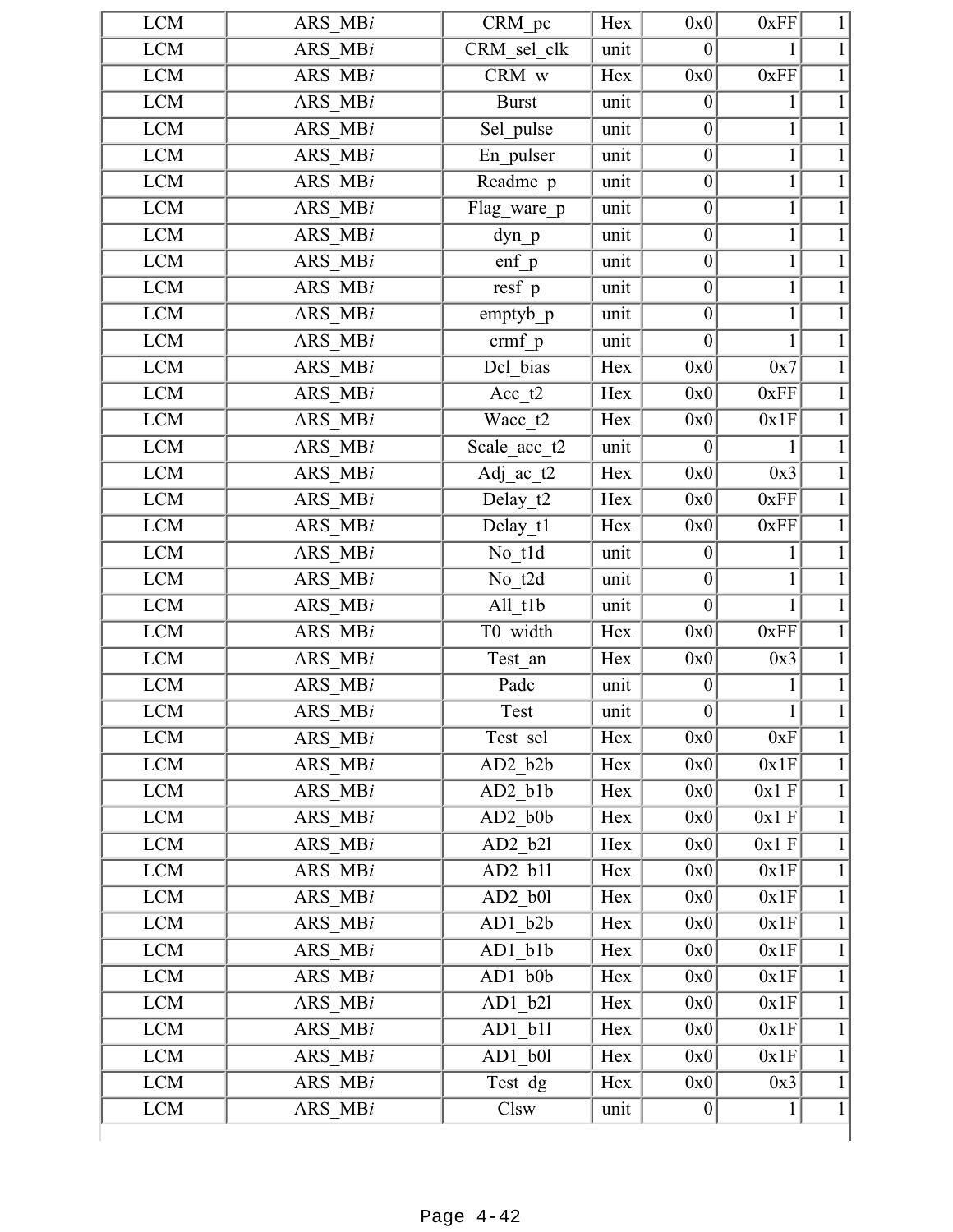|              | 0xFF         | 0x0                                      | Hex  | CRM pc                 | ARS MBi          | <b>LCM</b> |
|--------------|--------------|------------------------------------------|------|------------------------|------------------|------------|
| 1            |              | CRM sel clk<br>unit<br>$\theta$          |      | ARS MBi                | <b>LCM</b>       |            |
| $\mathbf{1}$ | 0xFF         | 0x0                                      | Hex  | $\rm CRM$ $\rm w$      | ARS MBi          | LCM        |
| $\mathbf{1}$ | 1            | <b>Burst</b><br>$\boldsymbol{0}$<br>unit |      | ARS MBi                | <b>LCM</b>       |            |
| $\mathbf{1}$ | 1            | Sel pulse<br>$\boldsymbol{0}$<br>unit    |      | ARS MBi                | LCM              |            |
| $\mathbf{1}$ | 1            | $\boldsymbol{0}$                         | unit | En_pulser              | ARS MBi          | <b>LCM</b> |
| $\mathbf{1}$ | 1            | Readme p<br>$\boldsymbol{0}$<br>unit     |      | ARS MBi                | <b>LCM</b>       |            |
| $\mathbf{1}$ | $\mathbf{1}$ | $\boldsymbol{0}$                         | unit | Flag ware p            | ARS MBi          | <b>LCM</b> |
| $\mathbf{1}$ | $\mathbf{1}$ | $\boldsymbol{0}$                         | unit | dyn p                  | ARS MBi          | <b>LCM</b> |
| $\mathbf{1}$ | $\mathbf{1}$ | $\boldsymbol{0}$                         | unit | $enf_p$                | ARS MBi          | LCM        |
| $\mathbf{1}$ | $\mathbf{1}$ | $\boldsymbol{0}$                         | unit | resf p                 | ARS MBi          | <b>LCM</b> |
| $\mathbf{1}$ | 1            | $\boldsymbol{0}$                         | unit | emptyb_ $\overline{p}$ | ARS MBi          | LCM        |
| $\mathbf{1}$ | 1            | $\boldsymbol{0}$                         | unit | $crmf$ $p$             | ARS MBi          | <b>LCM</b> |
| $\mathbf{1}$ | 0x7          | 0x0                                      | Hex  | Dcl bias               | ARS MBi          | <b>LCM</b> |
| $\mathbf{1}$ | 0xFF         | 0x0                                      | Hex  | Acc t2                 | $ARS_\text{MB}i$ | LCM        |
| $\mathbf{1}$ | 0x1F         | 0x0                                      | Hex  | Wacc t2                | ARS MBi          | <b>LCM</b> |
| $\mathbf{1}$ |              | $\boldsymbol{0}$                         | unit | Scale acc t2           | ARS MBi          | <b>LCM</b> |
| $\mathbf{1}$ | 0x3          | 0x0                                      | Hex  | Adj ac t2              | ARS MBi          | <b>LCM</b> |
| $\mathbf{1}$ | 0xFF         | 0x0                                      | Hex  | Delay t2               | ARS MBi          | LCM        |
| $\mathbf{1}$ | 0xFF         | Delay_t1<br>Hex<br>0x0                   |      | ARS MBi                | <b>LCM</b>       |            |
| $\mathbf{1}$ |              | No tld<br>unit<br>$\theta$               |      | ARS MBi                | <b>LCM</b>       |            |
| $\mathbf{1}$ | 1            | No t2d<br>$\boldsymbol{0}$<br>unit       |      | ARS MBi                | LCM              |            |
| $\mathbf{1}$ | 1            | All tlb<br>unit<br>$\boldsymbol{0}$      |      | ARS MBi                | <b>LCM</b>       |            |
| $\mathbf{1}$ | 0xFF         | T0 width<br>0x0<br>Hex                   |      | ARS MBi                | <b>LCM</b>       |            |
| $\mathbf{1}$ | 0x3          | Hex<br>Test an<br>0x0                    |      | ARS MBi                | <b>LCM</b>       |            |
| $\mathbf{1}$ |              | Padc<br>$\boldsymbol{0}$<br>unit         |      | ARS MBi                | <b>LCM</b>       |            |
| $\mathbf{1}$ | 1            | Test<br>$\vert 0 \vert$<br>unit          |      | ARS MBi                | <b>LCM</b>       |            |
| $\mathbf{1}$ | 0xF          | Test sel<br>Hex<br>0x0                   |      | ARS MBi                | <b>LCM</b>       |            |
| $\mathbf{1}$ | 0x1F         | 0x0                                      | Hex  | $AD2_b2b$              | ARS MBi          | LCM        |
| $\mathbf{1}$ | $0x1$ F      | 0x0                                      | Hex  | AD2 blb                | ARS MBi          | LCM        |
| $\mathbf{1}$ | $0x1$ F      | 0x0                                      | Hex  | AD2 b0b                | ARS MBi          | LCM        |
| $\mathbf{1}$ | $0x1$ F      | 0x0                                      | Hex  | AD2 b2l                | ARS MBi          | <b>LCM</b> |
| 1            | 0x1F         | 0x0                                      | Hex  | AD2 b11                | ARS MBi          | <b>LCM</b> |
| $\mathbf{1}$ | 0x1F         | 0x0                                      | Hex  | $AD2_b01$              | ARS MBi          | LCM        |
| $\mathbf{1}$ | 0x1F         | 0x0                                      | Hex  | AD1 b2b                | ARS MBi          | LCM        |
| $\mathbf{1}$ | 0x1F         | 0x0                                      | Hex  | AD1 b1b                | ARS MBi          | LCM        |
| 1            | 0x1F         | 0x0                                      | Hex  | AD1 b0b                | ARS MBi          | <b>LCM</b> |
| $\mathbf{1}$ | 0x1F         | AD1 b2l<br>0x0<br>Hex                    |      | ARS MBi                | <b>LCM</b>       |            |
| 1            | 0x1F         | 0x0                                      | Hex  | AD1 b11                | ARS MBi          | <b>LCM</b> |
| 1            | 0x1F         | AD1 b0l<br>0x0<br>Hex                    |      | ARS MBi                | LCM              |            |
| $\mathbf{1}$ | 0x3          | Test_dg<br>0x0<br>Hex                    |      | ARS_MBi                | LCM              |            |
| $1\vert$     | 1            | 0                                        | unit | Clsw                   | ARS MBi          | <b>LCM</b> |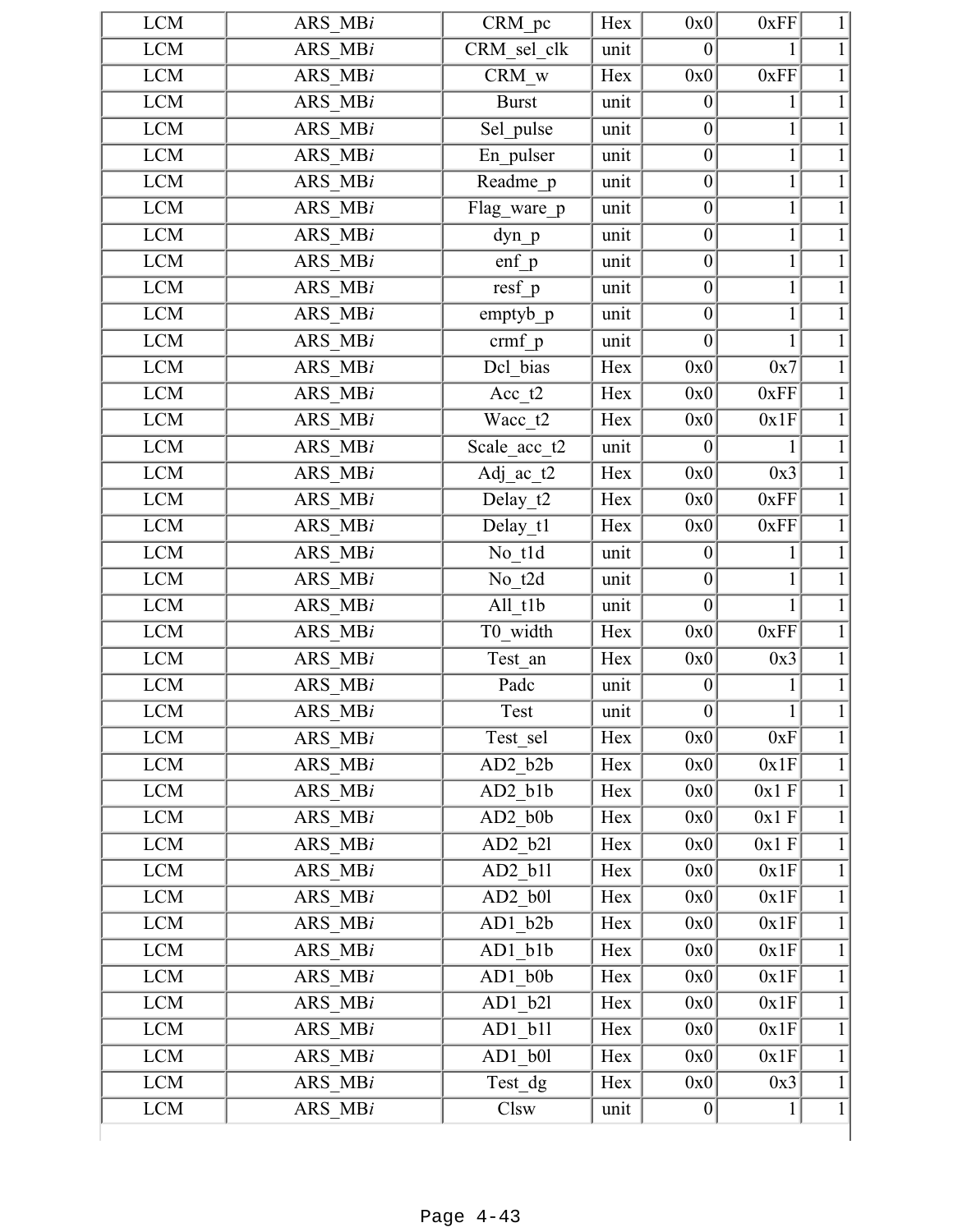| <b>LCM</b>                       | <b>LCM TRIG</b>       | L1 enable                                     | unit                   | $\boldsymbol{0}$ |                |                 |
|----------------------------------|-----------------------|-----------------------------------------------|------------------------|------------------|----------------|-----------------|
| <b>LCM</b>                       | <b>LCM TRIG</b>       | L2_Istorey_enable<br>unit<br>$\boldsymbol{0}$ |                        |                  |                |                 |
| <b>LCM</b>                       | <b>LCM TRIG</b>       | L2 2storey enable<br>unit                     |                        | $\boldsymbol{0}$ | 1              | $\mathbf{1}$    |
| LCM                              | <b>LCM TRIG</b>       | $L1$ config                                   | unit                   | $\mathbf{1}$     | $\overline{4}$ | $\overline{1}$  |
| <b>LCM</b>                       | <b>LCM TRIG</b>       | L2 config                                     | unit                   | $\mathbf{1}$     | 4              | $\overline{1}$  |
| LCM                              | <b>LCM TRIG</b>       | Delay_L2trig                                  | ns                     | 10               | 200            | $\mathbf{1}$    |
| LCM                              | <b>LCM TRIG</b>       | Delay LCMJB                                   | ns                     | $\boldsymbol{0}$ | 5000           | $\overline{10}$ |
| <b>LCM</b>                       | <b>LCM TRIG</b>       | TwT1                                          | ns                     | 10               | 200            | $\mathbf{1}$    |
| LCM                              | <b>OB</b>             | Intensity                                     | $\mathbf{V}$           | $\tau$           | 24             | $\mathbf{1}$    |
| <b>LCM</b>                       | <b>ACOUST Rx</b>      | Ne <sup>3</sup>                               | unit                   | $\mathbf{1}$     | 20             | $\mathbf{1}$    |
| LCM                              | <b>ACOUST Rx</b>      | $F Rx^3$                                      | Hz                     | 40000            | 65000          | $\mathbf{1}$    |
| LCM                              | <b>ACOUST Rx</b>      | autoGain <sup>3</sup>                         | unit                   | $\boldsymbol{0}$ |                | $\mathbf{1}$    |
| LCM                              | ACOUST_Rx             | anaGain <sup>3</sup>                          | dB                     | $\boldsymbol{0}$ | 80             | $\mathbf{1}$    |
| $\ensuremath{\text{LCM}}\xspace$ | ACOUST_Rx             | digGain <sup>3</sup>                          | dB                     | $-20$            | $+20$          | $\mathbf{1}$    |
| <b>LCM</b>                       | <b>ACOUST Rx</b>      | th <sup>3</sup>                               | 0x0000<br>unit         |                  | 65535          | $\mathbf{1}$    |
| $\ensuremath{\text{LCM}}\xspace$ | <b>ACOUST Rx</b>      | $maxDD^3$                                     | ms                     | $\boldsymbol{0}$ | 10000          | $\mathbf{1}$    |
| LCM                              | <b>ACOUST Rx</b>      | $tw1^{\overline{3}}$                          | $\mu s$                | $\boldsymbol{0}$ | 1000000        | $\mathbf{1}$    |
| <b>LCM</b>                       | <b>ACOUST Rx</b>      | tw2 <sup>3</sup>                              | $\mu s$                | $\boldsymbol{0}$ | 1000000        | $\mathbf{1}$    |
| <b>SCM</b>                       | <b>ACOUST Rx</b>      | Ne1 <sup>3</sup>                              | unit                   | 1                | 20             | $\mathbf{1}$    |
| <b>SCM</b>                       | <b>ACOUST Rx</b>      | DSP <sup>3</sup>                              | unit                   | $\mathbf{1}$     | 2              | $\mathbf{1}$    |
| <b>SCM</b>                       | <b>ACOUST Rx</b>      | $F Rx^3$                                      | Hz                     | 40000            | 65000          | $\mathbf{1}$    |
| <b>SCM</b>                       | <b>ACOUST Rx</b>      | autoGain <sup>3</sup>                         | unit                   | $\boldsymbol{0}$ |                | 1               |
| <b>SCM</b>                       | <b>ACOUST Rx</b>      | anaGain <sup>3</sup>                          | dB<br>$\boldsymbol{0}$ |                  | 80             | $\mathbf{1}$    |
| $\mbox{SCM}$                     | <b>ACOUST Rx</b>      | digGain <sup>3</sup>                          | dB                     | $-20$            | $+20$          | $\mathbf{1}$    |
| <b>SCM</b>                       | <b>ACOUST Rx</b>      | th <sup>3</sup>                               | unit                   | 0x0000           | 65535          | $\mathbf{1}$    |
| <b>SCM</b>                       | <b>ACOUST Rx</b>      | maxDD <sup>3</sup>                            | ms                     | $\boldsymbol{0}$ | 10000          |                 |
| <b>SCM</b>                       | <b>ACOUST Rx</b>      | tw1 <sup>3</sup>                              | $\mu$ s                | $\boldsymbol{0}$ | 1000000        |                 |
| <b>SCM</b>                       | <b>ACOUST Rx</b>      | tw2 <sup>3</sup>                              | $\mu$ s                | $\boldsymbol{0}$ | 1000000        | $\mathbf{1}$    |
| <b>SCM</b>                       | <b>ACOUST Rx</b>      | $F_{T}$ $Tx^4$                                | Hz                     | 40000            | 65000          | $\mathbf{1}$    |
| <b>SCM</b>                       | <b>ACOUST_Rx</b>      | level <sup>4</sup>                            | unit                   | $\boldsymbol{0}$ |                | $\mathbf{1}$    |
| <b>SCM</b>                       | <b>ACOUST Rx</b>      | delay <sup>4</sup>                            | $\mu$ s                | $\mathbf{1}$     | 250            | $\mathbf{1}$    |
| <b>SCM</b>                       | <b>ACOUST Rx</b>      | duration <sup>4</sup>                         | $\mu s$                | $\mathbf{1}$     | 100            | $\mathbf{1}$    |
| <b>ON CLOCK</b>                  | <b>ACOUST CONTROL</b> | delay                                         | ms                     | 10               | 1000           | 10              |
| ON CLOCK                         | <b>ACOUST CONTROL</b> | slow_sync                                     | ${\bf S}$              | 1                | 600            |                 |
| ON CLOCK                         | ACOUST_CONTROL        | sync                                          | S                      | $\mathbf{1}$     | 20             | $\mathbf{1}$    |
| ON CLOCK                         | ACOUST CONTROL        | fast_sync                                     | ms                     | 100              | 10000          | 10              |

[1] The index **i** refers to the PMT or the optical beacon.

[2] The (actual) parameter setting can be different for the ARSs on the same motherboard (device).

[3] There is one parameter per elementary reception cycle.

[4] There is one parameter per elementary emission cycle.

**Table A.1:** Specifications for the **settings** table.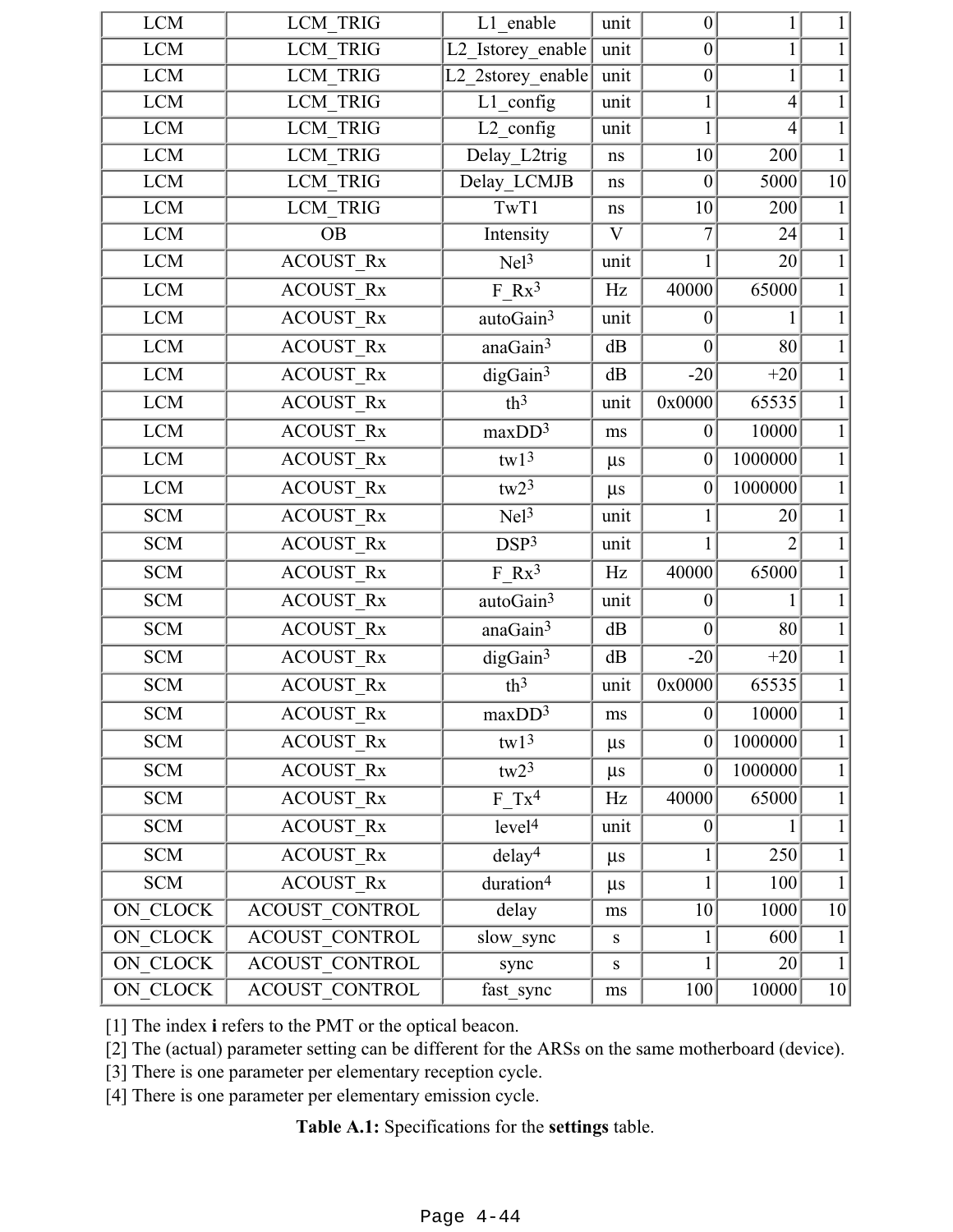# **Annex B: Detector monitor parameters**

| container  | device                 | parameter(s)                                                                                                | frequency               |
|------------|------------------------|-------------------------------------------------------------------------------------------------------------|-------------------------|
| LCM        | POWER BOX              | V48, V48s, V12, V5.5, V5, V3.3,<br>V2.5, V1.8, I48, I48s, I12, I5.5, I5,<br>13.3, 12.5, 11.8                | $1$ min <sup>-1</sup>   |
| <b>LCM</b> | LCM DAQ/SC             | temp                                                                                                        | $1$ min <sup>-1</sup>   |
| <b>LCM</b> | <b>COMPASS MB</b>      | cap, pitch, roll, Bx, By, Bz, temp,<br>error, checksum                                                      | $2 \text{ min}^{-1}$    |
| <b>LCM</b> | <b>COMPASS MB</b>      | humidity, Temp1, Temp2,<br>T ARS MB1, T ARS MB2,<br>T_ARS_MB3, (T_ARS_MB4),<br>HV_PMT1, HV_PMT2,<br>HV PMT3 | $12$ hour <sup>-1</sup> |
| <b>LCM</b> | LCM CLOCK              | V <sub>1</sub>                                                                                              | $1$ min <sup>-1</sup>   |
| LCM        | <b>LCM BIDICON</b>     | V <sub>1</sub>                                                                                              | $1$ min <sup>-1</sup>   |
| LCM        | <b>LCM BIDIANT2</b>    | V <sub>1</sub>                                                                                              | $1$ min <sup>-1</sup>   |
| <b>LCM</b> | <b>LCM TRIG</b>        | L0 pmt1, L0 pmt2, L0 pmt3,<br>LX pmt12, LX_pmt13,<br>LX pmt $23$ , L1U, L1D and L2                          | $1 s-1$                 |
| LCM        | LCM BIDITRIG           | V <sub>1</sub>                                                                                              | $1$ min <sup>-1</sup>   |
| LCM        | LCM SWITCH             | V <sub>1</sub>                                                                                              | $1$ min <sup>-1</sup>   |
| LCM        | LCM DWDM               | temp, Ibias, Imodu, I TEC,<br>V TEC, power, Tlock, V1 and V2                                                | $6$ hour <sup>-1</sup>  |
| LCM        | <b>ACOUST Rx</b>       | Elementary cycle, time and<br>amplitude, positioning cycle                                                  | $1$ min <sup>-1</sup>   |
| <b>SCM</b> | <b>COMPASS MB</b>      | cap, pitch, roll, Bx, By, Bz, temp,<br>error, checksum                                                      | $12$ hour <sup>-1</sup> |
| <b>SCM</b> | <b>COMPASS MB</b>      | humidity, Temp1, Temp2                                                                                      | $12$ hour <sup>-1</sup> |
| <b>SCM</b> | POWER BOX              | V48, V48s, V12, V5.5, V5, V3.3,<br>V2.5, V1.8, I48, I48s, I12, I5.5, I5,<br>13.3, 12.5, 11.8                | $1$ min <sup>-1</sup>   |
| <b>SCM</b> | <b>ACOUST_RxTx</b>     | Elementary cycle, time and<br>amplitude, positioning cycle                                                  | $1$ min <sup>-1</sup>   |
| <b>SCM</b> | <b>ACOUST PRESS</b>    | pressure                                                                                                    | $1$ min <sup>-1</sup>   |
| <b>SCM</b> | <b>ACOUST SVEL</b>     | velocity                                                                                                    | $1$ min <sup>-1</sup>   |
| <b>SCM</b> | <b>ACOUST SVEL-CTD</b> | velocity, conductivity, temp and<br>pressure                                                                | $1$ min <sup>-1</sup>   |
| <b>SCM</b> | <b>ACOUST CTD</b>      | conductivity, temp and depth                                                                                | $1$ min <sup>-1</sup>   |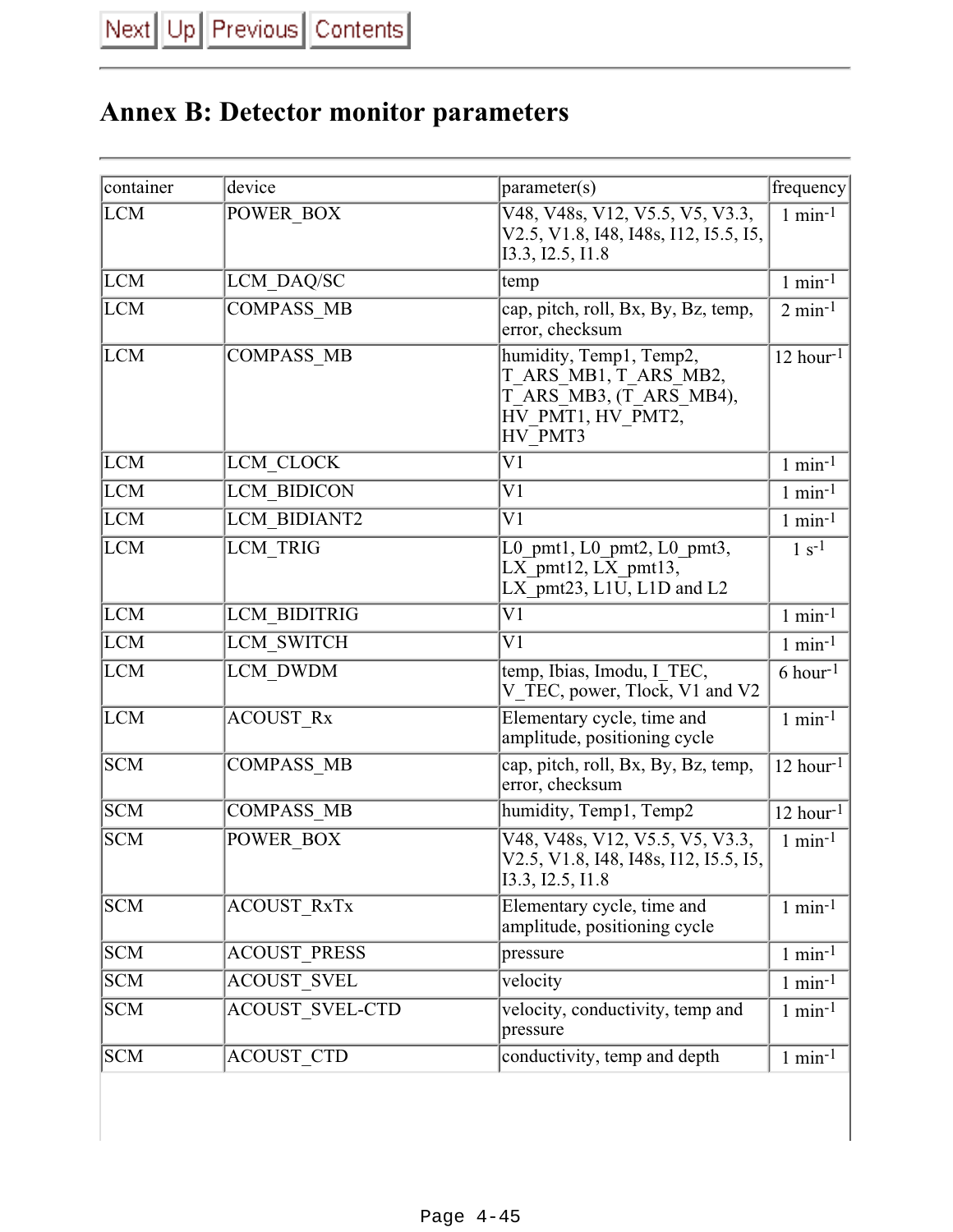| <b>SPM</b><br><b>POWER BOX</b> | $\lvert$ Vin, V1 out, V2 out, V3 out, V4 out, $\lvert$<br>[V5out, V6out, I1out, I2out, I3out,<br>[I4out, I5out, I6out, T1, T2, T3,<br>IACleak, IDCleak | $\frac{1}{2}$ min <sup>-1</sup> |
|--------------------------------|--------------------------------------------------------------------------------------------------------------------------------------------------------|---------------------------------|
|--------------------------------|--------------------------------------------------------------------------------------------------------------------------------------------------------|---------------------------------|

**Table B.1:** Specifications for the **monitor** table.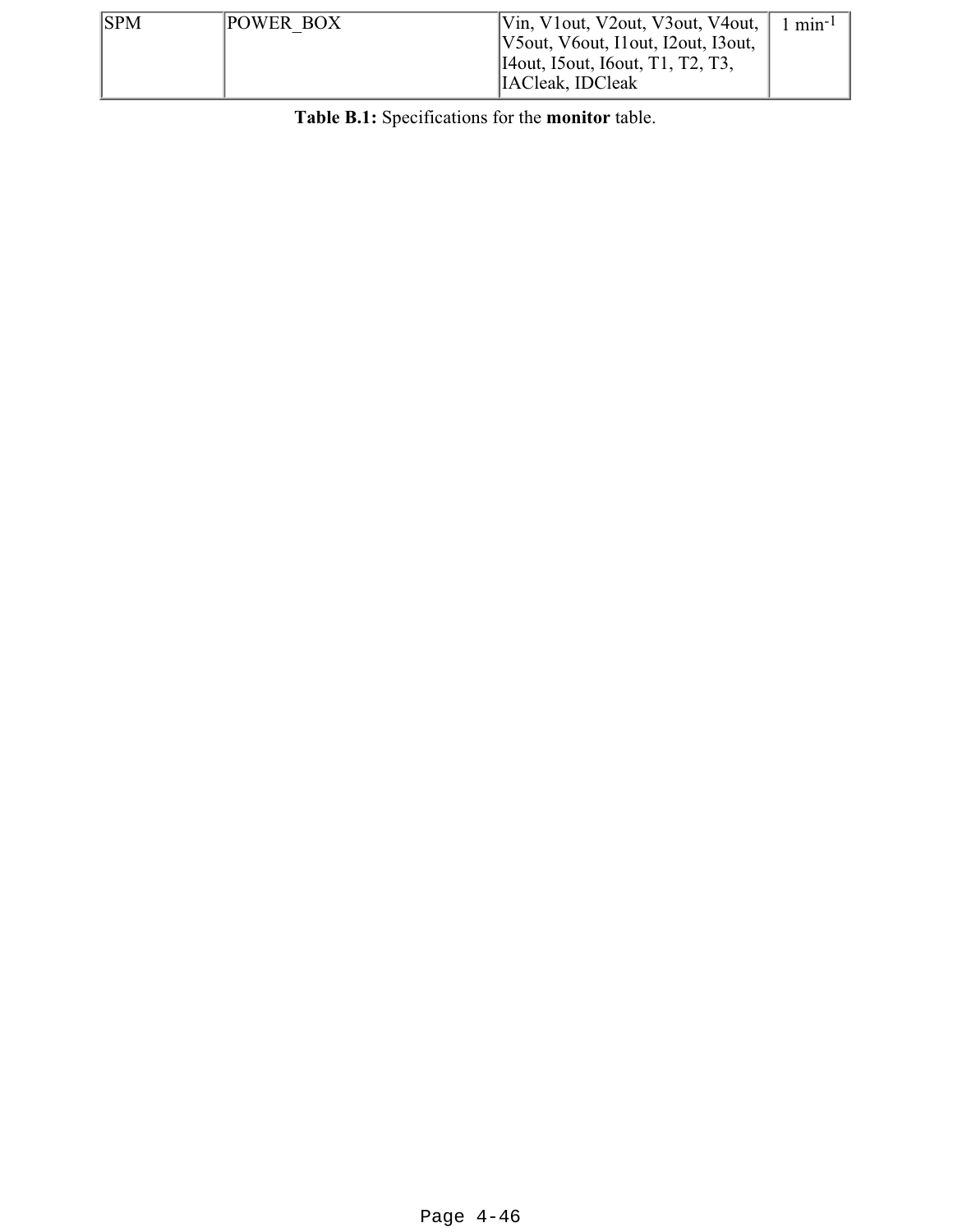# **Annex C: Detector conversion parameters**

| container  | device            | parameter           | offset | slope   | min. | max. |
|------------|-------------------|---------------------|--------|---------|------|------|
| <b>LCM</b> | <b>COMPASS MB</b> | HV PMT1             |        | 1/9.77  |      | 4095 |
| <b>LCM</b> | <b>COMPASS MB</b> | HV PMT <sub>2</sub> |        | 1/9.77' |      | 4095 |
| <b>LCM</b> | <b>COMPASS MB</b> | HV PMT3             |        | 1/9.77  |      | 4095 |

**Table C.1:** Specifications for the **conversion** table.